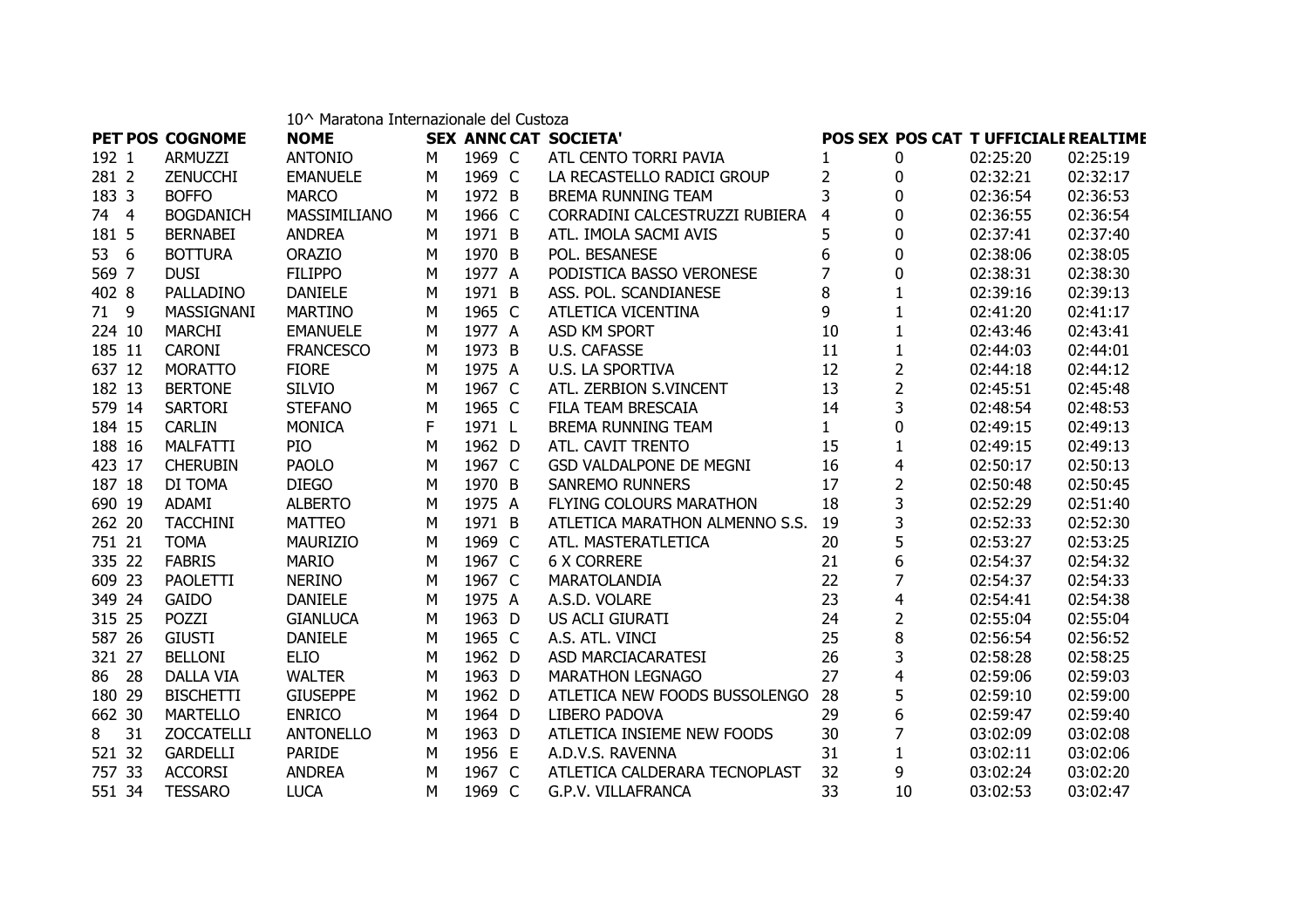| 63          | 35 | <b>BENATTI</b>      | <b>MAURO</b>          | м | 1966 C | G.P. AVIS SUZZARA                   | 34             | 11             | 03:03:09 | 03:02:46 |
|-------------|----|---------------------|-----------------------|---|--------|-------------------------------------|----------------|----------------|----------|----------|
| 684 36      |    | <b>RUSSO</b>        | <b>GIUSEPPE</b>       | М | 1964 D | ATLETICA CISERANO                   | 35             | 8              | 03:03:29 | 03:03:20 |
| 543 37      |    | <b>ORTOLANI</b>     | <b>NICOLA</b>         | М | 1972 B | G.P.V. VILLAFRANCA                  | 36             | 4              | 03:04:14 | 03:04:08 |
| 226 38      |    | <b>ACCORSI</b>      | <b>CRISTIAN</b>       | M | 1967 C | ATL. RIGOLETTO                      | 37             | 12             | 03:04:42 | 03:04:34 |
| 443 39      |    | <b>TURRI</b>        | <b>NICOLA</b>         | M | 1979 A | GSD VALDALPONE DE MEGNI             | 38             | 5              | 03:05:46 | 03:05:31 |
| 767 40      |    | DA FORNO            | <b>DANIELA</b>        | F | 1968 L | <b>ATLETICA CADORE</b>              | $\overline{2}$ | 0              | 03:06:10 | 03:06:07 |
| 426 41      |    | <b>SANTI</b>        | <b>PAOLO</b>          | М | 1963 D | <b>GSD VALDALPONE DE MEGNI</b>      | 39             | 9              | 03:06:46 | 03:06:33 |
| 406 42      |    | <b>BERGAMINI</b>    | <b>ROBERTO</b>        | M | 1968 C | G.P. AVIS POL. MALAVICINA           | 40             | 13             | 03:06:55 | 03:06:44 |
| 816 43      |    | <b>TRIPARI</b>      | <b>GIUSEPPE</b>       | M | 1964 D | PODISTICA S.GIOVANNI GOLFO POLIC 41 |                | 10             | 03:07:08 | 03:06:52 |
| 147 44      |    | <b>SCANDOLA</b>     | <b>GIAN ANTONIO</b>   | M | 1953 F | LIBERO VERONA                       | 42             | $\mathbf{1}$   | 03:07:42 | 03:07:29 |
| 306 45      |    | PALAZZINI           | <b>GIOVANBATTISTA</b> | M | 1955 E | ASD RUNNERS BERGAMO                 | 43             | $\overline{2}$ | 03:08:21 | 03:08:13 |
| 342 46      |    | <b>TOMELLERI</b>    | <b>LUCA</b>           | M | 1961 D | ATL. C.R.C. CA' FOSCARI             | 44             | 11             | 03:08:31 | 03:08:26 |
| 162 47      |    | <b>DONATI</b>       | <b>STEFANO</b>        | M | 1963 D | <b>LBM SPORT ROMA</b>               | 45             | 12             | 03:08:35 | 03:08:34 |
| 271 48      |    | <b>BARBOLINI</b>    | <b>ANGELO</b>         | M | 1971 B | ARCI GOODWIN LIBIOLA                | 46             | 5              | 03:08:36 | 03:08:27 |
| 818 49      |    | <b>FONTANA</b>      | <b>GIANPAOLO</b>      | M | 1969 C | NEW ATHLETICS SULZANO               | 47             | 14             | 03:08:55 | 03:08:53 |
| 819 50      |    | <b>FONTANA</b>      | <b>MASSIMO</b>        | M | 1970 B | NEW ATHLETICS SULZANO               | 48             | 6              | 03:08:55 | 03:08:54 |
| 409 51      |    | <b>CONSOLINI</b>    | <b>DAVIDE</b>         | M | 1974 B | G.P. AVIS POL. MALAVICINA           | 49             | 7              | 03:09:01 | 03:08:48 |
| 493 52      |    | <b>CODIBUE</b>      | <b>IVANO</b>          | M | 1975 A | ATLETICA CASTEL ROZZONE             | 50             | 6              | 03:10:22 | 03:10:08 |
| 655 53      |    | <b>CATTANEO</b>     | <b>MARCO</b>          | M | 1962 D | ASD RUNNERS BERGAMO                 | 51             | 13             | 03:10:26 | 03:09:46 |
| 771 54      |    | <b>GHEZZI</b>       | <b>MATTEO</b>         | М | 1983 A | ASD RUNNERS BERGAMO                 | 52             | $\overline{7}$ | 03:11:00 | 03:10:52 |
| $2^{\circ}$ | 55 | <b>CORTELLA</b>     | <b>MASSIMO</b>        | M | 1968 C | LATIN MARATHON LOVERS               | 53             | 15             | 03:11:06 | 03:11:01 |
| 485 56      |    | <b>RAIMONDI</b>     | <b>PIETRO</b>         | M | 1962 D | <b>LIBERO BERGAMO</b>               | 54             | 14             | 03:11:07 | 03:09:49 |
| 427 57      |    | <b>STANGHELLINI</b> | <b>PAOLO</b>          | M | 1967 C | <b>GSD VALDALPONE DE MEGNI</b>      | 55             | 16             | 03:11:10 | 03:10:57 |
| 486 58      |    | <b>BUSETTI</b>      | <b>FABIO</b>          | M | 1974 B | G.S. AVIS OGGIONO                   | 56             | 8              | 03:11:57 | 03:11:55 |
| 801 59      |    | <b>CAPUZZO</b>      | <b>MICHELE</b>        | M | 1973 B | <b>LIBERO VERONA</b>                | 57             | 9              | 03:11:57 | 03:10:56 |
| 164 60      |    | CONFALONIERI        | <b>SIMONE</b>         | M | 1973 B | ATL. 42195 BLU FRIDA                | 58             | 10             | 03:12:04 | 03:12:00 |
| 165 61      |    | <b>GIZZY</b>        | <b>NOEMY</b>          | F | 1975 I | <b>TRIATHLON LECCO</b>              | 3              | $\mathbf{0}$   | 03:12:04 | 03:12:00 |
| 190 62      |    | ZANTEDESCHI         | <b>CRISTINA</b>       | F | 1966 L | ATL. VICENTINA                      | 4              | 0              | 03:12:07 | 03:12:02 |
| 761 63      |    | <b>MANTOVANI</b>    | <b>FRANCESCO</b>      | M | 1974 B | ASD LA RUSTICA AUTOVIMA PESCANTI 59 |                | 11             | 03:12:37 | 03:12:31 |
| 186 64      |    | <b>CAVALLI</b>      | <b>GIOVANNA</b>       | F | 1959 M | <b>CORNO MARCO LECCO</b>            | 5              | 0              | 03:13:01 | 03:12:59 |
| 758 65      |    | CALIARI             | <b>DIEGO</b>          | М | 1978 A | ASD LA RUSTICA AUTOVIMA PESCANTI60  |                | 8              | 03:13:06 | 03:12:56 |
| 433 66      |    | <b>TESTI</b>        | <b>DAVIDE</b>         | М | 1968 C | A.M. MONDADORI                      | 61             | 17             | 03:13:16 | 03:12:17 |
| 756 67      |    | GUGLIELMANA         | <b>ROBERTO</b>        | M | 1960 D | G.P. VALCHIAVENNA LIQUIGAS          | 62             | 15             | 03:13:23 | 03:13:19 |
| 641 68      |    | <b>RECALCATI</b>    | <b>SERGIO</b>         | M | 1968 C | AZZURRA GARBAGNATE M.               | 63             | 18             | 03:14:05 | 03:13:36 |
| 713 69      |    | <b>MITTIGA</b>      | <b>MICHELE</b>        | M | 1981 A | ATLETICA ROTALIANA                  | 64             | 9              | 03:14:17 | 03:14:14 |
| 765 70      |    | <b>SILVESTRI</b>    | <b>TIZIANO</b>        | М | 1966 C | ASD LA RUSTICA AUTOVIMA PESCANTI 65 |                | 19             | 03:14:20 | 03:14:10 |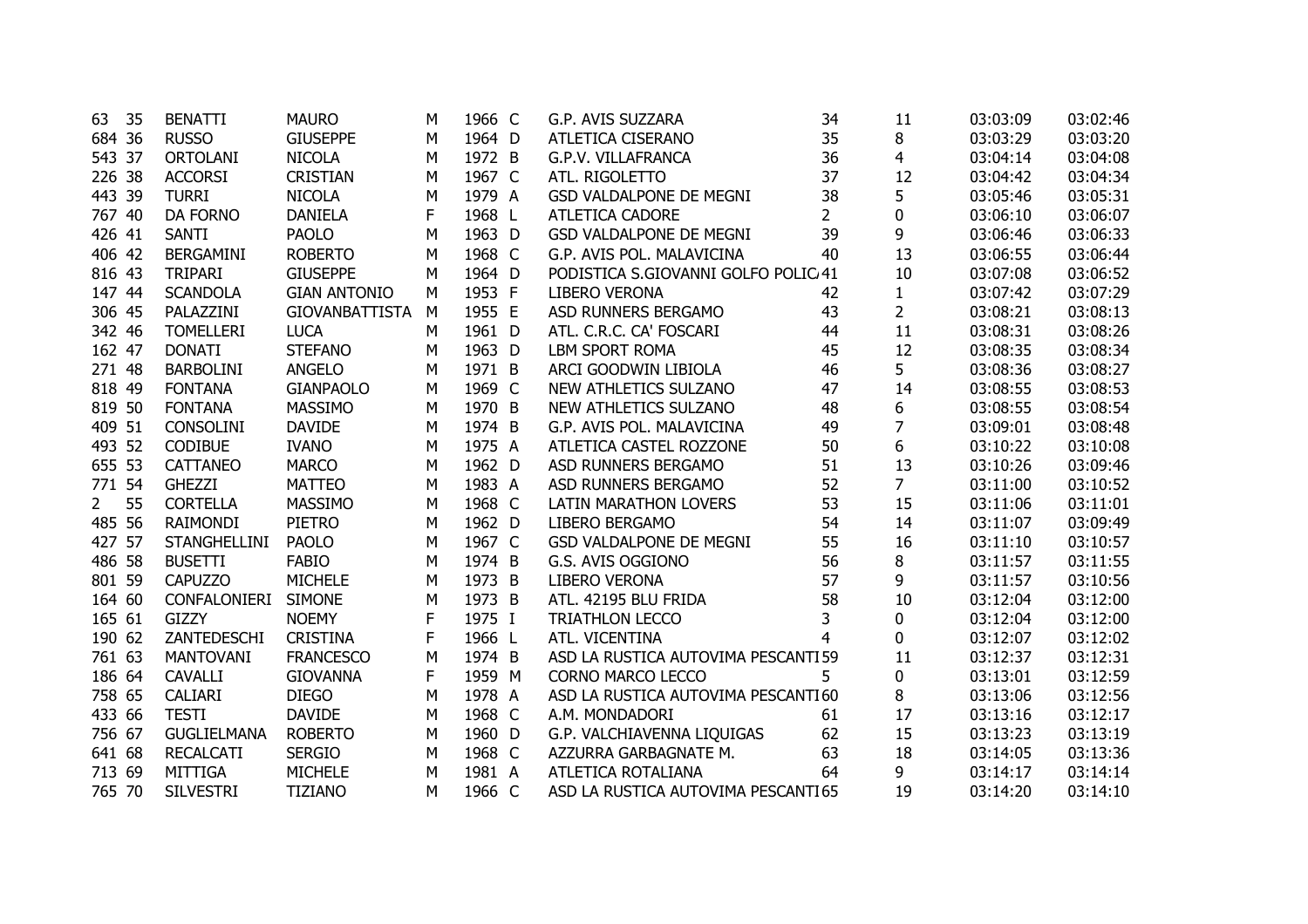| 815 71 |         | <b>ASSI</b>        | <b>NICOLA</b>     | M | 1975 A | <b>ALTITUDE</b>              | 66             | 10             | 03:14:31 | 03:13:39 |
|--------|---------|--------------------|-------------------|---|--------|------------------------------|----------------|----------------|----------|----------|
| 35 72  |         | <b>PIASENTE</b>    | <b>SIMONE</b>     | M | 1966 C | LIBERO VERONA                | 67             | 20             | 03:14:43 | 03:14:39 |
| 725 73 |         | <b>MANDELLI</b>    | <b>MICHELE</b>    | M | 1958 E | LIBERO LECCO                 | 68             | 3              | 03:15:15 | 03:15:07 |
| 305 74 |         | PAGNONCELLI        | <b>GIANLUCA</b>   | M | 1964 D | ASD RUNNERS BERGAMO          | 69             | 16             | 03:16:14 | 03:15:33 |
| 464 75 |         | <b>SCAFUTI</b>     | <b>RENATO</b>     | M | 1972 B | <b>RUNNERS DESIO</b>         | 70             | 12             | 03:16:26 | 03:15:32 |
| 336 76 |         | <b>DAL GRANDE</b>  | <b>NICOLA</b>     | M | 1976 A | <b>6 X CORRERE</b>           | 71             | 11             | 03:16:28 | 03:16:21 |
| 630 77 |         | PIANCASTELLI       | <b>MATTEO</b>     | M | 1971 B | U.S. VERONA A.S.D.           | 72             | 13             | 03:16:52 | 03:16:41 |
| 746 78 |         | <b>MICHELI</b>     | <b>FABRIZIO</b>   | M | 1965 C | ATLETICA FLY FLOT            | 73             | 21             | 03:17:10 | 03:16:58 |
| 197 79 |         | DONA'              | <b>PAOLO</b>      | M | 1975 A | ATLETICA FOREDIL MACCHINE    | 74             | 12             | 03:18:07 | 03:17:40 |
| 344 80 |         | <b>ZORER</b>       | <b>ERICH</b>      | M | 1974 B | <b>U.S. QUERCIA ROVERETO</b> | 75             | 14             | 03:18:57 | 03:18:29 |
| 681 81 |         | <b>CARRARA</b>     | <b>ALDO</b>       | M | 1955 E | G.S. OREZZO                  | 76             | $\overline{4}$ | 03:18:58 | 03:18:28 |
| 432 82 |         | PERINELLI          | <b>ANDREA</b>     | M | 1967 C | A.M. MONDADORI               | 77             | 22             | 03:19:33 | 03:18:33 |
| 99 83  |         | <b>GOBBI</b>       | <b>FABRIZIO</b>   | M | 1966 C | <b>LIBERO MODENA</b>         | 78             | 23             | 03:19:53 | 03:19:33 |
| 130 84 |         | DI MICHINO         | <b>FRANCO</b>     | M | 1968 C | ASD MARCIACARATESI           | 79             | 24             | 03:20:01 | 03:19:21 |
| 672 85 |         | <b>GHIRIGATTO</b>  | <b>ENNIO</b>      | M | 1955 E | A.S. DRIBBLING               | 80             | 5              | 03:20:11 | 03:19:44 |
| 288 86 |         | DE LORENZI         | <b>CLAUDIO</b>    | M | 1954 F | LIBERO VICENZA               | 81             | $\overline{2}$ | 03:20:13 | 03:19:47 |
| 410 87 |         | COLOMBARI          | <b>ROBERTO</b>    | M | 1972 B | G.P. AVIS POL. MALAVICINA    | 82             | 15             | 03:20:21 | 03:19:43 |
| 398 88 |         | <b>ORLER</b>       | MELCHIORRE LINO M |   | 1958 E | U.S. PRIMIERO SAN MARTINO    | 83             | 6              | 03:20:26 | 03:20:10 |
| 415 89 |         | <b>SCHEMBRA</b>    | <b>ANTONINO</b>   | M | 1959 E | G.P. AVIS POL. MALAVICINA    | 84             | $\overline{7}$ | 03:20:31 | 03:19:53 |
| 798 90 |         | <b>POGGI</b>       | <b>GIAN LUCA</b>  | M | 1971 B | LIBERO BOLOGNA               | 85             | 16             | 03:20:35 | 03:20:11 |
| 337 91 |         | <b>BERTOLASO</b>   | <b>SIMONE</b>     | M | 1971 B | <b>6 X CORRERE</b>           | 86             | 17             | 03:21:02 | 03:20:57 |
| 635 92 |         | <b>GUIDO</b>       | <b>ROBERTO</b>    | M | 1962 D | LIBERO MANTOVA               | 87             | 17             | 03:21:02 | 03:20:55 |
| 669 93 |         | <b>RAVELLI</b>     | <b>VITTORIO</b>   | M | 1959 E | G.S. TRILACUM                | 88             | 8              | 03:21:16 | 03:20:40 |
| 522 94 |         | <b>BISSOLI</b>     | <b>FRANCO</b>     | M | 1961 D | G.P. AVIS POL. MALAVICINA    | 89             | 18             | 03:21:36 | 03:21:25 |
| 520 95 |         | <b>GRAGLIA</b>     | <b>RAFFAELE</b>   | M | 1961 D | G.P. TAPPO ROSSO TORINO      | 90             | 19             | 03:21:38 | 03:21:36 |
| 747 96 |         | <b>LANGONE</b>     | <b>GERARDO</b>    | M | 1963 D | POD. SECONDO CASADEI         | 91             | 20             | 03:21:44 | 03:20:45 |
| 49     | 97      | <b>GOTTI</b>       | <b>IDA</b>        | F | 1969 L | POL. BESANESE                | 6              | $\mathbf{1}$   | 03:21:54 | 03:21:50 |
| 50     | 98      | <b>CAVENAGO</b>    | <b>ADAMO</b>      | M | 1949 G | POL. BESANESE                | 92             | $\mathbf{1}$   | 03:21:55 | 03:21:52 |
| 494 99 |         | <b>CODIBUE</b>     | <b>ALFONSO</b>    | M | 1948 G | ATLETICA CASTEL ROZZONE      | 93             | $\overline{2}$ | 03:22:04 | 03:21:49 |
| 90     | 100     | <b>PETRESINI</b>   | <b>ANGELO</b>     | M | 1961 D | <b>G.S. AVIS TREVIGLIO</b>   | 94             | 21             | 03:22:09 | 03:20:51 |
|        | 514 101 | <b>BONI</b>        | <b>SANDRO</b>     | M | 1973 B | ASSINDUSTRIA SPORT PADOVA    | 95             | 18             | 03:22:10 | 03:22:04 |
|        | 282 102 | <b>PSAIER</b>      | <b>IRENE</b>      | F | 1964 M | L.G. SCHLERN                 | $\overline{7}$ | $\mathbf{1}$   | 03:22:27 | 03:21:54 |
|        | 778 103 | <b>SPINELLI</b>    | <b>EMANUELE</b>   | М | 1977 A | LIBERO PIACENZA              | 96             | 13             | 03:22:35 | 03:22:30 |
|        |         | 191 104 ZECCHINO   | <b>LUISA</b>      | F | 1967 L | A.S.D. MARATHON MASSAFRA     | 8              | $2^{\circ}$    | 03:22:35 | 03:22:34 |
|        | 608 105 | <b>BELLIN</b>      | <b>CLAUDIO</b>    | M | 1965 C | ATLETICA FRANCIACORTA        | 97             | 25             | 03:22:36 | 03:21:49 |
|        |         | 480 106 CORTICELLI | MAURIZIO          | M | 1953 F | ATLETICA PRISMA              | 98             | 3              | 03:22:41 | 03:21:34 |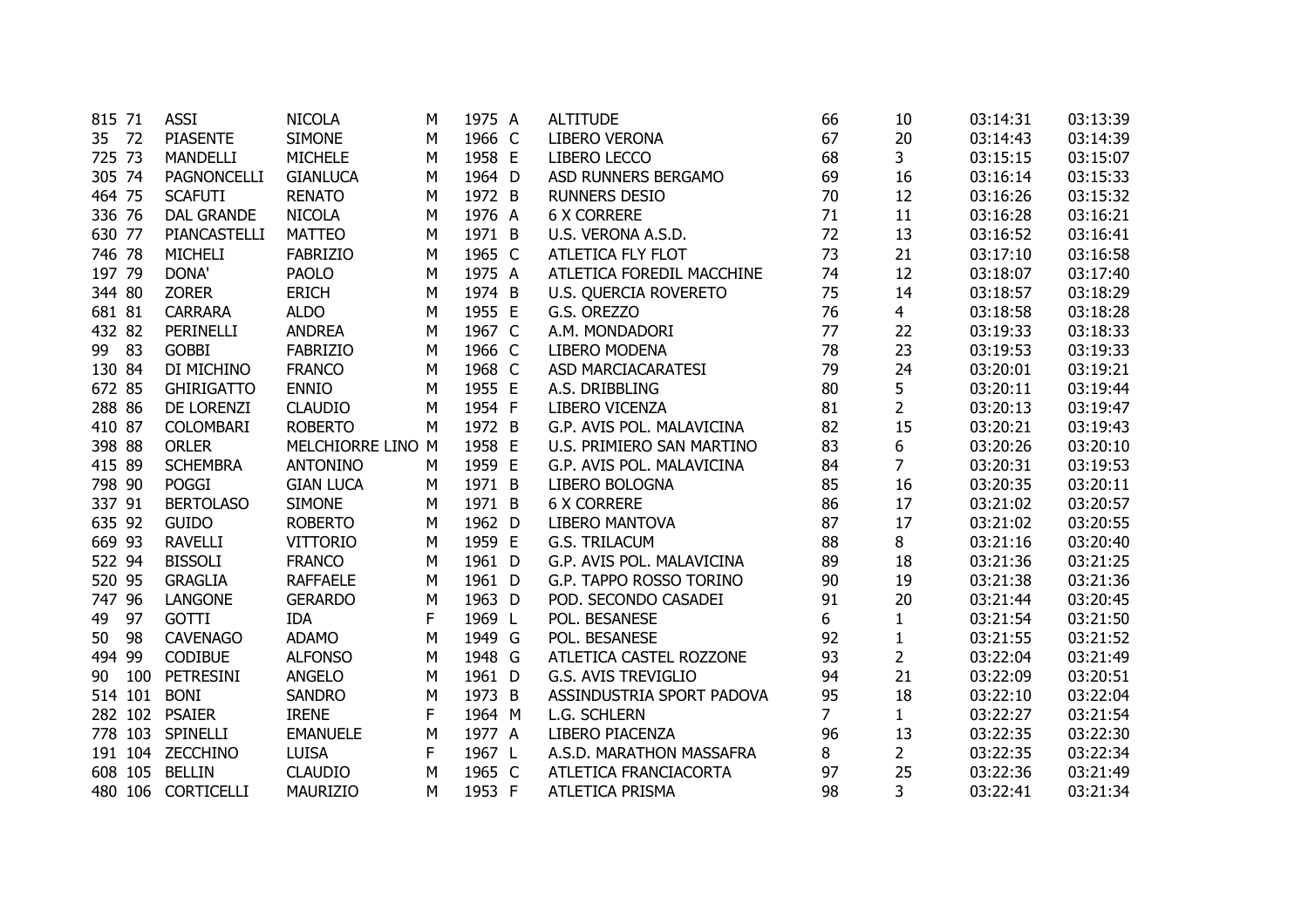|         |         | 245 107 NOZZA     | <b>LUCIANO</b>   | м | 1965 C | ATLETICA CISERANO                    | 99  | 26             | 03:23:01 | 03:22:25 |
|---------|---------|-------------------|------------------|---|--------|--------------------------------------|-----|----------------|----------|----------|
| 97 108  |         | <b>DEMARTIS</b>   | <b>GIACOMINO</b> | М | 1963 D | SORESINA RUNNING CLUB                | 100 | 22             | 03:24:06 | 03:22:48 |
| 496 109 |         | <b>MEDA</b>       | <b>OTTAVIANO</b> | М | 1963 D | ATLETICA VICENTINA                   | 101 | 23             | 03:24:16 | 03:23:30 |
|         |         | 693 110 OLIOSI    | <b>MARCO</b>     | M | 1972 B | FLYING COLOURS MARATHON              | 102 | 19             | 03:24:37 | 03:23:46 |
|         |         | 567 111 PIAZZOLA  | <b>CLAUDIA</b>   | F | 1973 L | ATLETICA RIGOLETTO                   | 9   | 3              | 03:24:42 | 03:24:19 |
|         | 377 112 | <b>ORTOLAN</b>    | <b>STEFANO</b>   | М | 1958 E | BREMA RUNNING TEAM                   | 103 | 9              | 03:24:50 | 03:24:31 |
|         | 129 113 | DALL'ANESE        | <b>MARILENA</b>  | F | 1965 L | G.P. LIVENZA SACILE                  | 10  | $\overline{4}$ | 03:24:50 | 03:24:32 |
|         |         | 390 114 PETITO    | <b>FLAVIO</b>    | М | 1965 C | ATLETICA LUPATOTINA                  | 104 | 27             | 03:25:07 | 03:25:00 |
|         |         | 718 115 URBAN     | <b>FABIO</b>     | M | 1967 C | G.P. GORGONZOLA 88                   | 105 | 28             | 03:25:21 | 03:24:55 |
|         |         | 708 116 MAZZINI   | <b>ANDREA</b>    | М | 1964 D | G.P. GORGONZOLA 88                   | 106 | 24             | 03:25:22 | 03:24:56 |
| 59      |         | 117 CALCIOLARI    | <b>CHIARA</b>    | F | 1979 I | ARCI GOODWIN LIBIOLA                 | 11  | $\mathbf{1}$   | 03:25:25 | 03:25:17 |
| 58      |         | 118 CROPANESE     | <b>FRANCESCO</b> | М | 1967 C | A.S.D. AVIS SUZZARA                  | 107 | 29             | 03:25:25 | 03:25:17 |
|         |         | 386 119 LORENZI   | <b>LEONINO</b>   | M | 1966 C | ATLETICA LUPATOTINA                  | 108 | 30             | 03:25:29 | 03:24:54 |
|         |         | 325 120 FAGGIONI  | <b>AMEDEO</b>    | M | 1952 F | LIBERO PADOVA                        | 109 | $\overline{4}$ | 03:25:33 | 03:25:16 |
|         |         | 620 121 TASINATO  | <b>EMANUELE</b>  | M | 1960 D | ASSINDUSTRIA SPORT PADOVA            | 110 | 25             | 03:25:44 | 03:25:20 |
|         | 534 122 | DE NICOLO         | <b>PIERO</b>     | М | 1947 G | <b>LATIN MARATHON LOVERS</b>         | 111 | 3              | 03:25:46 | 03:25:28 |
|         | 210 123 | <b>FILIPPIN</b>   | <b>WALTER</b>    | M | 1964 D | G.S. MARCIATORI CALALZO              | 112 | 26             | 03:25:47 | 03:25:25 |
|         | 768 124 | <b>BIGNOTTI</b>   | VALENTINO        | M | 1970 B | PODISTI CASTIGLIONESI                | 113 | 20             | 03:25:54 | 03:25:15 |
|         | 636 125 | <b>RECALCATI</b>  | <b>SILVANO</b>   | M | 1955 E | G.P. VILLASANTESE                    | 114 | 10             | 03:25:57 | 03:25:03 |
|         | 405 126 | <b>BANDORIA</b>   | <b>TIZIANO</b>   | M | 1951 F | G.P. AVIS POL. MALAVICINA            | 115 | 5              | 03:26:08 | 03:25:16 |
|         | 366 127 | <b>RAMPL</b>      | <b>GERHARD</b>   | M | 1966 C | <b>HALL IN TYROL</b>                 | 116 | 31             | 03:26:11 | 03:25:43 |
| 341 128 |         | <b>BRENICCI</b>   | <b>CARLO</b>     | М | 1960 D | SAN DONNINO                          | 117 | 27             | 03:26:20 | 03:26:14 |
|         | 375 129 | <b>ANTONIOLI</b>  | <b>IRENEO</b>    | M | 1972 B | SORESINA RUNNING CLUB                | 118 | 21             | 03:26:32 | 03:26:13 |
|         |         | 209 130 GHISLOTTI | <b>VALTER</b>    | M | 1963 D | ATL. COLOGNO AL SERIO                | 119 | 28             | 03:26:33 | 03:25:02 |
|         |         | 382 131 MARMONTI  | <b>OSVALDO</b>   | M | 1966 C | ATLETICA '99 VITTUONE                | 120 | 32             | 03:27:00 | 03:26:12 |
|         |         | 285 132 FASOLI    | <b>TIZIANO</b>   | M | 1965 C | G.P. BUSSOLENGO                      | 121 | 33             | 03:27:05 | 03:27:02 |
|         |         | 689 133 DI CARLO  | <b>ALBINO</b>    | M | 1965 C | FLYING COLOURS MARATHON              | 122 | 34             | 03:27:17 | 03:26:54 |
|         |         | 384 134 CARPENE   | PALMINO          | M | 1950 F | ATLETICA LUPATOTINA                  | 123 | 6              | 03:27:20 | 03:27:09 |
| 55      |         | 135 FRACASSO      | <b>OLINTO</b>    | M | 1961 D | LIBERO VICENZA                       | 124 | 29             | 03:27:27 | 03:27:23 |
| 77      |         | 136 DI VITO       | <b>LORENA</b>    | F | 1962 M | PRO PATRIA CUS MILANO                | 12  | $\overline{2}$ | 03:27:44 | 03:27:43 |
| 78      | 137     | <b>MARCHESI</b>   | <b>GIORGIO</b>   | M | 1960 D | PRO PATRIA CUS MILANO                | 125 | 30             | 03:27:45 | 03:27:41 |
|         | 762 138 | PASQUALINI        | <b>STEFANO</b>   | М | 1958 E | ASD LA RUSTICA AUTOVIMA PESCANTI 126 |     | 11             | 03:27:46 | 03:27:03 |
|         |         | 822 139 CASTIGLIA | <b>TIZIANO</b>   | M | 1970 B | LIBERO PARMA                         | 127 | 22             | 03:27:48 | 03:27:31 |
|         |         | 586 140 PEVIANI   | PIERLUIGI        | M | 1959 E | G.P. CASALESE                        | 128 | 12             | 03:27:53 | 03:26:43 |
|         |         | 585 141 VIAGGI    | <b>RICCARDO</b>  | М | 1967 C | <b>TEAM MARBLEMAN</b>                | 129 | 35             | 03:27:53 | 03:26:44 |
|         |         | 294 142 BORELLA   | <b>SANTO</b>     | м | 1960 D | ASD RUNNERS BERGAMO                  | 130 | 31             | 03:28:15 | 03:27:38 |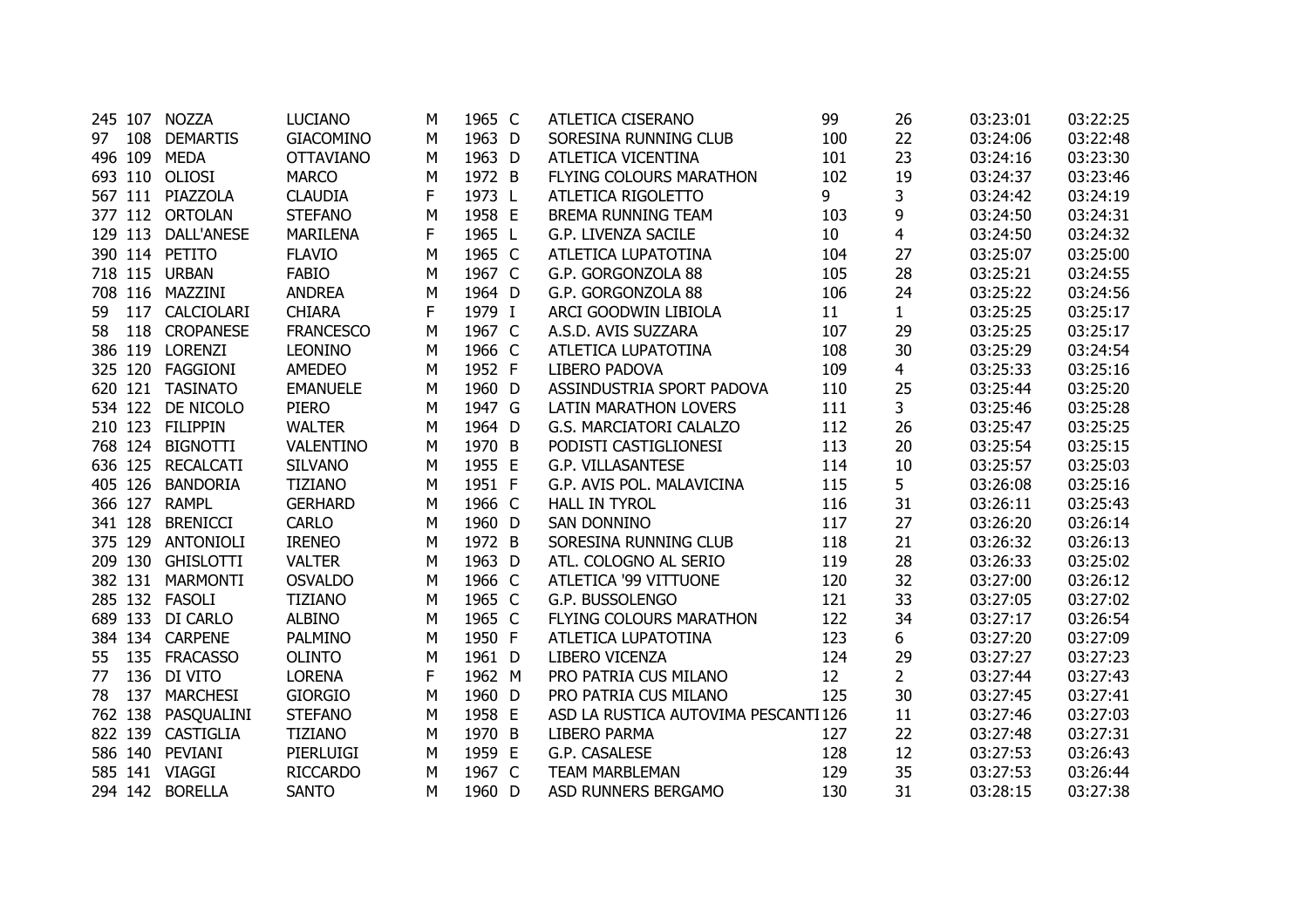|                |         | 743 143 FERRARI              | <b>FRANCO</b>     | M | 1979 A | ATLETICA LEGGERA TELEMARKET RUN 131  |     | 14             | 03:28:18 | 03:27:52 |
|----------------|---------|------------------------------|-------------------|---|--------|--------------------------------------|-----|----------------|----------|----------|
|                |         | 419 144 PELLIZZARDI          | <b>MASSIMO</b>    | M | 1958 E | J.T. PATERLINI NOVELLARA             | 132 | 13             | 03:28:43 | 03:28:28 |
| 98             |         | 145 VERONI                   | <b>EMILIO</b>     | M | 1970 B | <b>LIBERO MODENA</b>                 | 133 | 23             | 03:28:49 | 03:28:29 |
| 32             | 146     | CORAZZA                      | <b>LUCA</b>       | M | 1960 D | PFIZER RUNNING ITALIA                | 134 | 32             | 03:28:50 | 03:28:40 |
|                | 668 147 | <b>BISOFFI</b>               | <b>TIZIANO</b>    | M | 1961 D | <b>COMITATO GIRO AL SAS</b>          | 135 | 33             | 03:29:05 | 03:28:30 |
|                | 549 148 | <b>PUGGIA</b>                | <b>ROBERTO</b>    | M | 1960 D | G.P.V. VILLAFRANCA                   | 136 | 34             | 03:29:14 | 03:28:43 |
|                | 739 149 | <b>MARZONA</b>               | <b>ADRIANO</b>    | M | 1947 G | G.M. UDINESI                         | 137 | 4              | 03:29:21 | 03:29:12 |
|                | 663 150 | PERNUMIAN                    | <b>CLAUDIA</b>    | F | 1977 I | ASSINDUSTRIA SPORT PADOVA            | 13  | $\overline{2}$ | 03:29:25 | 03:28:45 |
|                | 664 151 | <b>TREVISAN</b>              | <b>MAURO</b>      | M | 1957 E | <b>RUNNERS PADOVA</b>                | 138 | 14             | 03:29:25 | 03:28:45 |
|                | 568 152 | <b>PERSICO</b>               | <b>FABRIZIO</b>   | M | 1975 A | LIBERO BERGAMO                       | 139 | 15             | 03:29:28 | 03:29:04 |
|                | 763 153 | <b>PIRAN</b>                 | <b>ALFONSO</b>    | M | 1964 D | ASD LA RUSTICA AUTOVIMA PESCANTI 140 |     | 35             | 03:29:33 | 03:28:50 |
|                | 25 154  | MIORI                        | <b>ANDREA</b>     | M | 1967 C | ATLETICA TRENTO CMB                  | 141 | 36             | 03:29:43 | 03:29:21 |
|                | 546 155 | PAPARELLA                    | <b>DEBORA</b>     | F | 1967 L | G.P.V. VILLAFRANCA                   | 14  | 5              | 03:29:52 | 03:29:52 |
|                |         | 781 156 PIROVANO             | <b>ERMINIO</b>    | M | 1954 F | ASD PODISTICA DROMAS LISCATE         | 142 | 7              | 03:29:56 | 03:29:31 |
|                | 189 157 | <b>SIMSIG</b>                | <b>ELENA</b>      | F | 1970 L | 32 CIPPI SPORT                       | 15  | 6              | 03:30:02 | 03:29:55 |
|                |         | 604 158 FIAMBERTI            | <b>ROBERTO</b>    | M | 1978 A | ATLETICA 42195 BLUFRIDA              | 143 | 16             | 03:30:28 | 03:29:47 |
|                | 729 159 | <b>GALETTO</b>               | <b>LUCA</b>       | M | 1964 D | U.S. VERONA A.S.D.                   | 144 | 36             | 03:30:48 | 03:30:13 |
|                | 730 160 | OLIOSI                       | <b>DANIELE</b>    | M | 1961 D | U.S. VERONA A.S.D.                   | 145 | 37             | 03:30:48 | 03:30:14 |
|                |         | 149 161 CRESTON              | <b>LUCIO</b>      | M | 1969 C | POLIZIA PENITENZIARIA                | 146 | 37             | 03:31:07 | 03:30:50 |
| 73             |         | 162 VINCOLI                  | <b>MARCO</b>      | M | 1964 D | <b>TRAGUARDO VOLANTE</b>             | 147 | 38             | 03:31:37 | 03:31:18 |
|                |         | 691 163 VALDEGAMBERI CLAUDIO |                   | M | 1959 E | FLYING COLOURS MARATHON              | 148 | 15             | 03:31:45 | 03:30:55 |
|                |         | 721 164 GROSSI               | <b>GIOVANNI</b>   | M | 1958 E | POL. MADONNINA                       | 149 | 16             | 03:32:08 | 03:30:49 |
|                | 295 165 | <b>BOSIO</b>                 | <b>GIACOMO</b>    | M | 1962 D | ASD RUNNERS BERGAMO                  | 150 | 39             | 03:32:08 | 03:31:18 |
|                |         | 365 166 GUERRINI             | <b>ANDRE</b>      | M | 1956 E | <b>HALL IN TYROL</b>                 | 151 | 17             | 03:32:13 | 03:31:44 |
|                | 535 167 | <b>FATICHENTI</b>            | <b>ALESSANDRO</b> | M | 1961 D | ATLETICA VILLAZZANO                  | 152 | 40             | 03:32:22 | 03:32:06 |
| 82             | 168     | <b>BONFIGLIO</b>             | <b>MARCO</b>      | M | 1977 A | <b>ATLETICA 99 VITTUONE</b>          | 153 | 17             | 03:32:26 | 03:31:39 |
|                | 753 169 | MODIGNANI                    | <b>ALICE</b>      | F | 1977 I | ATLETICA PALZOLA                     | 16  | 3              | 03:32:26 | 03:31:38 |
|                | 592 170 | <b>SEMINATI</b>              | <b>CELSO</b>      | M | 1970 B | G.P. SABBIO                          | 154 | 24             | 03:32:32 | 03:31:02 |
|                |         | 440 171 ZANARDI              | ANGIOLINO         | M | 1949 G | <b>G.P ROMANI BIONDANI</b>           | 155 | 5              | 03:32:37 | 03:31:58 |
| 28             |         | 172 PAPINI                   | <b>SARA</b>       | F | 1981 I | ASD RUNNERS BERGAMO                  | 17  | 4              | 03:32:45 | 03:32:30 |
| 27             | 173     | PAPINI                       | <b>LIVIO</b>      | M | 1950 F | <b>BANCA POPOLARE DI BERGAMO</b>     | 156 | 8              | 03:32:46 | 03:32:31 |
|                |         | 434 174 ZECCHIN              | <b>PAOLO</b>      | M | 1970 B | A.M. MONDADORI                       | 157 | 25             | 03:32:48 | 03:31:44 |
| $\overline{7}$ |         | 175 PIAZZA                   | <b>LUCIANO</b>    | M | 1962 D | <b>AVIS FORLI'</b>                   | 158 | 41             | 03:33:04 | 03:32:55 |
| 37             | 176     | <b>TORCHIO</b>               | <b>FABIO</b>      | M | 1970 B | G.S.R. FERRERO                       | 159 | 26             | 03:33:23 | 03:33:16 |
|                | 526 177 | <b>FERRETTI</b>              | <b>LUIGI</b>      | M | 1953 F | G.S.A. BRUGHERIO                     | 160 | 9              | 03:33:34 | 03:33:10 |
|                | 332 178 | GABRIELLI                    | <b>GIANFRANCO</b> | М | 1969 C | <b>6 X CORRERE</b>                   | 161 | 38             | 03:33:40 | 03:33:33 |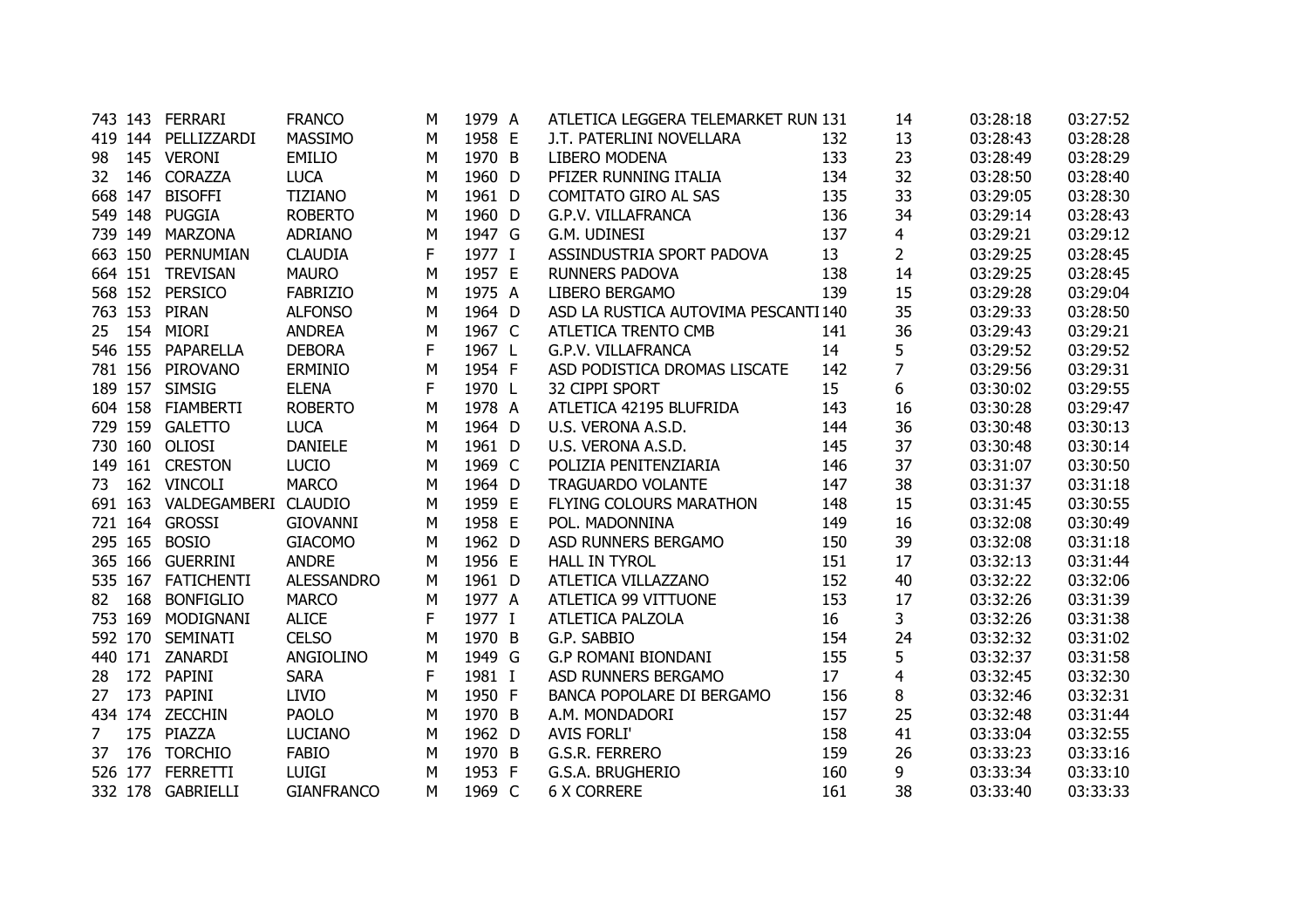|    |         | 401 179 ZANATTA    | <b>FORTUNATO</b>    | М | 1964 D | G.P. CLUB DEL TORCIO           | 162 | 42             | 03:33:44 | 03:32:58 |
|----|---------|--------------------|---------------------|---|--------|--------------------------------|-----|----------------|----------|----------|
|    |         | 354 180 SALA       | <b>MAURIZIO</b>     | М | 1965 C | A.S. MERATE                    | 163 | 39             | 03:34:09 | 03:33:34 |
|    |         | 297 181 COLLEONI   | <b>GIAMPIETRO</b>   | М | 1964 D | ASD RUNNERS BERGAMO            | 164 | 43             | 03:34:29 | 03:33:21 |
|    | 688 182 | LORENZONI          | <b>LORIS</b>        | M | 1956 E | FLYING COLOURS MARATHON        | 165 | 18             | 03:34:37 | 03:33:46 |
|    |         | 774 183 GUAITOLI   | <b>IVO</b>          | M | 1942 H | S.G. LA PATRIA CARPI           | 166 | $\mathbf{1}$   | 03:34:40 | 03:33:59 |
|    |         | 679 184 CORTESI    | <b>GIOVANNI</b>     | М | 1967 C | PODISTICA SAN MAURIZIO         | 167 | 40             | 03:34:45 | 03:33:30 |
|    |         | 750 185 PLATANIA   | <b>SALVATORE</b>    | M | 1958 E | UNIVERSALE ALBA DOCILIA        | 168 | 19             | 03:34:56 | 03:34:51 |
|    |         | 749 186 GIOSEFFI   | <b>GIUSEPPINA</b>   | F | 1965 L | ATLETICA VARAZZE               | 18  | 7 <sup>1</sup> | 03:34:56 | 03:34:51 |
|    |         | 352 187 CAFORIO    | <b>CLAUDIO</b>      | М | 1963 D | <b>GSA BRUGHERIO</b>           | 169 | 44             | 03:34:59 | 03:34:34 |
|    |         | 263 188 TASSETTI   | <b>ROBERTO</b>      | M | 1953 F | ATLETICA MARATHON ALMENNO S.S. | 170 | 10             | 03:35:12 | 03:35:03 |
|    |         | 241 189 PEDRINI    | <b>FRANCESCO</b>    | M | 1957 E | 2002 MARATHON CLUB             | 171 | 20             | 03:35:16 | 03:35:11 |
|    |         | 240 190 CORTI      | <b>MICHELE</b>      | M | 1967 C | 2002 MARATHON CLUB             | 172 | 41             | 03:35:17 | 03:35:11 |
|    |         | 320 191 MORETTI    | <b>GABRIELE</b>     | M | 1955 E | <b>U.S. SCANZOROSCIATE</b>     | 173 | 21             | 03:35:18 | 03:34:24 |
|    |         | 300 192 GAMBA      | <b>STEFANO</b>      | M | 1966 C | ASD RUNNERS BERGAMO            | 174 | 42             | 03:35:39 | 03:35:26 |
|    |         | 780 193 MATTANA    | <b>MARIA ELENA</b>  | F | 1971 L | RUNNING TEAM ZANE'             | 19  | 8              | 03:35:44 | 03:34:50 |
|    |         | 779 194 AUGERI     | <b>ADRIANO</b>      | M | 1966 C | <b>RUNNING TEAM ZANE'</b>      | 175 | 43             | 03:35:44 | 03:34:50 |
|    |         | 153 195 LEONI      | <b>MAURO</b>        | М | 1966 C | G.P.BUSSOLENGO                 | 176 | 44             | 03:35:51 | 03:34:45 |
|    |         | 796 196 PIGRO      | <b>ALESSIO</b>      | M | 1970 B | NUOVA ATLETICA 3 COMUNI        | 177 | 27             | 03:36:02 | 03:35:40 |
|    | 606 197 | <b>MAGNANI</b>     | <b>PIERLUIGI</b>    | M | 1956 E | G.P. AVIS PAVIA                | 178 | 22             | 03:36:12 | 03:35:18 |
|    | 511 198 | <b>PARMA</b>       | <b>MARINA</b>       | F | 1961 M | C.T.L. 3 ATLETICA              | 20  | 3              | 03:36:41 | 03:36:34 |
|    | 564 199 | POZZI              | <b>EDOARDO</b>      | М | 1955 E | G.P. GORGONZOLA 88             | 179 | 23             | 03:37:06 | 03:36:14 |
|    | 724 200 | <b>BIFFI</b>       | <b>ANGELO</b>       | M | 1958 E | POL. CERNUSCHESE               | 180 | 24             | 03:37:07 | 03:36:58 |
|    |         | 380 201 BATTISTONI | <b>LUCA</b>         | M | 1964 D | TRAGUARDO VOLANTE              | 181 | 45             | 03:37:22 | 03:36:49 |
|    |         | 429 202 CORRADI    | <b>ADRIANO</b>      | M | 1961 D | G.P. FRANKE                    | 182 | 46             | 03:37:35 | 03:37:06 |
|    |         | 194 203 VILLELLA   | <b>MARIA GRAZIA</b> | F | 1966 L | A.SA DETUR NAPOLI              | 21  | 9              | 03:37:56 | 03:37:51 |
| 44 |         | 204 TONIN          | <b>ANDREA</b>       | M | 1967 C | G.S.D. MOMBOCAR                | 183 | 45             | 03:38:21 | 03:38:03 |
|    | 298 205 | <b>DONEDA</b>      | <b>MIRCO</b>        | M | 1973 B | ASD RUNNERS BERGAMO            | 184 | 28             | 03:38:29 | 03:38:14 |
| 70 |         | 206 CHESINI        | <b>ROSA</b>         | F | 1957 M | <b>ATLETICA PRISMA</b>         | 22  | 4              | 03:38:38 | 03:38:31 |
|    | 670 207 | <b>CORSINI</b>     | <b>REMO</b>         | M | 1948 G | LIBERO VICENZA                 | 185 | 6              | 03:38:40 | 03:38:32 |
|    | 704 208 | <b>MARSOTTO</b>    | <b>SERGIO</b>       | M | 1950 F | ASSINDUSTRIA SPORT PADOVA      | 186 | 11             | 03:38:42 | 03:37:38 |
|    | 566 209 | <b>PIOLA</b>       | <b>GIULIANO</b>     | M | 1962 D | ATLETICA RIGOLETTO             | 187 | 47             | 03:38:44 | 03:38:24 |
|    |         | 277 210 RENZI      | QUIRINO             | M | 1963 D | ATHLETIC TEAM PIOLTELLO        | 188 | 48             | 03:38:47 | 03:38:22 |
|    |         | 234 211 GIACOMUZZI | <b>ZENONE</b>       | М | 1957 E | LIBERO BOLZANO                 | 189 | 25             | 03:38:49 | 03:38:10 |
| 93 |         | 212 LOCCI          | CRISTIANO           | M | 1970 B | <b>VIRTUS BINASCO</b>          | 190 | 29             | 03:38:53 | 03:33:54 |
| 92 |         | 213 SEMERARO       | MICHELANGELO        | M | 1968 C | G.P. CODOGNO 82                | 191 | 46             | 03:38:53 | 03:33:54 |
|    |         | 250 214 DE CROCE   | <b>CARLO</b>        | М | 1962 D | G.P. FERRARA CHE CAMMINA       | 192 | 49             | 03:38:55 | 03:38:52 |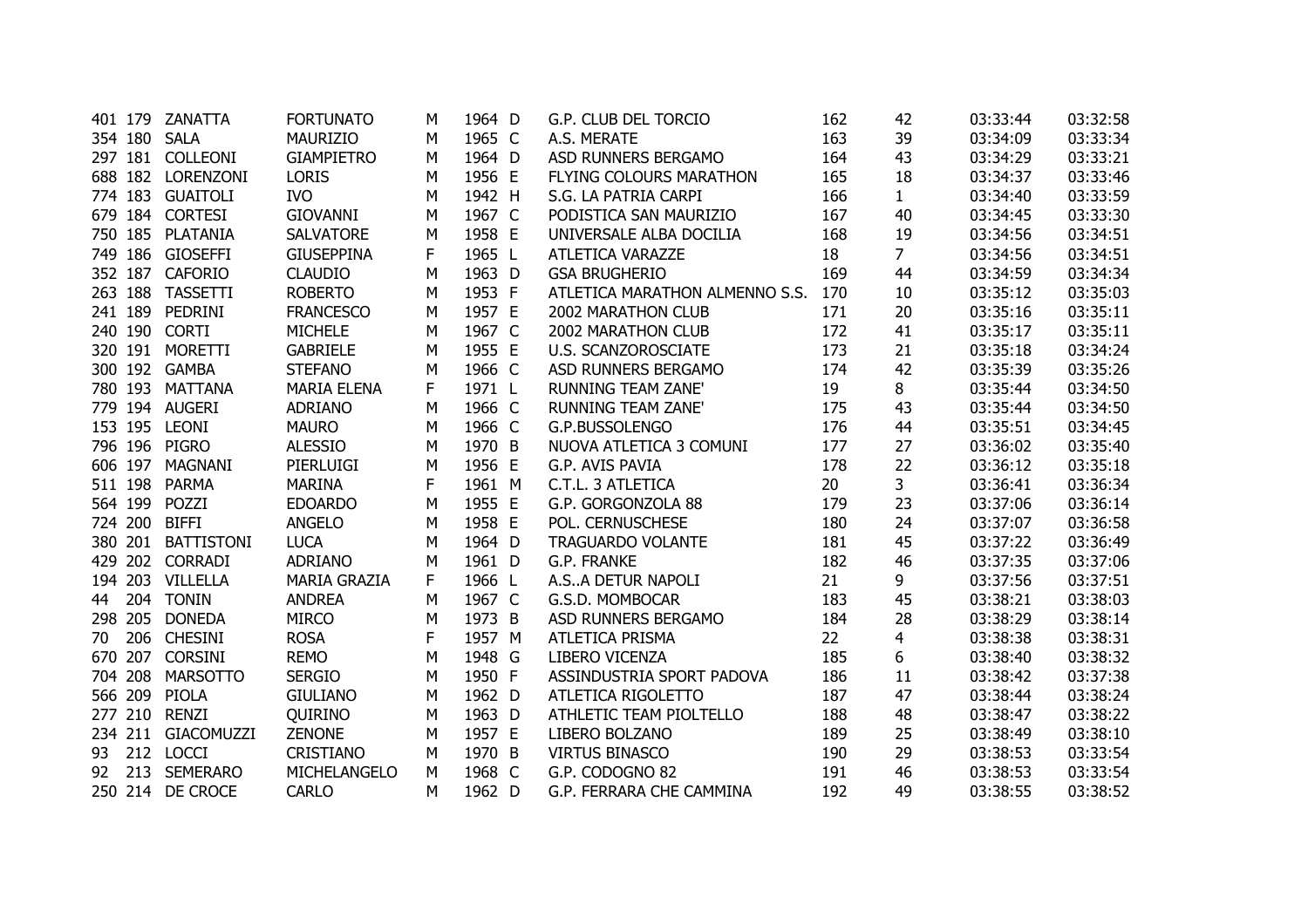| 68 |         | 215 CAVAZZOLI     | <b>FRANCO</b>    | М | 1961 D | ARCI GOODWIN LIBIOLA           | 193 | 50           | 03:38:55 | 03:38:31 |
|----|---------|-------------------|------------------|---|--------|--------------------------------|-----|--------------|----------|----------|
|    |         | 408 216 CENGIA    | <b>SERGIO</b>    | M | 1965 C | G.P. AVIS POL. MALAVICINA      | 194 | 47           | 03:39:03 | 03:38:25 |
|    |         | 123 217 DUGNANI   | <b>MORENO</b>    | М | 1956 E | ASD MARCIACARATESI             | 195 | 26           | 03:39:11 | 03:38:32 |
|    | 469 218 | <b>DODERO</b>     | MAURIZIO         | M | 1967 C | <b>RUNNERS DESIO</b>           | 196 | 48           | 03:39:19 | 03:38:18 |
|    | 478 219 | <b>BIAGGI</b>     | <b>ANDREA</b>    | M | 1969 C | POL. DIMENSIONE SPORT TURBIGO  | 197 | 49           | 03:39:21 | 03:38:23 |
|    |         | 795 220 VANZINI   | <b>PAOLO</b>     | M | 1956 E | <b>LIBERO VERONA</b>           | 198 | 27           | 03:39:36 | 03:38:57 |
|    | 381 221 | <b>DESIDERIO</b>  | <b>GIUSEPPE</b>  | M | 1960 D | ATLETICA CORSICO               | 199 | 51           | 03:39:42 | 03:38:53 |
|    | 552 222 | <b>MISTURA</b>    | <b>STEFANO</b>   | М | 1960 D | G.P.V. VILLAFRANCA             | 200 | 52           | 03:40:02 | 03:39:30 |
|    | 307 223 | PIAZZALUNGA       | <b>ANDREA</b>    | М | 1972 B | ASD RUNNERS BERGAMO            | 201 | 30           | 03:40:08 | 03:39:04 |
|    |         | 299 224 FRATUS    | <b>ROSARIO</b>   | М | 1964 D | ASD RUNNERS BERGAMO            | 202 | 53           | 03:40:08 | 03:39:11 |
|    |         | 52 225 ALOISI     | <b>CLAUDIO</b>   | М | 1973 B | POL. CASELLE                   | 203 | 31           | 03:40:34 | 03:40:26 |
|    |         | 292 226 BELOTTI   | <b>GIUSEPPE</b>  | M | 1972 B | ASD RUNNERS BERGAMO            | 204 | 32           | 03:40:53 | 03:40:08 |
|    |         | 692 227 CESCHI    | <b>FLAVIO</b>    | M | 1966 C | FLYING COLOURS MARATHON        | 205 | 50           | 03:41:00 | 03:40:10 |
|    | 769 228 | MOSCATELLI        | <b>PRIMO</b>     | М | 1951 F | PODISTI CASTIGLIONESI          | 206 | 12           | 03:41:06 | 03:40:28 |
|    | 770 229 | <b>ROSSI</b>      | <b>GIAMPAOLO</b> | M | 1961 D | ATLETICA GAVARDO '90           | 207 | 54           | 03:41:08 | 03:40:32 |
|    | 610 230 | <b>CARMINE</b>    | VALERIO          | М | 1956 E | <b>MARATOLANDIA</b>            | 208 | 28           | 03:41:19 | 03:41:09 |
|    |         | 120 231 SALGARO   | <b>ANTONIO</b>   | M | 1952 F | G.S.D. MOMBOCAR                | 209 | 13           | 03:41:27 | 03:41:14 |
|    |         | 150 232 ALBERTINI | <b>GABRIELE</b>  | M | 1958 E | <b>LIBERO VERONA</b>           | 210 | 29           | 03:41:43 | 03:41:34 |
|    | 437 233 | <b>RIZZI</b>      | <b>RENATO</b>    | М | 1944 H | A.M. MONDADORI                 | 211 | 2            | 03:41:59 | 03:41:50 |
|    |         | 687 234 GALBANI   | ANNAMARIA        | F | 1952 N | A.S.D. LA MICHETTA             | 23  | $\mathbf{1}$ | 03:42:17 | 03:42:13 |
|    |         | 787 235 COCCATO   | <b>PAOLA</b>     | F | 1964 M | <b>LIBERO PADOVA</b>           | 24  | 5            | 03:42:26 | 03:42:07 |
|    |         | 111 236 CREMA     | <b>SIMONE</b>    | М | 1970 B | ATLETICA INSIEME NEW FOODS     | 212 | 33           | 03:42:33 | 03:42:20 |
| 87 | 237     | LONARDONI         | <b>NEREO</b>     | М | 1955 E | <b>ATLETICA PRISMA</b>         | 213 | 30           | 03:42:42 | 03:42:07 |
|    | 392 238 | VANGELISTI        | <b>ANGELO</b>    | M | 1970 B | ATLETICA LUPATOTINA            | 214 | 34           | 03:42:50 | 03:42:31 |
|    |         | 413 239 GALLINA   | <b>DAVIDE</b>    | M | 1968 C | G.P. AVIS POL. MALAVICINA      | 215 | 51           | 03:42:55 | 03:42:06 |
| 65 | 240     | <b>PERETTO</b>    | <b>SABRINA</b>   | F | 1965 L | STRINGHEROSA ATHLETICA         | 25  | 10           | 03:43:01 | 03:42:03 |
| 64 |         | 241 VASCELLARI    | <b>ROBERTO</b>   | М | 1967 C | MARATONA DI PALERMO            | 216 | 52           | 03:43:01 | 03:42:03 |
|    | 160 242 | <b>BOLDORI</b>    | <b>MAURIZIO</b>  | M | 1967 C | ATL. FAL. GUERRINI             | 217 | 53           | 03:43:07 | 03:43:05 |
|    | 584 243 | MAGALINI          | <b>MARCO</b>     | M | 1975 A | G.P. BRADIPI                   | 218 | 18           | 03:43:20 | 03:42:13 |
|    | 823 244 | <b>TRANFUGA</b>   | PIERLUIGI        | М | 1967 C | G.S.D. MOMBOCAR                | 219 | 54           | 03:43:24 | 03:43:01 |
|    | 261 245 | PERICO            | <b>PIETRO</b>    | М | 1960 D | ATLETICA MARATHON ALMENNO S.S. | 220 | 55           | 03:43:24 | 03:42:48 |
|    | 576 246 | <b>ROSSINI</b>    | PIERLUIGI        | М | 1960 D | <b>FRIESIAN TEAM</b>           | 221 | 56           | 03:43:54 | 03:42:51 |
|    | 499 247 | <b>LONGHI</b>     | <b>FLORIANO</b>  | М | 1955 E | <b>BIGACC DE ELA</b>           | 222 | 31           | 03:44:02 | 03:43:35 |
|    | 389 248 | PASSARINI         | <b>STEFANO</b>   | м | 1977 A | ATLETICA LUPATOTINA            | 223 | 19           | 03:44:11 | 03:43:54 |
|    | 146 249 | <b>BUTTINONI</b>  | <b>IVANO</b>     | М | 1961 D | <b>G.S. AVIS TREVIGLIO</b>     | 224 | 57           | 03:44:17 | 03:43:24 |
|    |         | 581 250 BATTISTI  | <b>CHIARA</b>    | F | 1971 L | <b>LATIN MARATHON LOVERS</b>   | 26  | 11           | 03:44:17 | 03:43:55 |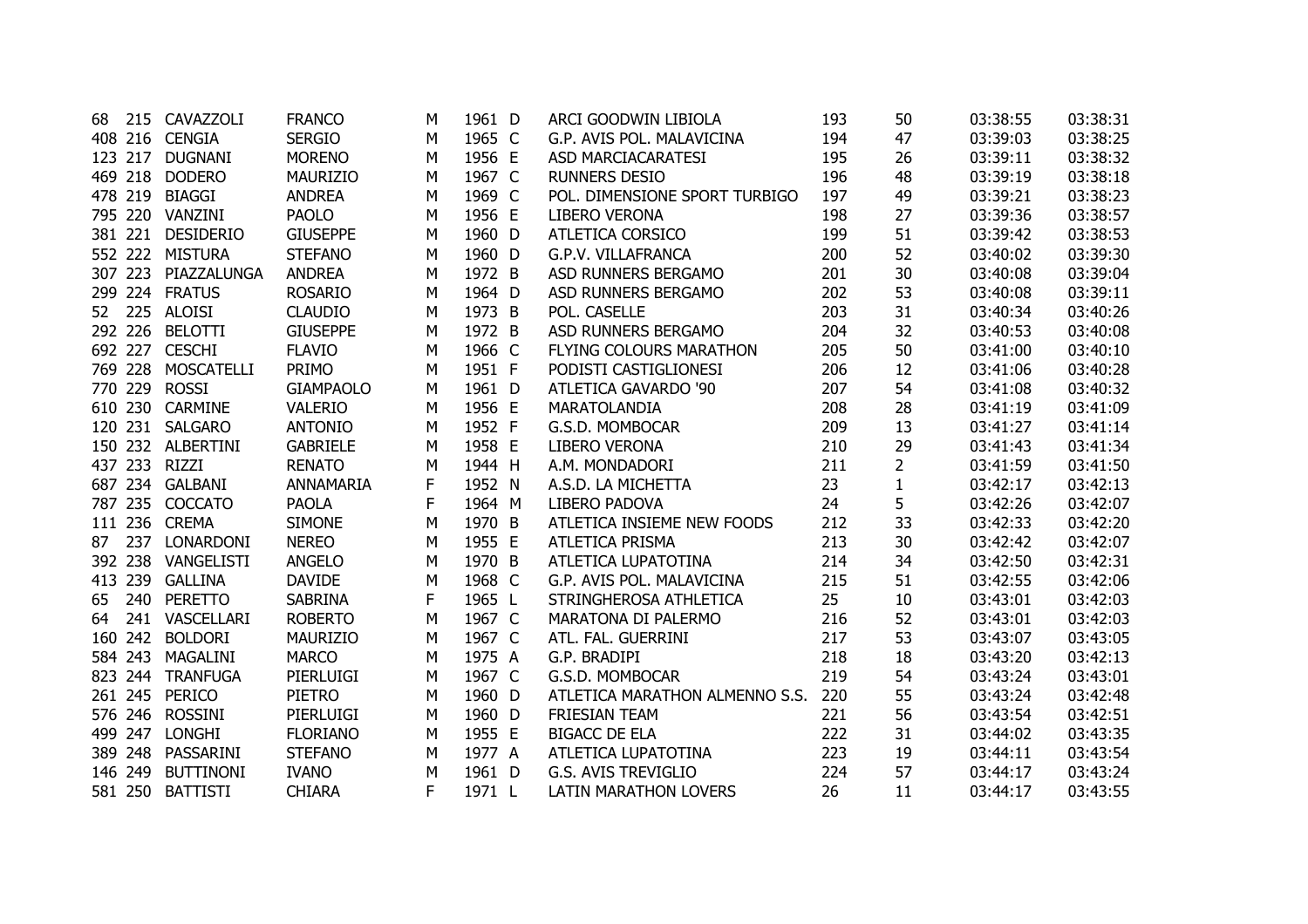|    | 358 251 | <b>BISI</b>        | <b>MAURIZIO</b>     | м | 1958 E | G.P. AVIS SUZZARA              | 225 | 32             | 03:44:17 | 03:43:55 |
|----|---------|--------------------|---------------------|---|--------|--------------------------------|-----|----------------|----------|----------|
|    |         | 650 252 SPINEDI    | <b>BRUNO</b>        | М | 1961 D | ASD RUNNERS BERGAMO            | 226 | 58             | 03:44:28 | 03:42:55 |
|    | 752 253 | <b>BALDAN</b>      | <b>RENZO</b>        | М | 1956 E | LIBERO VENEZIA                 | 227 | 33             | 03:44:36 | 03:44:17 |
|    | 466 254 | PARLANTI           | <b>MASSIMO</b>      | М | 1957 E | <b>RUNNERS DESIO</b>           | 228 | 34             | 03:44:38 | 03:43:37 |
|    |         | 361 255 AZZOLA     | <b>ALESSANDRO</b>   | M | 1968 C | LIBERO BERGAMO                 | 229 | 55             | 03:44:45 | 03:43:15 |
|    | 726 256 | <b>BONOTTO</b>     | <b>GIANFRANCO</b>   | M | 1970 B | <b>LIBERO VERONA</b>           | 230 | 35             | 03:44:51 | 03:43:53 |
|    | 446 257 | <b>AFFRANIO</b>    | <b>ROBERTO</b>      | M | 1959 E | ASSINDUSTRIA SPORT PADOVA      | 231 | 35             | 03:44:57 | 03:44:54 |
|    | 287 258 | <b>BORTOLASO</b>   | <b>MARCO</b>        | М | 1971 B | <b>CASTELLO RUNNING</b>        | 232 | 36             | 03:45:00 | 03:44:43 |
|    | 712 259 | PICCIONI           | <b>SARA</b>         | F | 1980 I | A.UISP VERZARI - ATL. CVA      | 27  | 5              | 03:45:01 | 03:44:32 |
|    | 711 260 | <b>CIGLIANO</b>    | <b>ANTONIO</b>      | М | 1954 F | CRAL BANCA POPOLARE DI BERGAMO | 233 | 14             | 03:45:02 | 03:44:32 |
|    | 348 261 | <b>BOTTACINI</b>   | <b>DANIELE</b>      | M | 1963 D | LIBERO VERONA                  | 234 | 59             | 03:45:08 | 03:44:32 |
|    | 807 262 | <b>DOMENICHINI</b> | <b>LUCA</b>         | М | 1969 C | SPIRITO TRAIL                  | 235 | 56             | 03:45:22 | 03:45:14 |
|    |         | 442 263 CRESTANINI | <b>ALESSANDRO</b>   | M | 1979 A | <b>GSD VALDALPONE DE MEGNI</b> | 236 | 20             | 03:45:26 | 03:45:14 |
|    |         | 709 264 GIUNTOLI   | <b>SIMONA</b>       | F | 1972 L | <b>LIBERO TRENTO</b>           | 28  | 12             | 03:45:28 | 03:44:56 |
|    |         | 617 265 FRUSCA     | <b>ENIO</b>         | M | 1946 G | A.S. DRIBBLING                 | 237 | $\overline{7}$ | 03:45:30 | 03:45:03 |
|    | 565 266 | <b>DONATI</b>      | <b>STEFANO</b>      | М | 1957 E | U.S. MALONNO                   | 238 | 36             | 03:45:39 | 03:45:07 |
|    | 145 267 | <b>CASATI</b>      | <b>GIANLUCA</b>     | M | 1966 C | <b>G.S. AVIS TREVIGLIO</b>     | 239 | 57             | 03:45:46 | 03:44:53 |
| 40 | 268     | <b>WALTER</b>      | <b>REBECCA</b>      | F | 1982 I | LIBERO VENEZIA                 | 29  | 6              | 03:46:00 | 03:45:41 |
| 41 | 269     | <b>CASSAN</b>      | <b>MARCO</b>        | M | 1972 B | LIBERO VENEZIA                 | 240 | 37             | 03:46:01 | 03:45:42 |
|    | 554 270 | <b>VENTURINI</b>   | <b>CARLO</b>        | М | 1958 E | <b>G.P.V. VILLAFRANCA</b>      | 241 | 37             | 03:46:12 | 03:45:43 |
| 11 | 271     | <b>CORTINOVIS</b>  | <b>GIANBOSCO</b>    | М | 1953 F | ATL. VALLE BREMBANA            | 242 | 15             | 03:46:29 | 03:46:26 |
|    | 155 272 | <b>BERTONCINI</b>  | <b>PAOLO</b>        | M | 1965 C | G.P.BUSSOLENGO                 | 243 | 58             | 03:46:36 | 03:45:33 |
|    | 124 273 | MISSAGLIA          | <b>IVANO FRANCO</b> | М | 1956 E | ASD MARCIACARATESI             | 244 | 38             | 03:46:39 | 03:46:01 |
| 12 | 274     | SANDRELLI          | <b>CARLO</b>        | M | 1958 E | <b>G.S. CARLO BUTTARELLI</b>   | 245 | 39             | 03:46:42 | 03:46:33 |
|    | 484 275 | <b>BENANZIN</b>    | <b>GIUSEPPE</b>     | M | 1966 C | ATLETICA PRISMA                | 246 | 59             | 03:46:47 | 03:45:39 |
|    | 577 276 | <b>BRAMATI</b>     | <b>FABRIZIO</b>     | M | 1951 F | ATLETICA CASSANO               | 247 | 16             | 03:46:59 | 03:46:09 |
| 95 | 277     | <b>BERTINI</b>     | <b>ALESSANDRO</b>   | М | 1971 B | <b>BIGACC DE ELA</b>           | 248 | 38             | 03:47:05 | 03:46:33 |
|    | 242 278 | <b>NOBILE</b>      | VALENTINO           | M | 1973 B | <b>ATLETICA INTESA</b>         | 249 | 39             | 03:47:17 | 03:47:12 |
|    | 444 279 | <b>BARONCHELLI</b> | <b>FERDINANDO</b>   | M | 1953 F | ATLETICA CARPENEDOLO           | 250 | 17             | 03:47:40 | 03:46:16 |
|    | 659 280 | <b>SARTORELLO</b>  | <b>ANDREA</b>       | М | 1971 B | <b>CORRI ESTE</b>              | 251 | 40             | 03:48:05 | 03:47:02 |
|    | 327 281 | <b>RONCHI</b>      | <b>MASSIMO</b>      | M | 1973 B | LIBERO BERGAMO                 | 252 | 41             | 03:48:05 | 03:47:25 |
|    | 326 282 | <b>RONCHI</b>      | <b>CRISTIANO</b>    | М | 1973 B | LIBERO MILANO                  | 253 | 42             | 03:48:05 | 03:47:25 |
|    | 660 283 | <b>GUSELLA</b>     | <b>STEFANIA</b>     | F | 1979 I | <b>CORRI ESTE</b>              | 30  | $\overline{7}$ | 03:48:06 | 03:47:02 |
|    | 159 284 | PINTORI            | <b>GIOVANNI</b>     | М | 1963 D | G.S. DUCOS                     | 254 | 60             | 03:48:11 | 03:47:15 |
|    | 727 285 | <b>BECCALLI</b>    | <b>ANGELO</b>       | М | 1961 D | <b>MARCIACARATESI</b>          | 255 | 61             | 03:48:27 | 03:47:07 |
|    |         | 627 286 RIZZOLI    | <b>ALBERTO</b>      | М | 1966 C | ATLETICA VILLAZZANO            | 256 | 60             | 03:48:28 | 03:48:12 |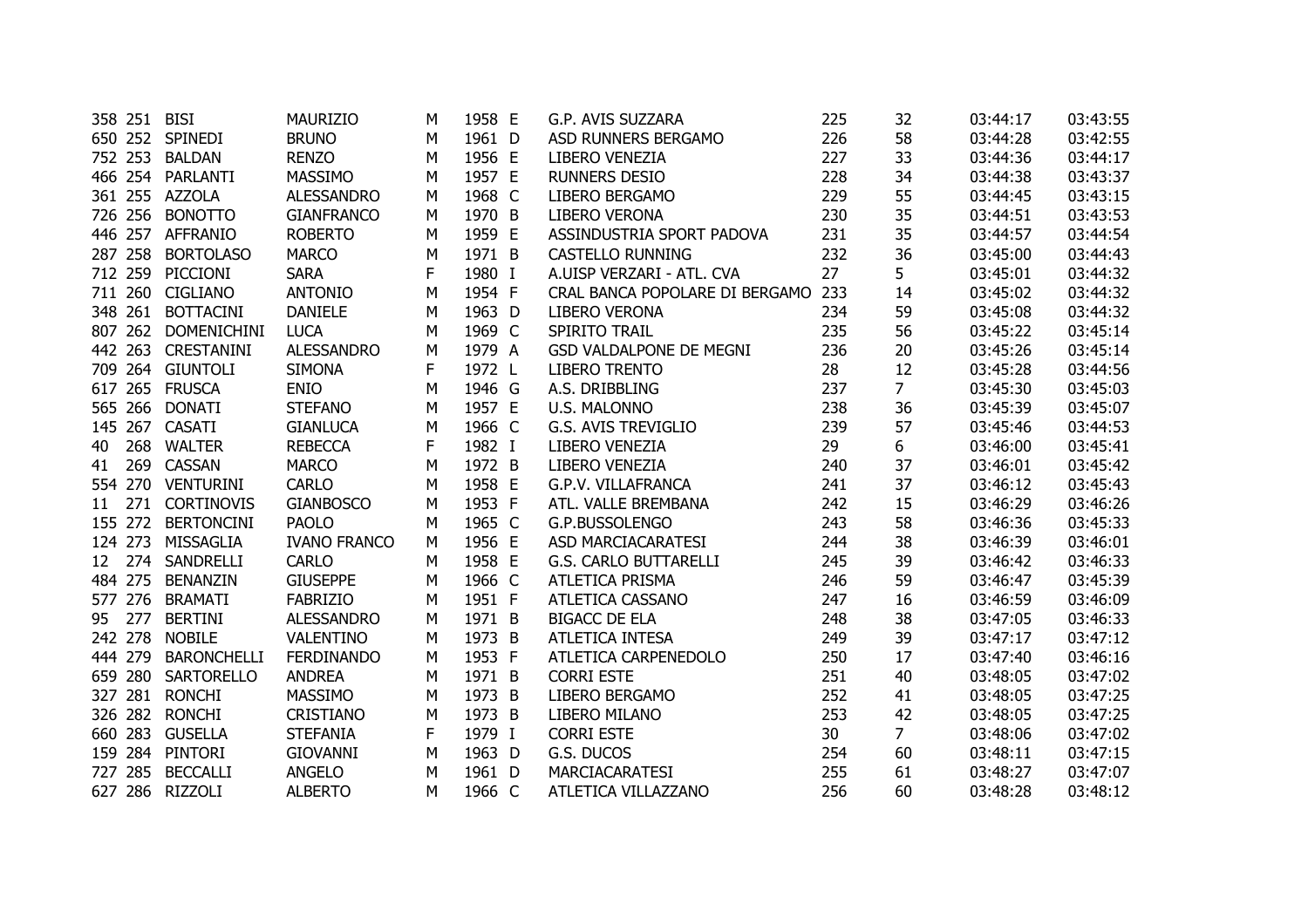|    |         | 593 287 AGOSTINELLI | <b>KATIA</b>      | F | 1975 I | G.P. SABBIO                          | 31  | 8  | 03:48:34 | 03:47:56 |
|----|---------|---------------------|-------------------|---|--------|--------------------------------------|-----|----|----------|----------|
|    | 806 288 | <b>RASIA</b>        | <b>DANIELE</b>    | М | 1964 D | LA FULMINEA RUNNING TEAM             | 257 | 62 | 03:48:42 | 03:47:43 |
|    | 578 289 | <b>TUMIATI</b>      | <b>MARCO</b>      | M | 1962 D | LIBERO MILANO                        | 258 | 63 | 03:48:45 | 03:48:24 |
|    | 470 290 | <b>BELLONI</b>      | <b>ROBERTO</b>    | M | 1966 C | <b>RUNNERS DESIO</b>                 | 259 | 61 | 03:48:50 | 03:47:54 |
|    |         | 656 291 MICHELETTI  | <b>LUCIANO</b>    | M | 1956 E | ASD RUNNERS BERGAMO                  | 260 | 40 | 03:49:05 | 03:47:57 |
| 22 |         | 292 SAVANI          | <b>STEFANO</b>    | M | 1968 C | ATLETICA LONATO                      | 261 | 62 | 03:49:11 | 03:49:11 |
|    |         | 131 293 VIONI       | <b>MARIO</b>      | M | 1960 D | ATLETICA VIADANA                     | 262 | 64 | 03:49:11 | 03:48:34 |
| 66 |         | 294 AVESANI         | <b>SIMONE</b>     | М | 1974 B | <b>BANCHETTE RUNNERS</b>             | 263 | 43 | 03:49:36 | 03:48:56 |
|    |         | 642 295 IACUZZO     | PIERGIORGIO       | M | 1966 C | OLIMPIA TERENZANO                    | 264 | 63 | 03:49:52 | 03:49:47 |
|    |         | 508 296 GROSS       | <b>RICHARD</b>    | M | 1967 C | ASC LAUFFRENDE SARNTAL               | 265 | 64 | 03:49:56 | 03:49:16 |
|    |         | 597 297 RIBETTO     | <b>MASSIMO</b>    | M | 1972 B | LIBERO BOLZANO                       | 266 | 44 | 03:50:07 | 03:49:35 |
|    | 599 298 | OLTRAMARI           | <b>GIANNINO</b>   | M | 1959 E | ASSINDUSTRIA SPORT PADOVA            | 267 | 41 | 03:50:15 | 03:50:03 |
|    | 397 299 | <b>FRIGERIO</b>     | ALESSANDRO        | M | 1965 C | LIBERO LECCO                         | 268 | 65 | 03:50:23 | 03:50:13 |
|    | 334 300 | <b>MORARI</b>       | <b>MORENO</b>     | M | 1963 D | <b>6 X CORRERE</b>                   | 269 | 65 | 03:50:43 | 03:49:53 |
|    | 127 301 | TURRINI             | <b>GIULIANO</b>   | M | 1963 D | LIBERO VERONA                        | 270 | 66 | 03:50:50 | 03:49:43 |
|    |         | 489 302 SANDRELLI   | <b>ROBERTO</b>    | M | 1959 E | LIBERO BOLZANO                       | 271 | 42 | 03:50:58 | 03:49:29 |
| 47 | 303     | <b>GALLETTO</b>     | <b>STEFANO</b>    | М | 1969 C | <b>VIRTUS ESTE VALBONA</b>           | 272 | 66 | 03:51:13 | 03:51:02 |
|    | 759 304 | FRANCESCHETTI DIEGO |                   | M | 1957 E | ASD LA RUSTICA AUTOVIMA PESCANTI 273 |     | 43 | 03:51:24 | 03:50:39 |
|    | 436 305 | <b>RODRIGUEZ</b>    | <b>LUCA</b>       | М | 1969 C | A.M. MONDADORI                       | 274 | 67 | 03:51:36 | 03:50:36 |
|    |         | 217 306 RIOLFI      | <b>ROSSANO</b>    | M | 1961 D | LATIN MARATHON LOVERS                | 275 | 67 | 03:51:39 | 03:51:24 |
|    | 293 307 | <b>BONALUMI</b>     | <b>MASSIMO</b>    | M | 1964 D | ASD RUNNERS BERGAMO                  | 276 | 68 | 03:51:45 | 03:51:17 |
|    | 825 308 | <b>DAL MIGLIO</b>   | <b>FRANCESCO</b>  | M | 1972 B | <b>GPC 82</b>                        | 277 | 45 | 03:51:51 | 03:50:12 |
|    |         | 228 309 ALBERTINI   | <b>SERGIO</b>     | M | 1961 D | LIBERO BRESCIA                       | 278 | 69 | 03:51:52 | 03:51:30 |
|    |         | 76 310 BOCCALETTI   | <b>CRISTIAN</b>   | M | 1968 C | AS MARATONA D'ITALIA                 | 279 | 68 | 03:51:53 | 03:51:40 |
|    |         | 238 311 VERRI       | <b>PAOLO</b>      | M | 1967 C | PICO RUNNERS                         | 280 | 69 | 03:51:55 | 03:51:41 |
|    |         | 479 312 MAZZOCCHI   | <b>GIAN MARCO</b> | M | 1974 B | <b>LIBERO MANTOVA</b>                | 281 | 46 | 03:52:11 | 03:51:05 |
|    |         | 246 313 LUZZANA     | <b>CLAUDIO</b>    | M | 1965 C | MARATHON TEAM BERGAMO                | 282 | 70 | 03:52:29 | 03:51:52 |
|    |         | 678 314 LEPORE      | <b>FABRIZIO</b>   | M | 1966 C | PODISTICA SAN MAURIZIO               | 283 | 71 | 03:52:42 | 03:51:28 |
|    |         | 370 315 TESSARO     | IDO               | M | 1954 F | LIBERO PADOVA                        | 284 | 18 | 03:52:42 | 03:52:16 |
| 16 |         | 316 COMI            | <b>GIANCARLO</b>  | М | 1960 D | ATL. FRI.MA.S.                       | 285 | 70 | 03:52:44 | 03:52:08 |
|    |         | 800 317 PAROLINI    | <b>SARA</b>       | F | 1978 I | LIBERO VERONA                        | 32  | 9  | 03:52:54 | 03:52:07 |
|    |         | 109 318 PISETTA     | MASSIMO           | М | 1957 E | ATLETICA VALLE DI CEMBRA             | 286 | 44 | 03:52:56 | 03:52:31 |
|    |         | 786 319 PRETINI     | <b>REMO</b>       | M | 1965 C | LIBERO COMO                          | 287 | 72 | 03:53:17 | 03:51:37 |
|    | 764 320 | <b>PONTARA</b>      | <b>MATTEO</b>     | М | 1973 B | ASD LA RUSTICA AUTOVIMA PESCANTI 288 |     | 47 | 03:53:23 | 03:52:38 |
| 38 | 321     | <b>LOPEZ</b>        | <b>JOSEPHINE</b>  | F | 1962 M | G.S. DRAGONERO                       | 33  | 6  | 03:53:34 | 03:53:26 |
|    |         | 265 322 ZARBA'      | <b>MARCELLO</b>   | М | 1960 D | ATLETICA MARATHON ALMENNO S.S.       | 289 | 71 | 03:53:35 | 03:52:59 |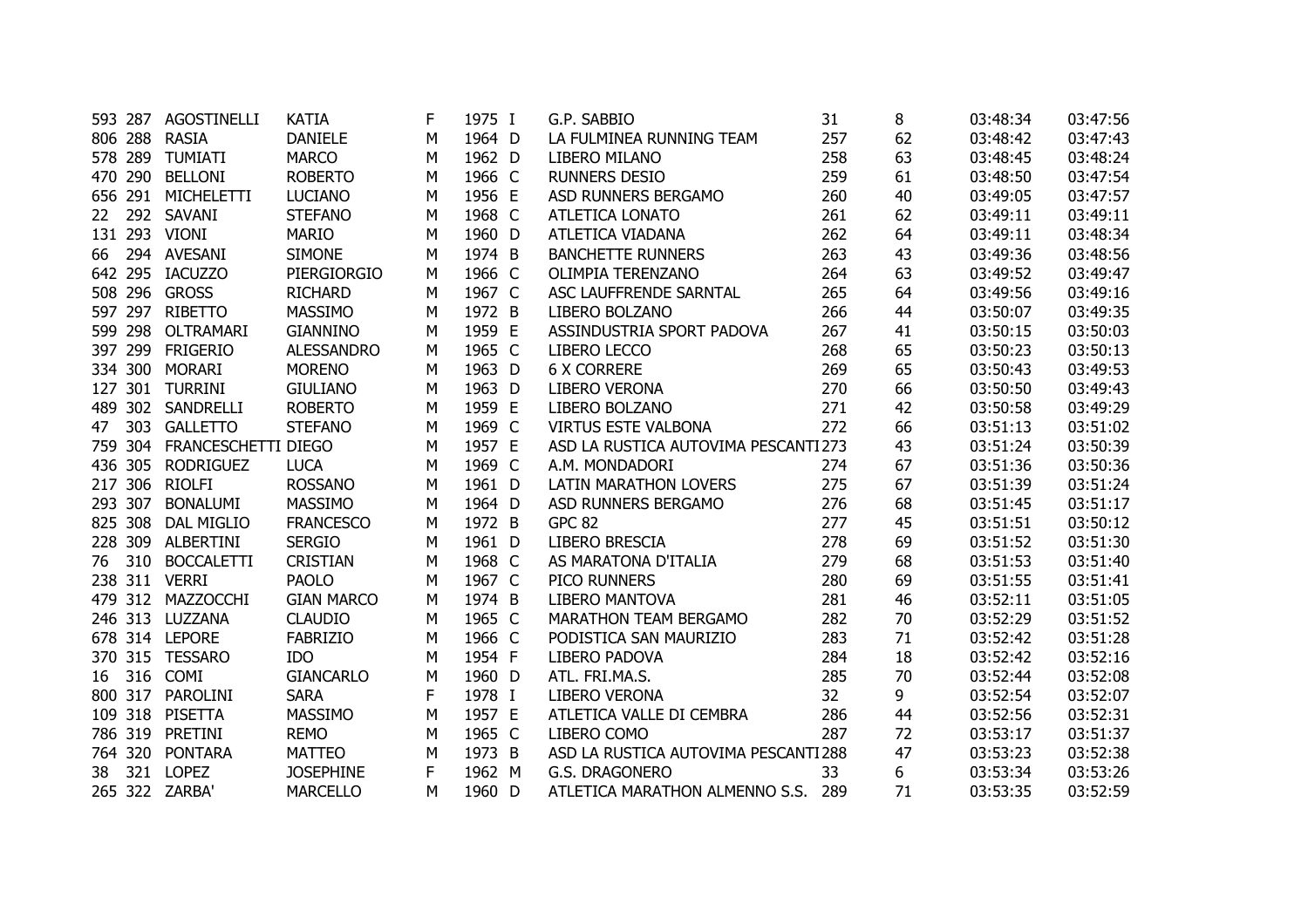| 683 323   | <b>BISOGNO</b>   | <b>MARCO</b>                                                                                                                                                                                                                                                                                                                                                                                                                                                                                                                    | м                              | 1962 D                        |                                                                                                  | A.T.L. LISSONE               | 290                                                                                               | 72                                                                                          | 03:53:42                 | 03:53:21                         |
|-----------|------------------|---------------------------------------------------------------------------------------------------------------------------------------------------------------------------------------------------------------------------------------------------------------------------------------------------------------------------------------------------------------------------------------------------------------------------------------------------------------------------------------------------------------------------------|--------------------------------|-------------------------------|--------------------------------------------------------------------------------------------------|------------------------------|---------------------------------------------------------------------------------------------------|---------------------------------------------------------------------------------------------|--------------------------|----------------------------------|
|           |                  | <b>STEFANO</b>                                                                                                                                                                                                                                                                                                                                                                                                                                                                                                                  | м                              | 1973 B                        |                                                                                                  | ATLETICA 42195 BLUFRIDA      | 291                                                                                               | 48                                                                                          | 03:53:42                 | 03:53:00                         |
|           |                  | <b>GIANLUCA</b>                                                                                                                                                                                                                                                                                                                                                                                                                                                                                                                 | м                              | 1960 D                        |                                                                                                  | <b>GAAC 2007 ASD</b>         | 292                                                                                               | 73                                                                                          | 03:53:56                 | 03:52:50                         |
|           |                  | <b>ANGELO</b>                                                                                                                                                                                                                                                                                                                                                                                                                                                                                                                   | Μ                              | 1955 E                        |                                                                                                  | <b>BIGACC DE ELA</b>         | 293                                                                                               | 45                                                                                          | 03:53:59                 | 03:52:49                         |
|           |                  | <b>ALBERTO</b>                                                                                                                                                                                                                                                                                                                                                                                                                                                                                                                  | М                              | 1965 C                        |                                                                                                  | PIACENZA EVENT               | 294                                                                                               | 73                                                                                          | 03:54:50                 | 03:53:35                         |
| 328<br>14 | <b>CAPPELLI</b>  | <b>SILVANO</b>                                                                                                                                                                                                                                                                                                                                                                                                                                                                                                                  | M                              | 1964 D                        |                                                                                                  | S.PANCRAZIO                  | 295                                                                                               | 74                                                                                          | 03:55:01                 | 03:54:18                         |
| 103 329   | PANZETTA         | <b>ANTONELLA</b>                                                                                                                                                                                                                                                                                                                                                                                                                                                                                                                | F                              | 1965 L                        |                                                                                                  | ARCI GOODWIN LIBIOLA         | 34                                                                                                | 13                                                                                          | 03:55:45                 | 03:55:22                         |
| 104 330   | <b>BARATTI</b>   | <b>ROBERTO</b>                                                                                                                                                                                                                                                                                                                                                                                                                                                                                                                  | Μ                              | 1974 B                        |                                                                                                  | A.S.D. AVIS SUZZARA          | 296                                                                                               | 49                                                                                          | 03:55:46                 | 03:55:22                         |
| 741 331   | MARCHETTI        | <b>ANNA</b>                                                                                                                                                                                                                                                                                                                                                                                                                                                                                                                     | F                              | 1961 M                        |                                                                                                  | ATLETICA FOREDIL MACCHINE    | 35                                                                                                | $\overline{7}$                                                                              | 03:55:50                 | 03:54:22                         |
|           |                  | <b>ALDO</b>                                                                                                                                                                                                                                                                                                                                                                                                                                                                                                                     | м                              | 1950 F                        |                                                                                                  | ATLETICA FOREDIL MACCHINE    | 297                                                                                               | 19                                                                                          | 03:55:51                 | 03:54:22                         |
|           |                  | <b>GIANLUCA</b>                                                                                                                                                                                                                                                                                                                                                                                                                                                                                                                 | M                              | 1965 C                        |                                                                                                  | ATL. RIGOLETTO               | 298                                                                                               | 74                                                                                          | 03:55:52                 | 03:55:38                         |
|           |                  | <b>FABRIZIO</b>                                                                                                                                                                                                                                                                                                                                                                                                                                                                                                                 | М                              | 1970 B                        |                                                                                                  | <b>RUNNERS BERGAMO</b>       | 299                                                                                               | 50                                                                                          | 03:56:00                 | 03:55:14                         |
|           |                  | <b>SIMONE</b>                                                                                                                                                                                                                                                                                                                                                                                                                                                                                                                   | М                              | 1965 C                        |                                                                                                  | <b>LATIN MARATHON LOVERS</b> | 300                                                                                               | 75                                                                                          | 03:56:06                 | 03:54:51                         |
|           |                  | <b>LUIGI</b>                                                                                                                                                                                                                                                                                                                                                                                                                                                                                                                    | м                              | 1965 C                        |                                                                                                  | LIBERO MONZA BRIANZA         | 301                                                                                               | 76                                                                                          | 03:56:09                 | 03:56:00                         |
|           |                  | <b>ENRICO</b>                                                                                                                                                                                                                                                                                                                                                                                                                                                                                                                   | Μ                              | 1972 B                        |                                                                                                  | ATLETICA BODY STUDIO         | 302                                                                                               | 51                                                                                          | 03:56:20                 | 03:55:58                         |
|           | ZANINI           | <b>SERGIO</b>                                                                                                                                                                                                                                                                                                                                                                                                                                                                                                                   | Μ                              | 1967 C                        |                                                                                                  | G.P.V. VILLAFRANCA           | 303                                                                                               | 77                                                                                          | 03:56:24                 | 03:55:18                         |
| 616 339   | MALAVASI         | <b>PAOLO</b>                                                                                                                                                                                                                                                                                                                                                                                                                                                                                                                    | M                              | 1951 F                        |                                                                                                  | A.R.T. TORRAZZO              | 304                                                                                               | 20                                                                                          | 03:56:25                 | 03:55:48                         |
| 144 340   | <b>TORNAGHI</b>  | <b>MARCELLO</b>                                                                                                                                                                                                                                                                                                                                                                                                                                                                                                                 | м                              | 1976 A                        |                                                                                                  | LIBERTAS SESTO S.GIOVANNI    | 305                                                                                               | 21                                                                                          | 03:56:29                 | 03:55:49                         |
|           |                  | <b>SERGIO</b>                                                                                                                                                                                                                                                                                                                                                                                                                                                                                                                   | M                              | 1959 E                        |                                                                                                  | ATL. CITTANOVA               | 306                                                                                               | 46                                                                                          | 03:56:35                 | 03:55:57                         |
|           |                  | <b>ALFREDO</b>                                                                                                                                                                                                                                                                                                                                                                                                                                                                                                                  | Μ                              | 1946 G                        |                                                                                                  | ATLETICA RIMINI NORD         | 307                                                                                               | 8                                                                                           | 03:56:45                 | 03:55:45                         |
|           |                  | <b>IVANO</b>                                                                                                                                                                                                                                                                                                                                                                                                                                                                                                                    | м                              | 1970 B                        |                                                                                                  | G.S. LAMONE                  | 308                                                                                               | 52                                                                                          | 03:56:46                 | 03:56:04                         |
|           |                  | <b>CARLO</b>                                                                                                                                                                                                                                                                                                                                                                                                                                                                                                                    | М                              |                               |                                                                                                  | LIBERO TREVISO               | 309                                                                                               | 21                                                                                          | 03:57:03                 | 03:56:07                         |
|           |                  | <b>PATRIZIO</b>                                                                                                                                                                                                                                                                                                                                                                                                                                                                                                                 | М                              | 1972 B                        |                                                                                                  | ATLETICA ROVELLASCA          | 310                                                                                               | 53                                                                                          | 03:57:09                 | 03:57:06                         |
|           |                  | <b>CLAUDIO</b>                                                                                                                                                                                                                                                                                                                                                                                                                                                                                                                  | М                              |                               |                                                                                                  | MARATHON TEAM BERGAMO        |                                                                                                   | 54                                                                                          | 03:57:13                 | 03:55:41                         |
|           |                  | <b>DAVIDE</b>                                                                                                                                                                                                                                                                                                                                                                                                                                                                                                                   | Μ                              |                               |                                                                                                  | G.P. AVIS POL. MALAVICINA    |                                                                                                   | 22                                                                                          | 03:57:17                 | 03:56:29                         |
|           |                  | <b>LINDA</b>                                                                                                                                                                                                                                                                                                                                                                                                                                                                                                                    |                                |                               |                                                                                                  |                              |                                                                                                   | 10                                                                                          | 03:57:17                 | 03:56:28                         |
|           | <b>PETESI</b>    | <b>STEFANO</b>                                                                                                                                                                                                                                                                                                                                                                                                                                                                                                                  | M                              | 1964 D                        |                                                                                                  | A.S.D. RUNNERS LENO          | 313                                                                                               | 75                                                                                          | 03:57:37                 | 03:57:20                         |
|           |                  | <b>RICCARDO</b>                                                                                                                                                                                                                                                                                                                                                                                                                                                                                                                 | M                              |                               |                                                                                                  |                              |                                                                                                   |                                                                                             |                          | 03:57:29                         |
|           |                  |                                                                                                                                                                                                                                                                                                                                                                                                                                                                                                                                 | М                              |                               |                                                                                                  |                              |                                                                                                   |                                                                                             |                          | 03:57:41                         |
|           | <b>RAVASIO</b>   | <b>GIOVANNI</b>                                                                                                                                                                                                                                                                                                                                                                                                                                                                                                                 | M                              |                               |                                                                                                  | ASD RUNNERS BERGAMO          |                                                                                                   | 76                                                                                          | 03:58:06                 | 03:57:53                         |
|           |                  |                                                                                                                                                                                                                                                                                                                                                                                                                                                                                                                                 | M                              |                               |                                                                                                  |                              |                                                                                                   |                                                                                             |                          | 03:57:13                         |
|           | <b>VERSOLATO</b> | <b>BARBARA</b>                                                                                                                                                                                                                                                                                                                                                                                                                                                                                                                  | F                              |                               |                                                                                                  | BREMA RUNNING TEAM           |                                                                                                   | 14                                                                                          | 03:58:36                 | 03:57:37                         |
|           |                  |                                                                                                                                                                                                                                                                                                                                                                                                                                                                                                                                 |                                |                               |                                                                                                  | CAI PISTOIA                  |                                                                                                   | 9                                                                                           | 03:58:47                 | 03:58:06                         |
|           | <b>COLOMBI</b>   | <b>DANIELE</b>                                                                                                                                                                                                                                                                                                                                                                                                                                                                                                                  | M                              | 1950 F                        |                                                                                                  |                              | 319                                                                                               | 22                                                                                          | 03:58:53                 | 03:58:19                         |
|           | <b>CASTRO</b>    | <b>MANUELA</b>                                                                                                                                                                                                                                                                                                                                                                                                                                                                                                                  | F                              | 1965 L                        |                                                                                                  | <b>LIBERO</b>                | 38                                                                                                | 15                                                                                          | 03:58:59                 | 03:58:51                         |
| 784 358   |                  | MAURIZIO                                                                                                                                                                                                                                                                                                                                                                                                                                                                                                                        | м                              | 1959 E                        |                                                                                                  | MONTELUPO RUNNERS            | 320                                                                                               | 47                                                                                          | 03:59:20                 | 03:58:12                         |
|           | 817 353          | 605 324 FIAMBERTI<br>696 325 FASOLI<br>654 326 ROSSI<br>471 327 DI MUZIO<br>740 332 GIORA<br>324 333 FIASCONARO<br>142 334 BELOTTI<br>223 335 CURI<br>39 336 TRAVAGLI<br>797 337 ROSTEGHIN<br>556 338<br>598 341 PATTUZZI<br>667 342 SBORO<br>706 343 FOLLI<br>102 344 RENOSTO<br>714 345 PINTUS<br>651 346 CAROLI<br>411 347 PICCOLI<br>414 348 POJANI<br>134 349<br>350<br><b>BEDENDO</b><br>158 351<br><b>MARCHESI</b><br>308 352<br><b>DENARDI</b><br>802 354<br>115 355<br>PELAGALLI<br>254 356<br>826 357<br><b>MONTI</b> | <b>ALBERTO</b><br><b>IVANO</b> | F<br><b>GIORGIO LEANDRO M</b> | 1951 F<br>1970 B<br>1976 A<br>1984 I<br>1969 C<br>1943 H<br>1964 D<br>1960 D<br>1970 L<br>1948 G |                              | G.P. AVIS POL. MALAVICINA<br><b>LIBERO VERONA</b><br>POL. DIMICA POTENTER<br><b>LIBERO TRENTO</b> | 311<br>312<br>36<br>314<br>315<br>316<br>317<br>37<br>318<br>ATLETICA MARATHON ALMENNO S.S. | 78<br>$\mathbf{3}$<br>77 | 03:57:39<br>03:57:45<br>03:58:21 |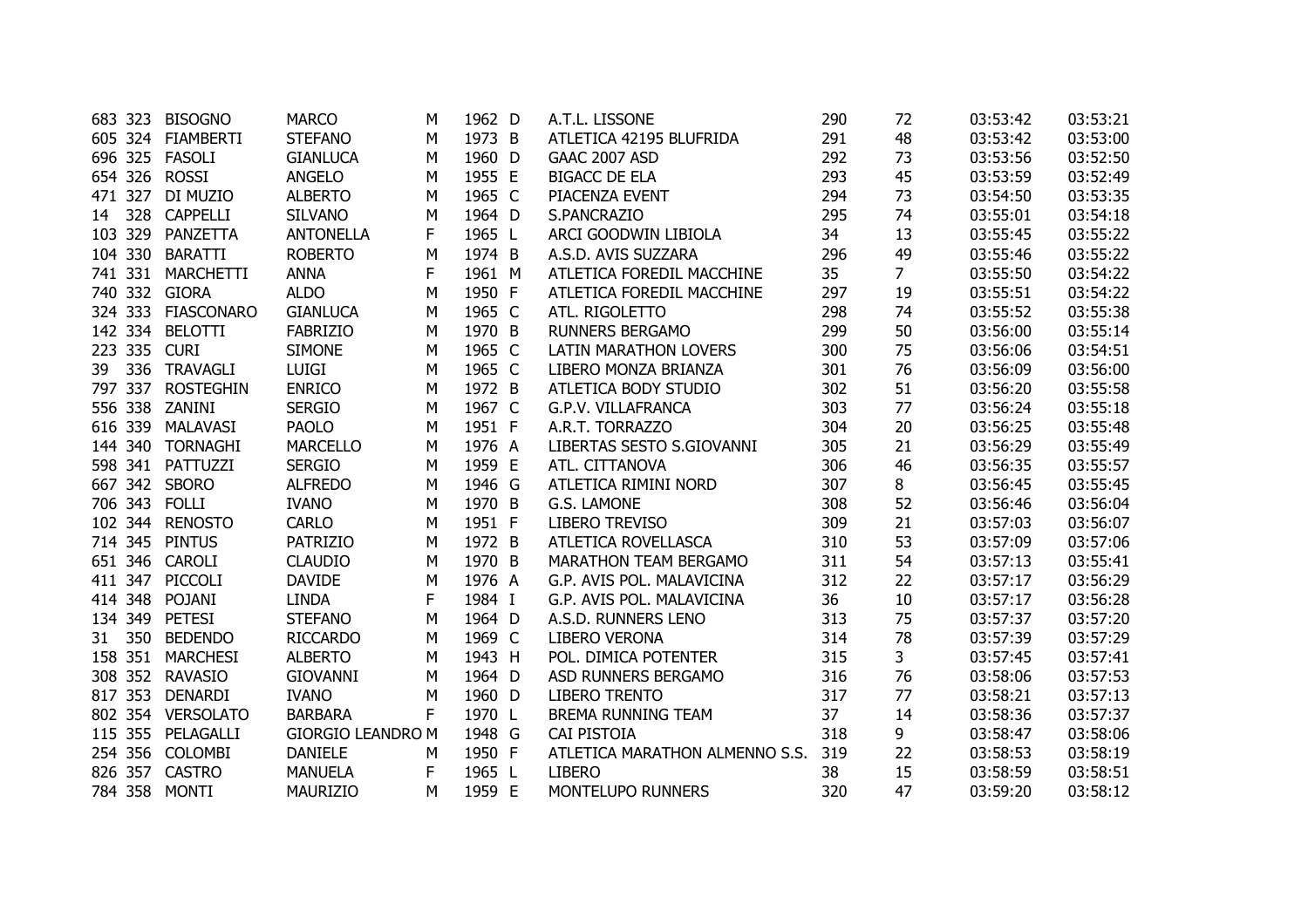|    |         | 463 359 ZAPPA                 | <b>VITTORIO</b>    | М | 1963 D | <b>RUNNERS DESIO</b>                | 321 | 78          | 03:59:39 | 03:58:37 |
|----|---------|-------------------------------|--------------------|---|--------|-------------------------------------|-----|-------------|----------|----------|
|    |         | 785 360 ACCIAI                | <b>ANDREA</b>      | М | 1967 C | LIBERO VERONA                       | 322 | 79          | 03:59:40 | 03:58:18 |
|    |         | 338 361 GIORGI                | <b>GIOVANNI</b>    | M | 1955 E | LIBERO VICENZA                      | 323 | 48          | 03:59:48 | 03:58:37 |
|    |         | 205 362 SALTARELLI            | <b>GIACOMO</b>     | M | 1964 D | G.P. CASALESE                       | 324 | 79          | 04:00:04 | 03:59:00 |
|    | 745 363 | DE NISCO                      | <b>MAURIZIO</b>    | M | 1954 F | I PODISTI RAVENNA                   | 325 | 23          | 04:00:10 | 03:59:11 |
|    |         | 154 364 AGNOLI                | <b>GABRIELE</b>    | М | 1960 D | G.P.BUSSOLENGO                      | 326 | 80          | 04:00:16 | 03:59:55 |
|    |         | 441 365 ACCORDI               | <b>GIANNI</b>      | М | 1967 C | U.S. VERONA A.S.D.                  | 327 | 80          | 04:00:26 | 04:00:12 |
|    |         | 701 366 STEVANONI             | <b>RENZO</b>       | М | 1969 C | G.P. FABBRICO                       | 328 | 81          | 04:00:57 | 04:00:02 |
|    | 328 367 | <b>CEOLOTTO</b>               | <b>RENZO</b>       | М | 1962 D | ATLETICA 3 COMUNI                   | 329 | 81          | 04:01:01 | 04:00:25 |
|    |         | 329 368 PEZZUTTO              | <b>ROSA</b>        | F | 1963 M | ATLETICA 3 COMUNI                   | 39  | 8           | 04:01:01 | 04:00:26 |
|    |         | 340 369 GARBIN                | <b>ROBERTA</b>     | F | 1968 L | ATLETICA VICENTINA                  | 40  | 16          | 04:01:07 | 04:00:53 |
|    |         | 824 370 PLONER                | <b>LUIGI</b>       | M | 1952 F | PIETRO MICCA BIELLA                 | 330 | 24          | 04:01:08 | 04:00:17 |
|    |         | 275 371 FERRERI               | <b>DOMENICO</b>    | M | 1953 F | AMICI DELLO SPORT BRIOSCO           | 331 | 25          | 04:01:17 | 03:59:38 |
|    |         | 284 372 FONTANA               | <b>GIOVANNI</b>    | M | 1952 F | ASD LA RUSTICA AUTOVIMA PESCANTI332 |     | 26          | 04:01:47 | 04:01:13 |
|    |         | 148 373 ZATTONI               | <b>GIAMPAOLO</b>   | M | 1963 D | G.P.V. TAGICAR VILLAFRANCA          | 333 | 82          | 04:01:49 | 04:01:31 |
|    |         | 139 374 ARRIGHETTI            | <b>GABRIELE</b>    | M | 1954 F | ATLETICA FRANCIACORTA               | 334 | 27          | 04:02:01 | 04:01:11 |
|    |         | 558 375 GLISENTI              | PIERANGELO         | м | 1964 D | LIBERO BRESCIA                      | 335 | 83          | 04:02:35 | 04:02:10 |
|    |         | 622 376 CHIATTO               | <b>DOMENICO</b>    | М | 1963 D | LIBERO MODENA                       | 336 | 84          | 04:02:48 | 04:01:44 |
|    |         | 528 377 GASTALDELLO           | <b>VANNI</b>       | M | 1963 D | LIBERO PADOVA                       | 337 | 85          | 04:02:49 | 04:02:28 |
|    |         | 527 378 SARAIN                | <b>RENZO</b>       | М | 1959 E | LIBERO PADOVA                       | 338 | 49          | 04:02:49 | 04:02:29 |
| 81 | 379     | COZZAGLIO                     | MAURIZIO           | M | 1957 E | MARATHON TEAM BERGAMO               | 339 | 50          | 04:02:52 | 04:02:11 |
|    |         | 163 380 TELANDRO              | <b>FABIO</b>       | M | 1971 B | LIBERO PADOVA                       | 340 | 55          | 04:03:10 | 04:02:53 |
|    |         | 512 381 SCALET                | <b>BRUNO</b>       | М | 1953 F | C.T.L. 3 ATLETICA                   | 341 | 28          | 04:03:18 | 04:03:11 |
|    |         | 310 382 TOGNI                 | <b>ETTORE</b>      | M | 1969 C | ASD RUNNERS BERGAMO                 | 342 | 82          | 04:03:22 | 04:02:13 |
|    |         | 626 383 DE GIAMPAULIS ANTONIO |                    | M | 1948 G | G.P. CASALESE                       | 343 | 10          | 04:03:29 | 04:03:01 |
|    |         | 445 384 GASPARI               | <b>FIORELLO</b>    | M | 1964 D | <b>LIBERO VERONA</b>                | 344 | 86          | 04:03:32 | 04:03:19 |
|    |         | 430 385 MARCIONI              | <b>CLAUDIO</b>     | M | 1963 D | LIBERO BERGAMO                      | 345 | 87          | 04:03:42 | 04:03:12 |
|    | 647 386 | <b>CENEDELLA</b>              | <b>MARILENA</b>    | F | 1949 N | ATL. AMBROSIANA                     | 41  | $2^{\circ}$ | 04:04:20 | 04:03:07 |
|    | 283 387 | <b>RONCA</b>                  | <b>CLAUDIO</b>     | M | 1960 D | <b>LIBERO VERONA</b>                | 346 | 88          | 04:04:33 | 04:04:14 |
|    | 490 388 | ZANONE                        | <b>MASSIMO</b>     | M | 1962 D | ASD GRUPPO CITTA' DI GENOVA         | 347 | 89          | 04:04:33 | 04:04:23 |
|    | 805 389 | DALL'AGNOLA                   | <b>LIDIA</b>       | F | 1965 L | <b>LIBERO VERONA</b>                | 42  | 17          | 04:04:51 | 04:04:28 |
|    | 720 390 | PAGANELLI                     | <b>DAVID</b>       | М | 1955 E | LA FRATELLANZA MODENA               | 348 | 51          | 04:05:14 | 04:03:58 |
|    | 347 391 | <b>BRIGADOI</b>               | <b>MARIA SOFIA</b> | F | 1958 M | U.S. DOLOMITICA                     | 43  | 9           | 04:05:18 | 04:04:52 |
|    | 542 392 | PERAZZA                       | <b>SABRINA</b>     | F | 1959 M | G.P.V. VILLAFRANCA                  | 44  | 10          | 04:05:19 | 04:04:58 |
|    | 360 393 | <b>SALA</b>                   | <b>GIOVANNI</b>    | M | 1968 C | LIBERO BERGAMO                      | 349 | 83          | 04:05:22 | 04:03:52 |
|    |         | 23 394 BARONE                 | <b>ANGELO</b>      | М | 1978 A | LIBERO MILANO                       | 350 | 23          | 04:05:27 | 04:05:07 |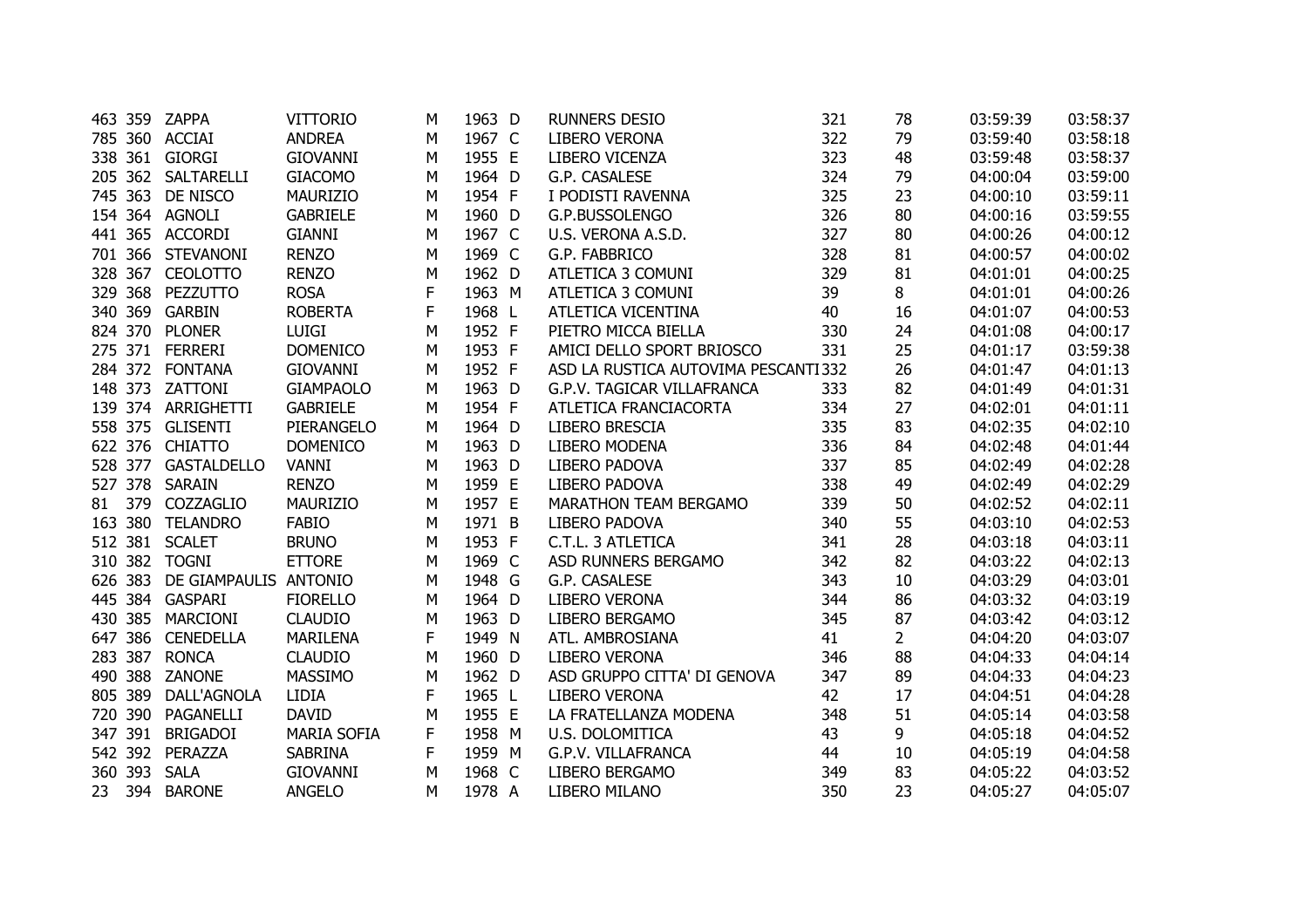|    |         | 167 395 TURINI       | <b>SERGIO</b>       | М | 1966 C | LIBERO BERGAMO                   | 351 | 84             | 04:05:27 | 04:05:08 |
|----|---------|----------------------|---------------------|---|--------|----------------------------------|-----|----------------|----------|----------|
|    |         | 172 396 RUSTICHELLI  | <b>NICOLA</b>       | M | 1962 D | POL. TRICOLORE REGGIO EMILIA     | 352 | 90             | 04:05:40 | 04:04:42 |
| 88 | 397     | LOLLI                | <b>LAURA</b>        | F | 1967 L | CASA MODENA ATLETICA             | 45  | 18             | 04:05:48 | 04:04:23 |
|    | 378 398 | GASPARI              | <b>CRISTINA</b>     | F | 1973 L | PODISTI MEDOLLESI                | 46  | 19             | 04:05:57 | 04:05:14 |
|    | 368 399 | <b>GILLI</b>         | <b>RINALDO</b>      | М | 1981 A | ATLETICA CALDERARA TECNOPLAST    | 353 | 24             | 04:05:57 | 04:04:35 |
|    | 612 400 | <b>GIOVANARDI</b>    | <b>IVANO</b>        | М | 1952 F | MARATONETI CARPIGIANI            | 354 | 29             | 04:06:06 | 04:05:21 |
|    |         | 492 401 GROTTO       | <b>ANTONIO</b>      | M | 1949 G | TEAM ITALIA ROAD RUNNERS         | 355 | 11             | 04:06:21 | 04:05:59 |
| 20 | 402     | <b>DINI</b>          | <b>ENRICO</b>       | М | 1953 F | <b>LA STANCA</b>                 | 356 | 30             | 04:06:24 | 04:06:15 |
|    | 367 403 | <b>PULICI</b>        | <b>FABRIZIO</b>     | М | 1964 D | A.L.S. CREMELLA SPORT SPECIALIST | 357 | 91             | 04:06:31 | 04:05:31 |
|    | 545 404 | <b>BELLESINI</b>     | <b>DANILO</b>       | М | 1947 G | G.P.V. VILLAFRANCA               | 358 | 12             | 04:06:39 | 04:06:18 |
| 60 | 405     | <b>DAVOLIO</b>       | <b>MARIA GRAZIA</b> | F | 1962 M | ATLETICA SCANDIANO               | 47  | 11             | 04:06:44 | 04:06:01 |
| 61 | 406     | <b>BORSI</b>         | VALENTINO           | М | 1950 F | ATL. MAMELI RAVENNA              | 359 | 31             | 04:06:44 | 04:06:00 |
|    | 207 407 | <b>BIAZZI</b>        | <b>ANDREA</b>       | М | 1960 D | G.P. CASALESE                    | 360 | 92             | 04:06:48 | 04:05:32 |
|    | 372 408 | <b>MONTANI</b>       | <b>MARCO</b>        | M | 1970 B | ATHLETIC CLUB VILLASANTA         | 361 | 56             | 04:06:55 | 04:05:20 |
|    | 653 409 | FINAZZI              | PIETRO GIUSEPPE M   |   | 1957 E | MARATHON TEAM BERGAMO            | 362 | 52             | 04:07:09 | 04:05:38 |
|    |         | 364 410 ZINOPOULOS   | ANDRE'              | M | 1953 F | ATSCAF SAINT VICTORET MARSEILLE  | 363 | 32             | 04:07:14 | 04:07:08 |
|    |         | 809 411 ANGELI       | <b>VANIA</b>        | F | 1975 I | ATLETICA TRENTO CMB              | 48  | 11             | 04:07:19 | 04:05:31 |
|    | 808 412 | CORRADINI            | <b>MAURO</b>        | M | 1969 C | ATLETICA TRENTO CMB              | 364 | 85             | 04:07:19 | 04:05:30 |
|    | 435 413 | <b>PERTILE</b>       | <b>FABIO</b>        | M | 1969 C | A.M. MONDADORI                   | 365 | 86             | 04:07:39 | 04:06:34 |
|    |         | 133 414 MANARA       | LILIANA             | F | 1966 L | A.S.D. RUNNERS LENO              | 49  | 20             | 04:07:43 | 04:07:26 |
|    |         | 737 415 GOBETTI      | <b>BRUNO</b>        | М | 1952 F | <b>INTERAUTO</b>                 | 366 | 33             | 04:07:47 | 04:06:40 |
|    |         | 465 416 RASINI       | <b>GIORGIO</b>      | М | 1966 C | RUNNERS DESIO                    | 367 | 87             | 04:07:54 | 04:06:52 |
|    |         | 467 417 CASIRAGHI    | <b>MARCO</b>        | М | 1969 C | <b>RUNNERS DESIO</b>             | 368 | 88             | 04:07:55 | 04:06:53 |
|    | 291 418 | <b>BASLETTA</b>      | <b>FAUSTO</b>       | M | 1951 F | ASD RUNNERS BERGAMO              | 369 | 34             | 04:08:07 | 04:07:54 |
|    | 400 419 | DE BERNARDIS         | <b>PAOLO</b>        | M | 1943 H | ATLETICA PRISMA                  | 370 | $\overline{4}$ | 04:08:09 | 04:07:38 |
|    |         | 431 420 ORTOLANI     | <b>MICHELE</b>      | M | 1964 D | PASTIFICIO MAZZI                 | 371 | 93             | 04:08:15 | 04:06:38 |
|    |         | 531 421 ACCORDINI    | <b>ANGELO</b>       | M | 1963 D | G.P. ROMANI BIONDANI             | 372 | 94             | 04:08:17 | 04:06:52 |
|    |         | 783 422 LUPI         | <b>MAURO</b>        | M | 1964 D | MONTELUPO RUNNERS                | 373 | 95             | 04:08:43 | 04:07:34 |
|    | 177 423 | <b>PORTA</b>         | <b>MAURIZIO</b>     | M | 1974 B | LIBERO BRESCIA                   | 374 | 57             | 04:09:18 | 04:07:45 |
|    | 141 424 | <b>BOGLIONI</b>      | <b>ALESSANDRO</b>   | M | 1960 D | ATLETICA FRANCIACORTA            | 375 | 96             | 04:09:19 | 04:08:31 |
|    | 201 425 | <b>CASONI</b>        | <b>ROBERTO</b>      | М | 1971 B | G.P. CASALESE                    | 376 | 58             | 04:09:53 | 04:08:48 |
|    |         | 697 426 DELLA MONICA | <b>VINCENZO</b>     | М | 1954 F | <b>LODI</b>                      | 377 | 35             | 04:09:56 | 04:08:50 |
|    |         | 707 427 VEZZARO      | <b>RENZO</b>        | M | 1952 F | TEAM ITALIA ROAD RUNNERS         | 378 | 36             | 04:10:13 | 04:08:38 |
|    |         | 594 428 SANZANI      | <b>TIZIANO</b>      | M | 1960 D | G.P. SABBIO                      | 379 | 97             | 04:10:21 | 04:09:44 |
|    |         | 497 429 TASSINARI    | <b>GIANCARLO</b>    | М | 1951 F | G.P. VIRGILIANO                  | 380 | 37             | 04:10:38 | 04:10:11 |
|    |         | 106 430 LIOCARNI     | <b>RENATO</b>       | М | 1955 E | G.P. CESENATE                    | 381 | 53             | 04:10:57 | 04:10:11 |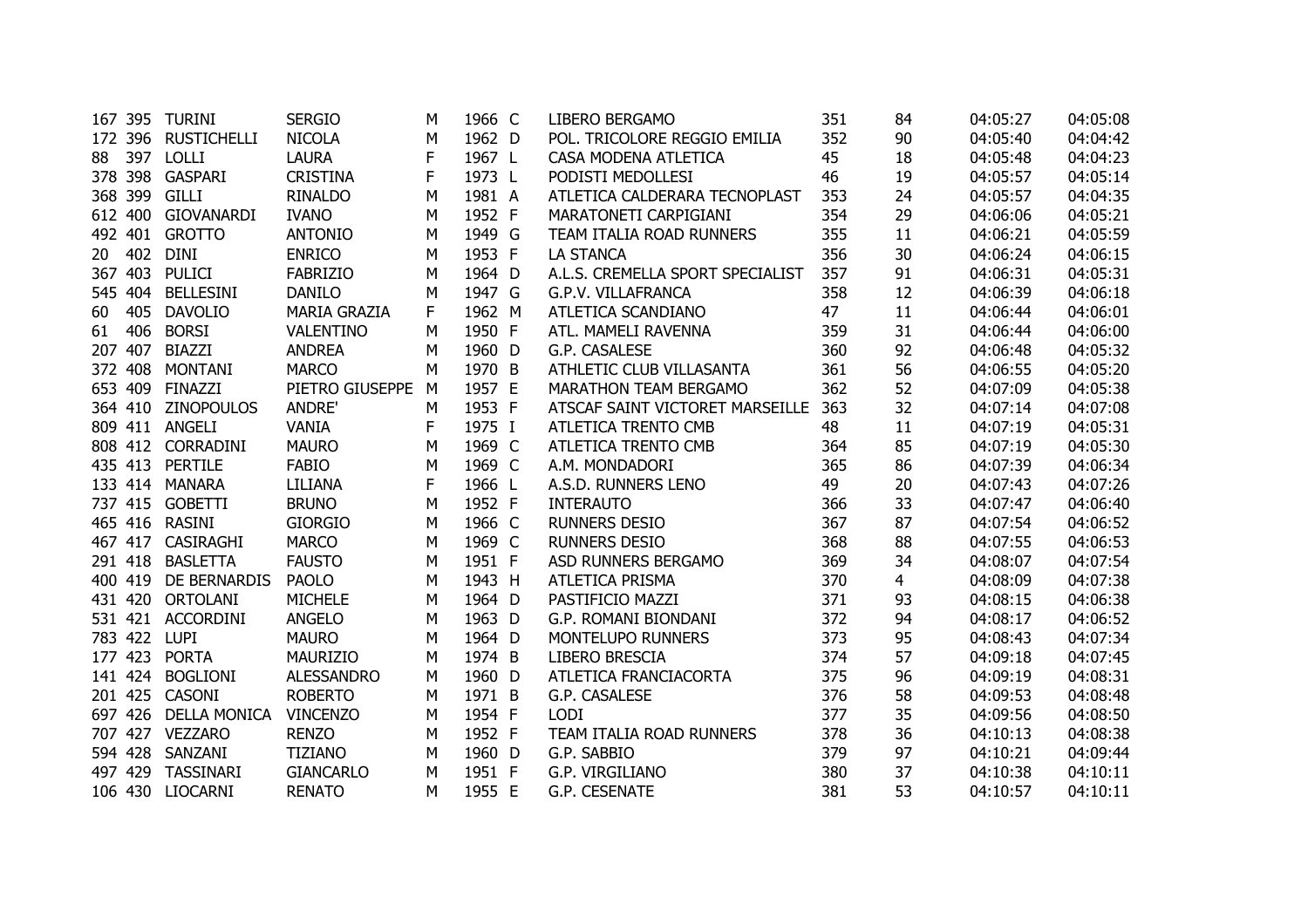|    |         | 698 431 FRIGERI    | <b>MASSIMO</b>           | М | 1963 D | G.S. PODISTI MIRANDOLESI       | 382 | 98  | 04:11:09 | 04:10:57 |
|----|---------|--------------------|--------------------------|---|--------|--------------------------------|-----|-----|----------|----------|
|    |         | 695 432 BERTINATO  | <b>ANTONIO</b>           | М | 1948 G | FLYING COLOURS MARATHON        | 383 | 13  | 04:11:19 | 04:10:23 |
|    |         | 105 433 MICHELINI  | <b>FRANCA</b>            | F | 1952 N | G.P. CITTANOVA MODENA          | 50  | 3   | 04:11:24 | 04:09:56 |
| 51 |         | 434 VIGANO'        | <b>PAOLO</b>             | М | 1971 B | A.S. CANTURINA POL. S.MARCO    | 384 | 59  | 04:11:25 | 04:10:59 |
| 84 |         | 435 VERONELLI      | <b>MICHELE</b>           | M | 1969 C | AMICI DELLO SPORT BRIOSCO      | 385 | 89  | 04:11:25 | 04:10:58 |
|    |         | 249 436 FABBRI     | <b>MAURIZIO</b>          | М | 1960 D | G.P. FERRARA CHE CAMMINA       | 386 | 99  | 04:11:33 | 04:11:31 |
|    |         | 648 437 CENGIA     | <b>ANDREA</b>            | M | 1972 B | <b>LIBERO VERONA</b>           | 387 | 60  | 04:11:41 | 04:10:22 |
|    |         | 811 438 CAVION     | <b>FRANCESCO</b>         | M | 1974 B | <b>RUNNERS TEAM ZANE'</b>      | 388 | 61  | 04:11:42 | 04:10:21 |
|    |         | 810 439 PERON      | <b>ROBERTA</b>           | F | 1967 L | <b>RUNNERS TEAM ZANE'</b>      | 51  | 21  | 04:11:42 | 04:10:21 |
|    |         | 582 440 TURRINI    | <b>PAOLO</b>             | M | 1956 E | ASSINDUSTRIA SPORT PADOVA      | 389 | 54  | 04:11:45 | 04:11:09 |
|    |         | 573 441 MANARA     | <b>ROBERTO</b>           | M | 1969 C | PODISTICA BASSO VERONESE       | 390 | 90  | 04:11:47 | 04:10:55 |
|    | 474 442 | DEBE'              | <b>MARIKA</b>            | F | 1976 I | CE.M.S. PIACENZA               | 52  | 12  | 04:11:54 | 04:10:40 |
|    |         | 475 443 AGOSTI     | <b>LUCA</b>              | M | 1977 A | CE.M.S. PIACENZA               | 391 | 25  | 04:11:54 | 04:10:39 |
|    |         | 258 444 GOTTI      | <b>GIANMARIO</b>         | M | 1953 F | ATLETICA MARATHON ALMENNO S.S. | 392 | 38  | 04:12:26 | 04:11:48 |
|    |         | 472 445 IMBERTI    | <b>ALDO</b>              | М | 1967 C | LIBERO PIACENZA                | 393 | 91  | 04:12:27 | 04:11:10 |
|    |         | 101 446 DETTWILER  | <b>ANDY</b>              | М | 1962 D | <b>SVIZZERA</b>                | 394 | 100 | 04:12:28 | 04:11:09 |
|    |         | 136 447 NALESSO    | <b>STEFANO</b>           | М | 1966 C | ATLETC ATHLON PADOVA           | 395 | 92  | 04:12:32 | 04:11:54 |
|    | 571 448 | <b>ROSSATO</b>     | <b>PAOLO</b>             | М | 1966 C | PODISTICA BASSO VERONESE       | 396 | 93  | 04:12:34 | 04:11:46 |
|    | 394 449 | <b>MANDORA</b>     | <b>OSCAR</b>             | М | 1959 E | LIBERO VERONA                  | 397 | 55  | 04:12:39 | 04:12:15 |
|    | 239 450 | <b>RUSTICHELLI</b> | <b>MAURIZIO</b>          | М | 1956 E | ATLETICA CIBENO                | 398 | 56  | 04:12:40 | 04:12:28 |
|    |         | 132 451 GENTILI    | <b>STEFANO</b>           | М | 1968 C | G.M. PACENGO                   | 399 | 94  | 04:12:54 | 04:12:16 |
|    | 107 452 | <b>BUFFONI</b>     | <b>MARCO</b>             | М | 1964 D | ATLETICA PRESEZZO              | 400 | 101 | 04:12:58 | 04:12:28 |
|    | 738 453 | <b>BOGGIAN</b>     | <b>ANGELO</b>            | M | 1955 E | <b>INTERAUTO</b>               | 401 | 57  | 04:13:00 | 04:11:53 |
|    | 236 454 | <b>MUSCI</b>       | <b>SERGIO</b>            | M | 1952 F | G.P. AVIS SEREGNO              | 402 | 39  | 04:13:28 | 04:12:15 |
|    | 233 455 | <b>MENDUNI</b>     | <b>GIOVANNI</b>          | M | 1968 C | <b>EQUIPE RUNNING</b>          | 403 | 95  | 04:13:30 | 04:11:56 |
|    |         | 33 456 CAMPI       | <b>CLAUDIO</b>           | M | 1960 D | MARATONETI MIRANDOLESI         | 404 | 102 | 04:13:40 | 04:13:30 |
|    |         | 232 457 PEZZETTI   | <b>DIEGO</b>             | М | 1968 C | EQUIPE RUNNING                 | 405 | 96  | 04:13:54 | 04:12:20 |
|    | 453 458 | <b>DALLA</b>       | <b>VALENTINA MANUE F</b> |   | 1979 I | G.S.D. MOMBOCAR                | 53  | 13  | 04:14:00 | 04:13:28 |
|    | 461 459 | <b>BAIETTA</b>     | <b>GRAZIANO</b>          | M | 1961 D | G.S.D. MOMBOCAR                | 406 | 103 | 04:14:00 | 04:13:14 |
|    | 643 460 | VALLI              | <b>ANGELA</b>            | F | 1959 M | ATLETICA 85 FAENZA             | 54  | 12  | 04:14:06 | 04:13:20 |
|    |         | 638 461 LEARDINI   | <b>GIANNI</b>            | М | 1952 F | G.P. VILLAFONTANA              | 407 | 40  | 04:14:07 | 04:13:15 |
| 9  |         | 462 COLLA          | <b>SANTO</b>             | М | 1952 F | ATLETICA VICENTINA             | 408 | 41  | 04:14:18 | 04:14:13 |
| 42 | 463     | DELLAPIANA         | <b>FAUSTO</b>            | М | 1951 F | ASD RUNNERS BERGAMO            | 409 | 42  | 04:14:24 | 04:14:10 |
|    |         | 425 464 PASOTTO    | <b>CORRADO</b>           | M | 1964 D | <b>GSD VALDALPONE DE MEGNI</b> | 410 | 104 | 04:14:25 | 04:12:48 |
|    |         | 428 465 VALDO      | <b>SARA</b>              | F | 1974 L | <b>GSD VALDALPONE DE MEGNI</b> | 55  | 22  | 04:14:25 | 04:12:48 |
|    |         | 206 466 SUDATI     | <b>GIUSEPPE</b>          | м | 1955 E | G.P. CASALESE                  | 411 | 58  | 04:14:39 | 04:13:35 |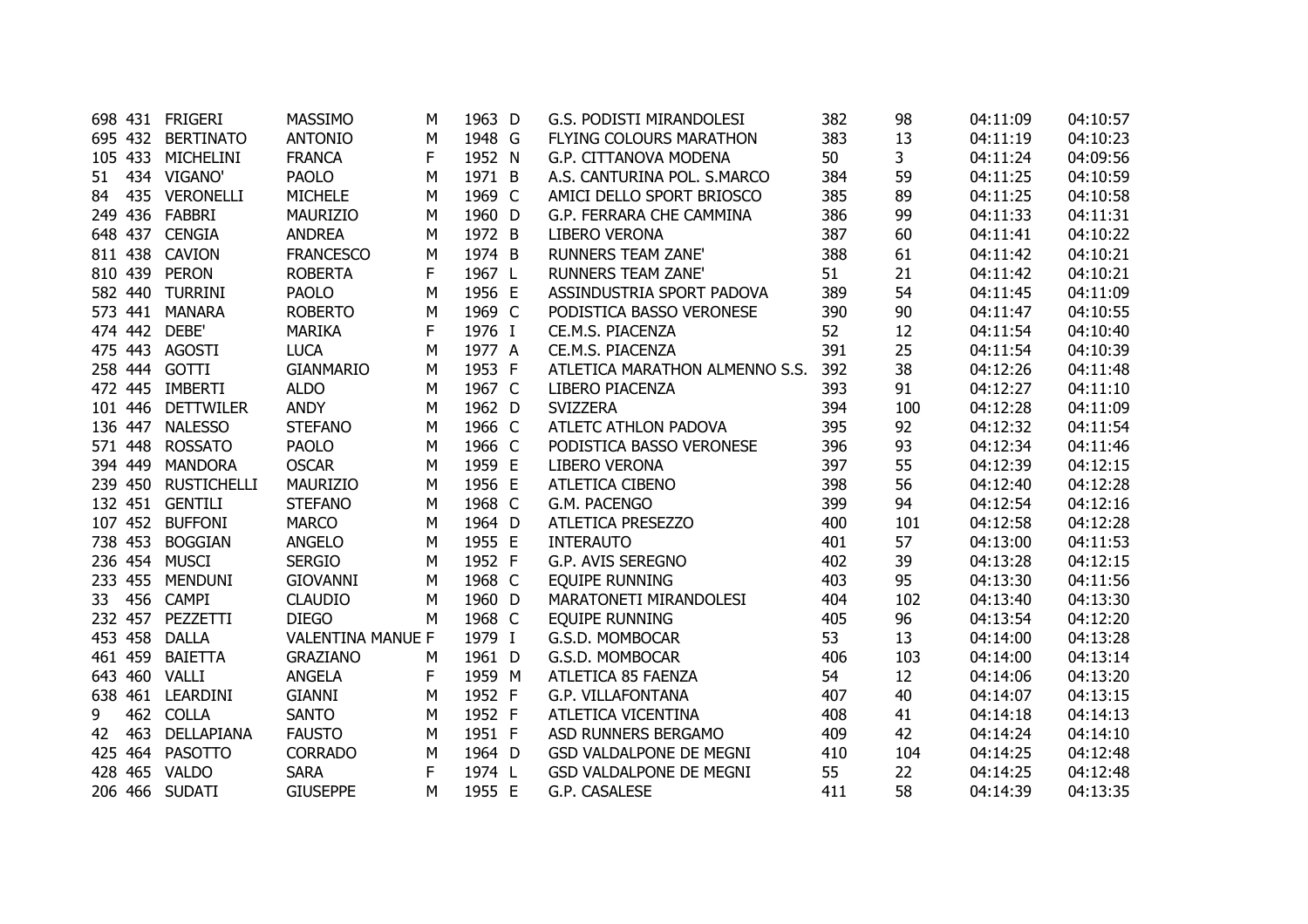|    | 447 467 | <b>DEFRANCESCO</b>   | <b>GABRIELE</b>   | м | 1957 E | LIBERO VICENZA               | 412 | 59  | 04:14:47 | 04:14:07 |
|----|---------|----------------------|-------------------|---|--------|------------------------------|-----|-----|----------|----------|
|    | 454 468 | <b>RIGHETTO</b>      | <b>ANTONELLA</b>  | F | 1970 L | G.S.D. MOMBOCAR              | 56  | 23  | 04:14:58 | 04:14:13 |
|    |         | 455 469 GIUNCHI      | <b>DAVIDE</b>     | М | 1980 A | G.P. AVIS FORLI'             | 413 | 26  | 04:14:58 | 04:14:12 |
|    |         | 607 470 GAFFURI      | <b>PAOLO</b>      | M | 1967 C | PRO PATRIA CUS MILANO        | 414 | 97  | 04:15:04 | 04:14:13 |
|    |         | 274 471 ZANABONI     | <b>MARIA RITA</b> | F | 1956 M | AMICI DELLO SPORT BRIOSCO    | 57  | 13  | 04:15:08 | 04:13:38 |
| 46 |         | 472 SCARPOLINI       | <b>LUIGI</b>      | M | 1953 F | <b>LIBERO VERONA</b>         | 415 | 43  | 04:15:30 | 04:14:00 |
|    |         | 231 473 FERRARI      | ANGELO ANTONIO    | M | 1950 F | LIBERO MILANO                | 416 | 44  | 04:15:42 | 04:15:38 |
|    | 230 474 | <b>BREGOLI</b>       | <b>MARCO</b>      | M | 1976 A | PICO RUNNERS                 | 417 | 27  | 04:15:42 | 04:14:47 |
|    | 229 475 | <b>BREGOLI</b>       | <b>LUCA</b>       | М | 1970 B | PICO RUNNERS                 | 418 | 62  | 04:15:43 | 04:14:48 |
|    |         | 619 476 ROSSI        | PATRIZIA          | F | 1973 L | PICO RUNNERS                 | 58  | 24  | 04:15:43 | 04:14:26 |
|    |         | 618 477 ZERBINATI    | <b>LIBERO</b>     | M | 1946 G | PICO RUNNERS                 | 419 | 14  | 04:15:44 | 04:14:24 |
|    | 346 478 | <b>MENEGUS</b>       | <b>GIOVANNI</b>   | M | 1953 F | U.S. DOLOMITICA              | 420 | 45  | 04:16:10 | 04:15:44 |
|    | 62 479  | <b>DAL CAPPELLO</b>  | <b>GIOVANNI</b>   | M | 1966 C | <b>HAPPY RUNNER CLUB</b>     | 421 | 98  | 04:16:16 | 04:15:36 |
|    |         | 221 480 PREVIERO     | <b>MICHELE</b>    | М | 1960 D | <b>LATIN MARATHON LOVERS</b> | 422 | 105 | 04:16:36 | 04:16:20 |
|    |         | 694 481 VENTURINELLI | <b>ROBERTO</b>    | M | 1955 E | FLYING COLOURS MARATHON      | 423 | 60  | 04:17:06 | 04:16:47 |
|    |         | 296 482 CATANIA      | MASSIMILIANO      | M | 1969 C | ASD RUNNERS BERGAMO          | 424 | 99  | 04:17:12 | 04:16:58 |
|    | 533 483 | POZZI                | <b>GIAN MARIO</b> | M | 1969 C | AMICI DELLO SPORT BRIOSCO    | 425 | 100 | 04:17:13 | 04:15:59 |
|    | 532 484 | <b>RIVA</b>          | <b>ANTONELLA</b>  | F | 1961 M | POLISPORTIVA BESANESE        | 59  | 14  | 04:17:13 | 04:16:01 |
|    | 731 485 | <b>MILAN</b>         | <b>PAOLO</b>      | Μ | 1956 E | ASD VENICEMARATHON           | 426 | 61  | 04:18:18 | 04:17:06 |
|    |         | 359 486 GHILARDI     | <b>MAURO</b>      | М | 1965 C | LIBERO BERGAMO               | 427 | 101 | 04:18:29 | 04:17:01 |
|    |         | 513 487 ZANINI       | <b>ROBERTO</b>    | М | 1946 G | C.S.I. VERONA                | 428 | 15  | 04:18:50 | 04:18:28 |
|    | 152 488 | <b>FILIPPI</b>       | MASSIMO           | M | 1955 E | G.P.BUSSOLENGO               | 429 | 62  | 04:19:07 | 04:18:19 |
|    | 151 489 | <b>COATO</b>         | <b>SUSANNA</b>    | F | 1967 L | G.P.BUSSOLENGO               | 60  | 25  | 04:19:08 | 04:18:20 |
|    |         | 682 490 TROIANO      | <b>ANTONIO</b>    | M | 1968 C | G.S.A. BRUGHERIO             | 430 | 102 | 04:19:46 | 04:19:21 |
|    |         | 560 491 MOSCHETTA    | <b>ANDREA</b>     | M | 1967 C | PODISTICA SAN DAMASO         | 431 | 103 | 04:19:54 | 04:19:43 |
|    |         | 572 492 AMBROSI      | <b>LUCA</b>       | M | 1965 C | PODISTICA BASSO VERONESE     | 432 | 104 | 04:19:56 | 04:19:04 |
|    | 272 493 | PULICI               | MAURIZIO          | M | 1961 D | G.S. AVIS SEREGNO            | 433 | 106 | 04:20:00 | 04:18:59 |
|    |         | 644 494 NEGRI        | <b>PATRIZIA</b>   | F | 1958 M | ASS. PRO SAN PIETRO SANREMO  | 61  | 15  | 04:20:06 | 04:20:02 |
|    |         | 742 495 SANI         | <b>GIANLUCA</b>   | М | 1958 E | G.P.V. VILLAFRANCA           | 434 | 63  | 04:20:13 | 04:19:33 |
|    |         | 488 496 ODDOLINI     | <b>MARCO</b>      | м | 1966 C | <b>TURIN MARATHON</b>        | 435 | 105 | 04:20:28 | 04:19:21 |
|    |         | 373 497 FUMAGALLI    | MATTEO ANGELO A M |   | 1963 D | <b>ASCOT CSI</b>             | 436 | 107 | 04:20:32 | 04:18:56 |
|    | 812 498 | <b>NGUYEN</b>        | PHI HUU           | M | 1953 F | LIBERO REGGIO EMILIA         | 437 | 46  | 04:20:35 | 04:19:50 |
|    |         | 782 499 ACCARINO     | <b>FRANCESCO</b>  | М | 1969 C | A.S. ATL. VILLA DE SANCTIS   | 438 | 106 | 04:20:50 | 04:20:19 |
|    |         | 457 500 SIVERO       | <b>ROBERTO</b>    | М | 1970 B | G.S.D. MOMBOCAR              | 439 | 63  | 04:21:02 | 04:20:16 |
|    |         | 799 501 LAZZARI      | <b>CLAUDIO</b>    | M | 1964 D | <b>RUNNERS DESIO</b>         | 440 | 108 | 04:21:45 | 04:20:43 |
|    |         | 468 502 LANATA       | <b>OSVALDO</b>    | м | 1960 D | <b>RUNNERS DESIO</b>         | 441 | 109 | 04:21:46 | 04:20:46 |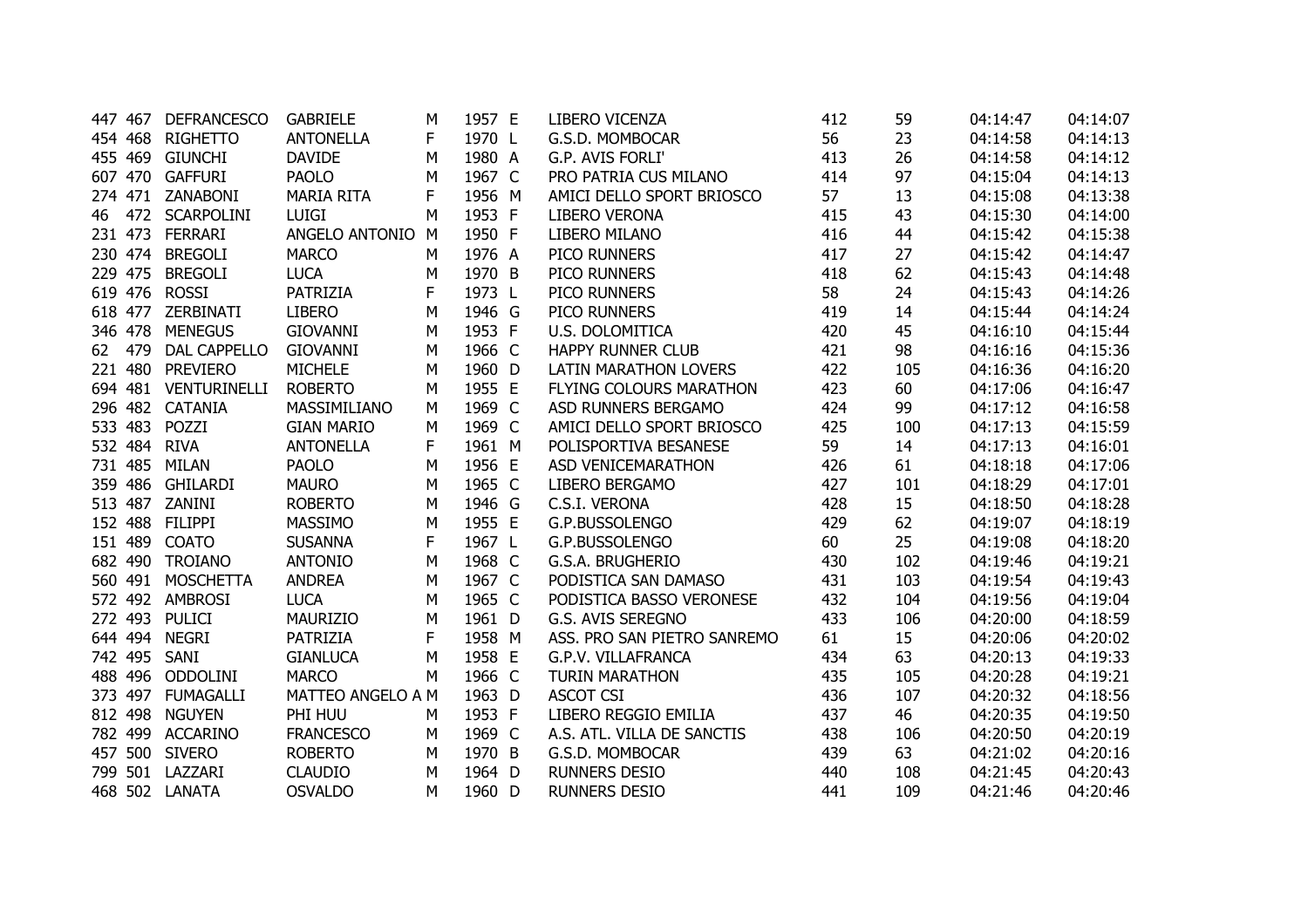| 96 | 503     | SANCINI            | <b>LUCA</b>       | м | 1967 C | <b>BIGACC DE ELA</b>                 | 442 | 107 | 04:21:49 | 04:21:18 |
|----|---------|--------------------|-------------------|---|--------|--------------------------------------|-----|-----|----------|----------|
|    |         | 625 504 TENTORI    | <b>ANTONIO</b>    | M | 1962 D | SPORTS CLUB MELEGNANO                | 443 | 110 | 04:21:57 | 04:21:04 |
|    | 422 505 | <b>BURATO</b>      | <b>ARTURO</b>     | М | 1953 F | GSD VALDALPONE DE MEGNI              | 444 | 47  | 04:22:02 | 04:21:50 |
|    | 339 506 | GIACOPUZZI         | <b>GIORGIO</b>    | M | 1964 D | <b>BIKE STORE COSTERMANO</b>         | 445 | 111 | 04:22:13 | 04:21:09 |
|    | 483 507 | <b>CHIODI</b>      | <b>GIANLUIGI</b>  | М | 1962 D | <b>MARATHON TEAM BERGAMO</b>         | 446 | 112 | 04:22:19 | 04:20:47 |
|    | 754 508 | <b>BERTON</b>      | <b>LORENZO</b>    | M | 1954 F | G.P. MONSELICENSI                    | 447 | 48  | 04:22:29 | 04:21:32 |
|    |         | 673 509 VANZATI    | LUIGI             | М | 1940 H | U.S. ATLETICA VEDANO                 | 448 | 5   | 04:22:45 | 04:21:15 |
|    |         | 140 510 FESTA      | <b>EGIDIO</b>     | M | 1954 F | ATLETICA FRANCIACORTA                | 449 | 49  | 04:23:03 | 04:22:12 |
|    |         | 173 511 VIGANO'    | <b>MARCO</b>      | М | 1961 D | ATLETICA PRESEZZO                    | 450 | 113 | 04:23:07 | 04:22:29 |
|    |         | 56 512 SCHIO       | <b>FEDERICA</b>   | F | 1981 I | POL. LA COMETA                       | 62  | 14  | 04:23:11 | 04:21:35 |
|    |         | 57    513    ISOLI | MARCELLINO        | M | 1958 E | POL. LA COMETA                       | 451 | 64  | 04:23:11 | 04:21:35 |
|    |         | 614 514 FERRETTI   | <b>FLORIANO</b>   | Μ | 1956 E | MARATONETI CARPIGIANI                | 452 | 65  | 04:23:21 | 04:22:37 |
|    |         | 451 515 SIRONI     | <b>ANGELO</b>     | M | 1959 E | G.S.S. MICHELE                       | 453 | 66  | 04:23:22 | 04:22:53 |
|    |         | 450 516 IANNUZZI   | <b>ANGELA</b>     | F | 1960 M | G.S.S. MICHELE                       | 63  | 16  | 04:23:23 | 04:22:54 |
|    |         | 113 517 LOSIO      | <b>RENATO</b>     | М | 1960 D | LIBERO BRESCIA                       | 454 | 114 | 04:23:33 | 04:22:03 |
|    | 789 518 | MAZZERA            | <b>DAVIDE</b>     | M | 1969 C | G.M. PUBBLICA ASSISTENZA BUSSETO 455 |     | 108 | 04:23:56 | 04:23:15 |
|    | 110 519 | <b>BRUGNARA</b>    | <b>GIORGIA</b>    | F | 1973 L | ATLETICA VALLE DI CEMBRA             | 64  | 26  | 04:23:58 | 04:23:33 |
|    |         | 733 520 RIZZO      | <b>ANGELO</b>     | M | 1952 F | <b>INTERAUTO</b>                     | 456 | 50  | 04:24:11 | 04:23:03 |
|    |         | 355 521 PIAZZOLI   | <b>CHIARA</b>     | F | 1966 L | G.P. CASALESE                        | 65  | 27  | 04:24:15 | 04:23:11 |
|    |         | 353 522 CONTI      | <b>PAOLO</b>      | М | 1961 D | COOP. CERAMICA IMOLA                 | 457 | 115 | 04:24:28 | 04:24:04 |
| 45 | 523     | <b>PORRO</b>       | <b>MARINO</b>     | M | 1960 D | ATL. TEAM LARIO                      | 458 | 116 | 04:24:34 | 04:24:31 |
|    |         | 135 524 ROSSETTI   | <b>GIACOMO</b>    | M | 1949 G | A.S.D. RUNNERS LENO                  | 459 | 16  | 04:24:47 | 04:24:30 |
|    |         | 225 525 ZAMBONELLI | <b>ALESSANDRA</b> | F | 1957 M | <b>G.S. PASTA GRANAROLO</b>          | 66  | 17  | 04:24:51 | 04:24:30 |
|    |         | 371 526 CAMINATI   | <b>FRANCESCO</b>  | Μ | 1973 B | ATHLETIC CLUB VILLASANTA             | 460 | 64  | 04:24:54 | 04:23:19 |
|    |         | 702 527 CHECCHIN   | <b>MASSIMO</b>    | M | 1964 D | AMATORI ATLETICA CHIRIGNAGO          | 461 | 117 | 04:25:03 | 04:24:17 |
|    |         | 203 528 NICOLINI   | <b>MICHELA</b>    | F | 1974 L | G.P. CASALESE                        | 67  | 28  | 04:25:07 | 04:24:03 |
| 75 |         | 529 ZANFI          | <b>ROMEO</b>      | M | 1961 D | AS MARATONA D'ITALIA                 | 462 | 118 | 04:25:08 | 04:24:55 |
| 80 | 530     | MARTINELLI         | <b>SERGIO</b>     | M | 1951 F | <b>MARATHON TEAM BERGAMO</b>         | 463 | 51  | 04:25:20 | 04:24:39 |
|    |         | 264 531 VIGANO'    | <b>EMILIO</b>     | M | 1949 G | ATLETICA MARATHON ALMENNO S.S.       | 464 | 17  | 04:25:26 | 04:25:15 |
|    |         | 632 532 TUNDO      | <b>GIUSEPPE</b>   | M | 1950 F | ATL. CRAL ITALTEL                    | 465 | 52  | 04:25:33 | 04:24:33 |
|    |         | 615 533 FINIGUERRA | <b>FAUSTO</b>     | М | 1970 B | PICO RUNNERS                         | 466 | 65  | 04:25:37 | 04:24:20 |
| 21 |         | 534 FUNGHI         | <b>ENZO</b>       | М | 1941 H | A.S.D. ATL. PERIGNANO                | 467 | 6.  | 04:26:02 | 04:25:19 |
| 94 |         | 535 TRINELLI       | <b>ROBERTO</b>    | M | 1965 C | PODISTICA TRANESE                    | 468 | 109 | 04:26:02 | 04:25:12 |
|    |         | 503 536 ROTA       | <b>GIAN MARIO</b> | M | 1965 C | <b>BIGACC DE ELA</b>                 | 469 | 110 | 04:26:16 | 04:25:22 |
|    |         | 504 537 ROTA       | <b>LUIGI</b>      | Μ | 1955 E | <b>BIGACC DE ELA</b>                 | 470 | 67  | 04:26:16 | 04:25:24 |
|    | 374 538 | RORBERI            | <b>MIRCO</b>      | Μ | 1956 E | LIBERO VENEZIA                       | 471 | 68  | 04:26:19 | 04:25:45 |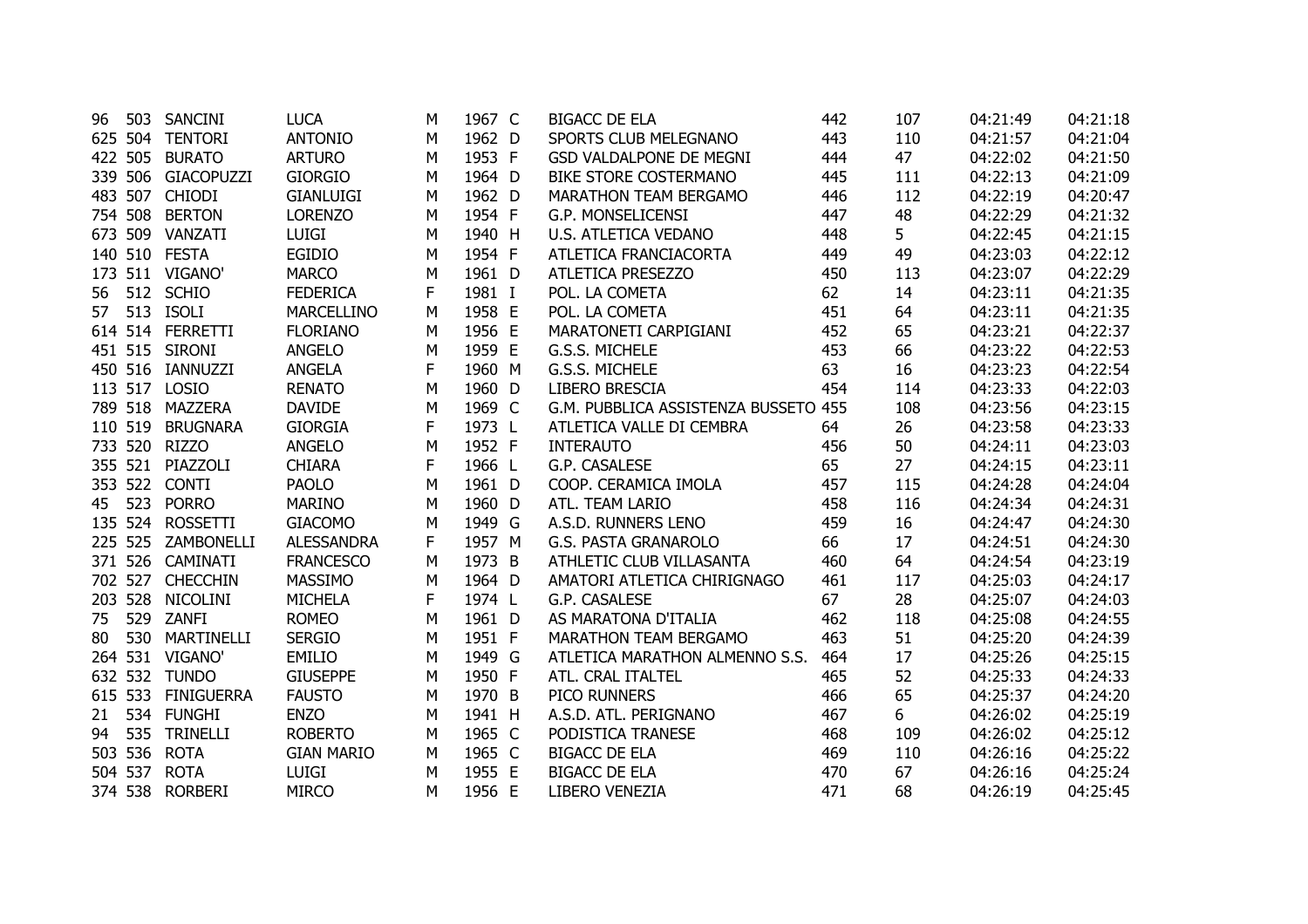|    | 200 539 | <b>MARCHETTI</b>   | <b>VINCENZO</b>   | М | 1948 G | TRIONFO LIGURE GENOVA             | 472 | 18             | 04:26:29 | 04:26:14 |
|----|---------|--------------------|-------------------|---|--------|-----------------------------------|-----|----------------|----------|----------|
|    |         | 649 540 RONCHI     | MASSIMILIANO      | M | 1968 C | ASD RUNNERS BERGAMO               | 473 | 111            | 04:26:36 | 04:25:07 |
|    |         | 118 541 MEIJERS    | <b>MARIETTE</b>   | F | 1959 M | BERGSE RUNNERS CLUB OLANDA        | 68  | 18             | 04:26:53 | 04:26:14 |
|    |         | 793 542 BENUZZI    | <b>VALENTINA</b>  | F | 1973 L | CSD GIRO AL SAS                   | 69  | 29             | 04:26:54 | 04:25:09 |
|    |         | 794 543 ALBERTINI  | <b>NICOLA</b>     | M | 1973 B | CSD GIRO AL SAS                   | 474 | 66             | 04:26:54 | 04:25:08 |
|    |         | 628 544 FELLER     | <b>MICHELE</b>    | M | 1962 D | ATLETICA VILLAZZANO               | 475 | 119            | 04:26:59 | 04:26:43 |
|    |         | 728 545 LODA       | <b>SERGIO</b>     | М | 1959 E | ATLETICA FRANCIACORTA             | 476 | 69             | 04:27:00 | 04:26:11 |
|    |         | 792 546 FERRETTO   | <b>GIUSEPPE</b>   | M | 1970 B | ATL. BASSANO RUNNING STORE        | 477 | 67             | 04:27:38 | 04:27:11 |
|    |         | 112 547 VILLA      | <b>RICCARDO</b>   | M | 1976 A | LIBERTAS SESTO S.GIOVANNI         | 478 | 28             | 04:28:12 | 04:27:32 |
|    |         | 611 548 CERQUENI   | <b>VITTORIO</b>   | M | 1956 E | U.S. PRIMIERO SAN MARTINO         | 479 | 70             | 04:28:23 | 04:27:41 |
|    |         | 257 549 GELMINI    | <b>MIRELLA</b>    | F | 1956 M | ATLETICA MARATHON ALMENNO S.S. 70 |     | 19             | 04:28:30 | 04:27:57 |
|    |         | 548 550 NEGRO      | <b>DARIA</b>      | F | 1976 I | G.P.V. VILLAFRANCA                | 71  | 15             | 04:28:37 | 04:27:06 |
|    |         | 18 551 DALLAMANO   | <b>MARCO</b>      | M | 1968 C | <b>LIBERO VERONA</b>              | 480 | 112            | 04:28:46 | 04:27:20 |
|    |         | 220 552 LONARDI    | <b>MARIO</b>      | M | 1959 E | <b>LATIN MARATHON LOVERS</b>      | 481 | 71             | 04:28:54 | 04:28:32 |
|    |         | 412 553 FERRARINI  | <b>MIRKO</b>      | M | 1971 B | G.P. AVIS POL. MALAVICINA         | 482 | 68             | 04:29:07 | 04:28:56 |
|    |         | 732 554 PAVAN      | <b>CHRISTIAN</b>  | M | 1977 A | <b>INTERAUTO</b>                  | 483 | 29             | 04:29:15 | 04:28:29 |
|    | 252 555 | <b>BONFANTI</b>    | <b>IVANA</b>      | F | 1962 M | ATLETICA MARATHON ALMENNO S.S.    | 72  | 20             | 04:29:21 | 04:29:12 |
|    |         | 393 556 ZANONI     | <b>ALESSIO</b>    | M | 1973 B | ATLETICA LUPATOTINA               | 484 | 69             | 04:29:28 | 04:28:45 |
|    |         | 439 557 SAMBUGARO  | <b>GIULIANO</b>   | M | 1935 H | A.M. MONDADORI                    | 485 | $\overline{7}$ | 04:29:37 | 04:29:30 |
|    |         | 717 558 SOLFRIZZO  | <b>PAOLO</b>      | М | 1959 E | <b>GAMBER DE CUNCURESS</b>        | 486 | 72             | 04:29:51 | 04:28:57 |
| 69 |         | 559 NEGRONI        | <b>ANDREA</b>     | M | 1962 D | <b>LATIN MARATHON LOVERS</b>      | 487 | 120            | 04:30:17 | 04:29:54 |
|    | 213 560 | GASPARI            | <b>PAOLO</b>      | М | 1960 D | <b>LATIN MARATHON LOVERS</b>      | 488 | 121            | 04:30:17 | 04:29:02 |
|    |         | 477 561 PAGLIONE   | <b>ENZO</b>       | M | 1972 B | ATLETICA CALDERARA TECNOPLAST     | 489 | 70             | 04:30:54 | 04:29:37 |
|    |         | 574 562 TRENTIN    | <b>ROBERTO</b>    | M | 1949 G | ASSINDUSTRIA SPORT PADOVA         | 490 | 19             | 04:31:16 | 04:30:38 |
|    |         | 301 563 LOCATELLI  | <b>FERDINANDO</b> | M | 1957 E | ASD RUNNERS BERGAMO               | 491 | 73             | 04:31:28 | 04:30:31 |
|    |         | 723 564 MACOR      | <b>ROBERTO</b>    | M | 1957 E | G.M. UDINESI                      | 492 | 74             | 04:31:44 | 04:30:37 |
|    | 537 565 | <b>BUIO</b>        | <b>EMILIO</b>     | M | 1967 C | <b>LIBERO VERONA</b>              | 493 | 113            | 04:31:46 | 04:31:11 |
|    | 540 566 | <b>TOCCHIO</b>     | <b>LORIS</b>      | M | 1972 B | <b>U.S. VALMORSEL</b>             | 494 | 71             | 04:32:01 | 04:31:54 |
|    | 424 567 | <b>GECCHELE</b>    | <b>GIORGIO</b>    | M | 1968 C | GSD VALDALPONE DE MEGNI           | 495 | 114            | 04:32:04 | 04:30:52 |
| 54 | 568     | <b>DOSSI</b>       | PIERANGELO        | M | 1953 F | <b>G.S. AVIS TREVIGLIO</b>        | 496 | 53             | 04:32:10 | 04:31:55 |
| 26 | 569     | <b>OTTO</b>        | <b>STEFAN</b>     | M | 1965 C | <b>LIBERO VERONA</b>              | 497 | 115            | 04:32:21 | 04:31:50 |
|    |         | 639 570 PAVAN      | ALESSANDRO        | M | 1956 E | ASSINDUSTRIA SPORT PADOVA         | 498 | 75             | 04:32:29 | 04:30:57 |
|    | 318 571 | <b>DU</b>          | <b>BIEN SEN</b>   | M | 1955 E | LIBERO REGGIO EMILIA              | 499 | 76             | 04:32:31 | 04:31:48 |
|    |         | 438 572 SARTORI    | <b>GIANCARLO</b>  | M | 1949 G | A.M. MONDADORI                    | 500 | 20             | 04:32:53 | 04:32:08 |
|    |         | 387 573 MENEGHELLI | <b>ANDREA</b>     | M | 1966 C | ATLETICA LUPATOTINA               | 501 | 116            | 04:32:53 | 04:32:08 |
|    |         | 178 574 DE NICOLAO | <b>BARBARA</b>    | F | 1960 M | A.S.D. AVIS AIDO TURRISTI         | 73  | 21             | 04:33:06 | 04:32:55 |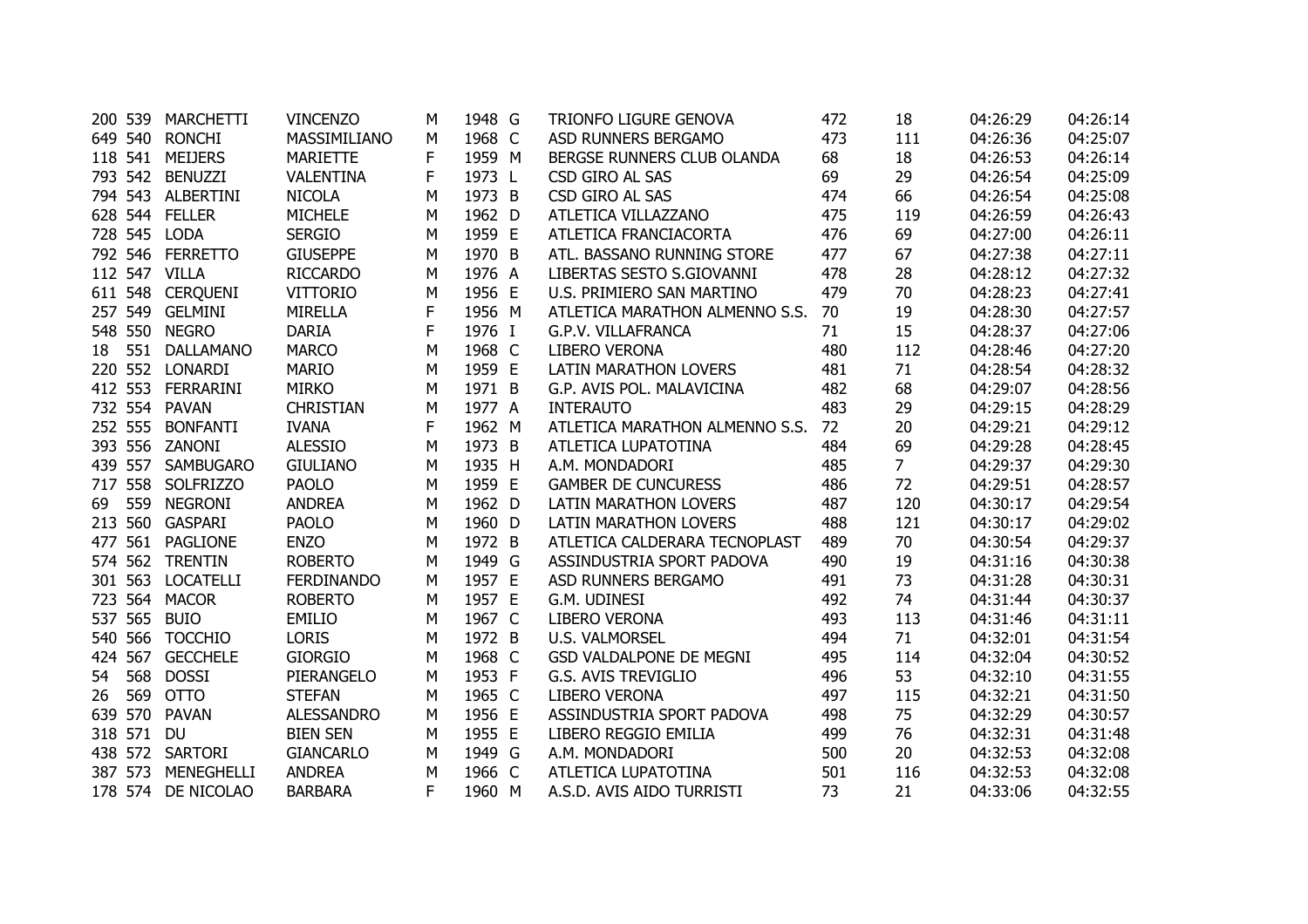|              |         | 734 575 FERRO       | <b>BRUNO</b>      | м | 1955 E | <b>INTERAUTO</b>               | 502 | 77             | 04:33:21 | 04:32:12 |
|--------------|---------|---------------------|-------------------|---|--------|--------------------------------|-----|----------------|----------|----------|
|              |         | 719 576 MATTIOLI    | <b>GIUSEPPE</b>   | м | 1957 E | <b>VIRTUS CASALGRANDE</b>      | 503 | 78             | 04:33:23 | 04:32:38 |
|              |         | 772 577 ELLENBERGER | <b>RALF</b>       | M | 1959 E | G.P.V. VILLAFRANCA             | 504 | 79             | 04:34:48 | 04:33:41 |
|              | 518 578 | <b>BERTON</b>       | PIERANTONIO       | M | 1949 G | PODISTI PADOVANI               | 505 | 21             | 04:34:53 | 04:34:31 |
|              | 119 579 | <b>CORRADI</b>      | <b>MARCO</b>      | M | 1961 D | G.P. REVERE                    | 506 | 122            | 04:34:54 | 04:34:23 |
|              | 362 580 | <b>FLORIDIA</b>     | <b>FABIO</b>      | м | 1963 D | <b>LIBERO BERGAMO</b>          | 507 | 123            | 04:35:19 | 04:33:51 |
|              | 589 581 | MAMELI              | <b>SALVATORE</b>  | Μ | 1953 F | CASA MODENA ATLETICA           | 508 | 54             | 04:35:20 | 04:33:42 |
|              |         | 623 582 FAVA        | <b>ASSUNTA</b>    | F | 1965 L | G.P. CITTANOVA MODENA          | 74  | 30             | 04:35:21 | 04:34:02 |
| $\mathbf{1}$ | 583     | MAZZEO              | <b>ANTONIO</b>    | м | 1952 F | ASD RUNNERS BERGAMO            | 509 | 55             | 04:35:28 | 04:34:27 |
|              | 128 584 | BERGAMASCHI         | <b>GIANPIETRO</b> | М | 1943 H | G.P. CASALESE                  | 510 | 8              | 04:35:43 | 04:35:35 |
|              | 487 585 | AGOSTINETTO         | <b>GIANFRANCO</b> | м | 1952 F | LIBERO BELLUNO                 | 511 | 56             | 04:35:53 | 04:35:19 |
|              |         | 674 586 MANFREDI    | <b>FRANCESCO</b>  | М | 1960 D | <b>LIBERO BRESCIA</b>          | 512 | 124            | 04:36:07 | 04:35:17 |
| 3            | 587     | <b>GEMMA</b>        | <b>LORENZO</b>    | М | 1954 F | <b>AVIS FORLI'</b>             | 513 | 57             | 04:36:21 | 04:36:12 |
|              | 652 588 | <b>FRANZONI</b>     | <b>MAURIZIO</b>   | М | 1959 E | <b>MARATHON TEAM BERGAMO</b>   | 514 | 80             | 04:36:22 | 04:34:49 |
|              | 290 589 | <b>AZZOLIN</b>      | <b>MARCO</b>      | M | 1964 D | ASD RUNNERS BERGAMO            | 515 | 125            | 04:36:22 | 04:35:46 |
|              | 323 590 | ZAMPIRON            | <b>CLAUDIO</b>    | M | 1956 E | LIBERO PADOVA                  | 516 | 81             | 04:36:54 | 04:36:32 |
|              | 814 591 | HY                  | A SANG            | М | 1951 F | <b>LIBERO TRENTO</b>           | 517 | 58             | 04:37:41 | 04:36:56 |
|              | 804 592 | ORLANDI             | <b>DANIELE</b>    | Μ | 1970 B | POL. MADONNINA                 | 518 | 72             | 04:38:04 | 04:37:44 |
|              | 803 593 | <b>LOSI</b>         | <b>LORENA</b>     | F | 1951 N | POL. CASTELFRANCO              | 75  | $\overline{4}$ | 04:38:04 | 04:37:44 |
|              |         | 703 594 FRENI       | <b>ANTONIO</b>    | м | 1980 A | <b>SMART RUNNERS</b>           | 519 | 30             | 04:38:19 | 04:37:09 |
| 48           |         | 595 AZZALI          | <b>EMANUELE</b>   | M | 1957 E | MARATONA DI TORINO             | 520 | 82             | 04:39:09 | 04:38:08 |
|              |         | 267 596 ZECCA       | <b>LUIGI</b>      | M | 1951 F | POL. AMBROSIANA RIVALTA        | 521 | 59             | 04:39:41 | 04:39:28 |
|              |         | 248 597 VANDELLI    | <b>ANDREA</b>     | м | 1973 B | <b>LIBERO MODENA</b>           | 522 | 73             | 04:39:49 | 04:38:44 |
|              |         | 247 598 VANDELLI    | <b>ALIGI</b>      | Μ | 1946 G | CASA MODENA ATLETICA           | 523 | 22             | 04:39:49 | 04:38:45 |
|              | 421 599 | <b>BALDIN</b>       | <b>NICOLA</b>     | Μ | 1973 B | <b>GSD VALDALPONE DE MEGNI</b> | 524 | 74             | 04:40:02 | 04:38:50 |
|              |         | 555 600 ZORZI       | <b>RAFFAELLA</b>  | F | 1948 N | G.P.V. VILLAFRANCA             | 76  | 5              | 04:40:17 | 04:39:54 |
|              | 418 601 | <b>MONTRESOR</b>    | <b>ALBERTO</b>    | M | 1971 B | <b>LIBERO VERONA</b>           | 525 | 75             | 04:40:30 | 04:39:20 |
|              | 505 602 | <b>BOGNINI</b>      | <b>GIANPIETRO</b> | M | 1964 D | <b>BIGACC DE ELA</b>           | 526 | 126            | 04:40:58 | 04:40:02 |
|              | 506 603 | <b>BOGNINI</b>      | <b>STEFANO</b>    | M | 1964 D | <b>BIGACC DE ELA</b>           | 527 | 127            | 04:40:58 | 04:40:05 |
|              | 473 604 | <b>GHISONI</b>      | <b>RENZO</b>      | M | 1956 E | LIBERO PIACENZA                | 528 | 83             | 04:41:02 | 04:39:48 |
|              | 570 605 | MIGLIORINI          | <b>GABRIELLA</b>  | F | 1944 N | PODISTICA BASSO VERONESE       | 77  | 6.             | 04:41:19 | 04:41:12 |
|              | 510 606 | <b>PORTOFRANCO</b>  | <b>FELICE</b>     | м | 1950 F | PODISTICA PRATESE              | 529 | 60             | 04:42:09 | 04:41:03 |
|              | 736 607 | <b>CAPPELLO</b>     | <b>SERGIO</b>     | М | 1949 G | <b>INTERAUTO</b>               | 530 | 23             | 04:42:14 | 04:42:08 |
|              | 416 608 | <b>INTROCASO</b>    | <b>ISABELLA</b>   | F | 1976 I | AMICI DELLO SPORT BRIOSCO      | 78  | 16             | 04:42:16 | 04:40:56 |
|              | 417 609 | <b>VECCHI</b>       | <b>BRUNO</b>      | M | 1949 G | POLISPORTIVA CITTANOVA         | 531 | 24             | 04:42:16 | 04:40:56 |
|              |         | 273 610 GIOVAGNINI  | <b>ALESSANDRO</b> | м | 1963 D | <b>SMART RUNNERS</b>           | 532 | 128            | 04:42:31 | 04:41:53 |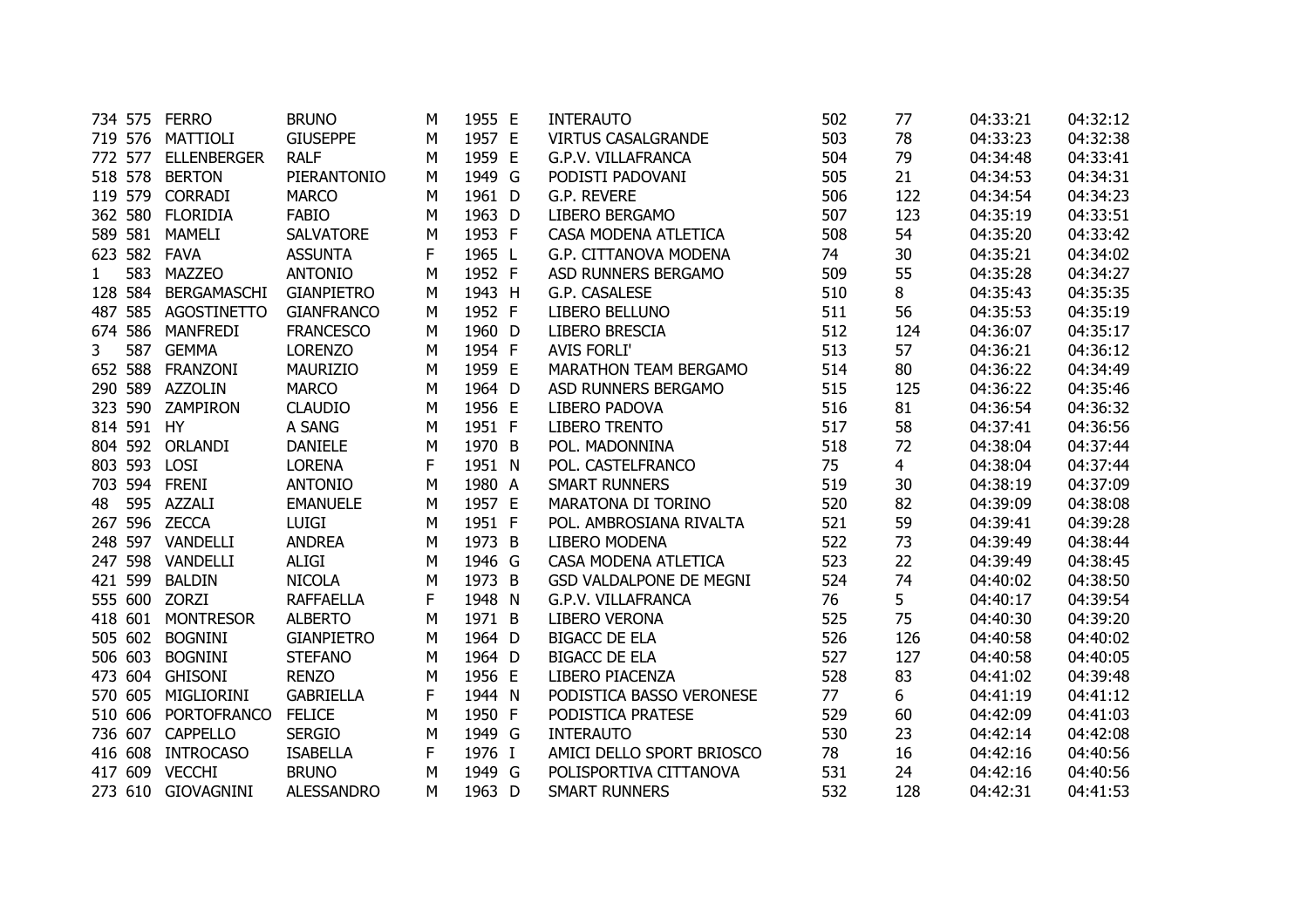|                 |         | 279 611 RIDOLFI     | <b>NICOLA</b>         | M            | 1980 A | BRIGATA BENGASI A.S.D.         | 533 | 31             | 04:42:55 | 04:42:35 |
|-----------------|---------|---------------------|-----------------------|--------------|--------|--------------------------------|-----|----------------|----------|----------|
|                 |         | 596 612 ROTA        | RICCARDO              | M            | 1940 H | LIBERO BERGAMO                 | 534 | 9              | 04:43:30 | 04:42:17 |
|                 |         | 404 613 VALMORI     | <b>SIMONE</b>         | M            | 1974 B | ROAD RUNNERS CLUB MILANO       | 535 | 76             | 04:43:34 | 04:43:12 |
|                 |         | 403 614 VURCHIO     | <b>FABIANA</b>        | F            | 1979 I | ROAD RUNNERS CLUB MILANO       | 79  | 17             | 04:43:34 | 04:43:12 |
|                 |         | 661 615 FUSARI      | PIETRO ALBERTO        | M            | 1942 H | POL. ACLI MACERATA             | 536 | 10             | 04:44:01 | 04:42:43 |
|                 |         | 157 616 FAZZI       | <b>ROBERTO</b>        | M            | 1959 E | G.S. AVIS OGGIONO              | 537 | 84             | 04:45:18 | 04:45:16 |
|                 |         | 85 617 PIZZINI      | <b>MARIA STELLA</b>   | F.           | 1955 M | G.D.S. MOMBOCAR                | 80  | 22             | 04:45:24 | 04:44:51 |
|                 |         | 686 618 GAVAGNIN    | <b>LUCA</b>           | M            | 1965 C | <b>VENEZIA RUNNERS</b>         | 538 | 117            | 04:45:37 | 04:44:25 |
|                 |         | 278 619 ZOIA        | <b>PIETRO</b>         | M            | 1943 H | AMICI DELLO SPORT BRIOSCO      | 539 | 11             | 04:45:38 | 04:40:38 |
|                 |         | 126 620 BOSCO       | <b>VITTORIO</b>       | M            | 1954 F | OLIMPIA TERENZANO              | 540 | 61             | 04:46:02 | 04:45:57 |
|                 |         | 356 621 ABBIATI     | <b>ROBERTO</b>        | M            | 1958 E | LIBERO BRESCIA                 | 541 | 85             | 04:46:22 | 04:45:49 |
|                 |         | 199 622 BELLONI     | <b>PIETRO</b>         | M            | 1954 F | G.P. CASALESE                  | 542 | 62             | 04:47:02 | 04:45:59 |
|                 |         | 666 623 BOLDRIN     | <b>DANILO</b>         | M            | 1953 F | <b>G.S. TORTELLINI VOLTAN</b>  | 543 | 63             | 04:47:08 | 04:45:56 |
|                 |         | 665 624 FILIPPETTO  | <b>MARIA ANGELINA</b> | $\mathsf{F}$ | 1960 M | ASD VENICEMARATHON             | 81  | 23             | 04:47:08 | 04:45:56 |
|                 |         | 561 625 CORNACCHIA  | <b>MICHELE</b>        | M            | 1949 G | ATLETICA BEDIZZOLE             | 544 | 25             | 04:47:14 | 04:46:32 |
|                 |         | 748 626 GALVANI     | <b>MANUELA</b>        | F            | 1982 I | ATLETICA FLY FLOT              | 82  | 18             | 04:47:14 | 04:46:31 |
|                 |         | 395 627 ROBBIANI    | <b>ALBERTO</b>        | M            | 1959 E | G.S. AVIS OGGIONO              | 545 | 86             | 04:47:38 | 04:47:10 |
|                 |         | 396 628 VILLA       | <b>MARIA CRISTINA</b> | F            | 1976 I | G.S. AVIS OGGIONO              | 83  | 19             | 04:47:38 | 04:47:10 |
| 4               | 629     | <b>KNOBLICH</b>     | <b>DIETER</b>         | M            | 1953 F | LLC MARATHON REGENSBURG        | 546 | 64             | 04:47:48 | 04:47:05 |
|                 |         | 108 630 CAVALLI     | <b>GIORGIO</b>        | M            | 1968 C | ATLETICA PRESEZZO              | 547 | 118            | 04:47:49 | 04:47:14 |
|                 |         | 685 631 RADO        | <b>ALESSANDRA</b>     | F            | 1958 M | <b>VENEZIA RUNNERS</b>         | 84  | 24             | 04:47:51 | 04:46:58 |
|                 |         | 256 632 GAMBA       | <b>PALMIRA</b>        | $\mathsf{F}$ | 1955 M | ATLETICA MARATHON ALMENNO S.S. | 85  | 25             | 04:47:54 | 04:47:25 |
|                 |         | 259 633 MAFFEIS     | <b>ROBERTO</b>        | M            | 1963 D | ATLETICA MARATHON ALMENNO S.S. | 548 | 129            | 04:47:55 | 04:47:44 |
|                 |         | 524 634 MORANDIN    | <b>LUCIANO</b>        | M            | 1947 G | ATLETICA FOREDIL MACCHINE      | 549 | 26             | 04:48:09 | 04:46:25 |
|                 |         | 629 635 FRENDINO    | <b>PIETRO</b>         | M            | 1960 D | <b>ATLETICA 3V</b>             | 550 | 130            | 04:48:10 | 04:47:23 |
|                 | 34 636  | <b>BURSI</b>        | <b>ALESSANDRO</b>     | M            | 1966 C | CASA MODENA ATLETICA           | 551 | 119            | 04:48:41 | 04:47:15 |
|                 |         | 456 637 GUGLIELMONI | <b>MARCO</b>          | M            | 1960 D | G.S.D. MOMBOCAR                | 552 | 131            | 04:49:40 | 04:48:45 |
|                 | 179 638 | <b>BRAGION</b>      | <b>PAOLO</b>          | M            | 1956 E | A.S.D. AVIS AIDO TURRISTI      | 553 | 87             | 04:49:55 | 04:49:44 |
| 15 <sub>1</sub> | 639     | <b>LOCATELLI</b>    | <b>ANTONELLA</b>      | F            | 1964 M | ATL. FRI.MA.S.                 | 86  | 26             | 04:50:03 | 04:49:27 |
|                 | 671 640 | <b>MURARO</b>       | <b>RENATO</b>         | M            | 1953 F | ATLETICA MIRAFIORI             | 554 | 65             | 04:50:12 | 04:49:42 |
|                 |         | 588 641 LAZZARO     | <b>DANIELA</b>        | F            | 1953 N | SEZ. CA.RI.VE.                 | 87  | 7 <sup>1</sup> | 04:50:12 | 04:49:42 |
|                 |         | 516 642 FABBRI      | <b>ANTONIO</b>        | M            | 1949 G | PODISTICA FINALE EMILIA        | 555 | 27             | 04:50:24 | 04:49:02 |
|                 |         | 633 643 ANCORA      | <b>VITO PIERO</b>     | M            | 1953 F | PRO PATRIA CUS MILANO          | 556 | 66             | 04:50:31 | 04:49:32 |
|                 |         | 24 644 PENZEL       | <b>GERHARD</b>        | M            | 1942 H | 100 MARATHON CLUB DEUTSCHLAND  | 557 | 12             | 04:51:04 | 04:50:47 |
|                 |         | 276 645 DELL'0CA    | <b>ANTONIO</b>        | M            | 1941 H | AMICI DELLO SPORT BRIOSCO      | 558 | 13             | 04:51:33 | 04:48:36 |
|                 |         | 391 646 SALA'       | <b>ANDREA</b>         | M            | 1966 C | ATLETICA LUPATOTINA            | 559 | 120            | 04:51:36 | 04:50:52 |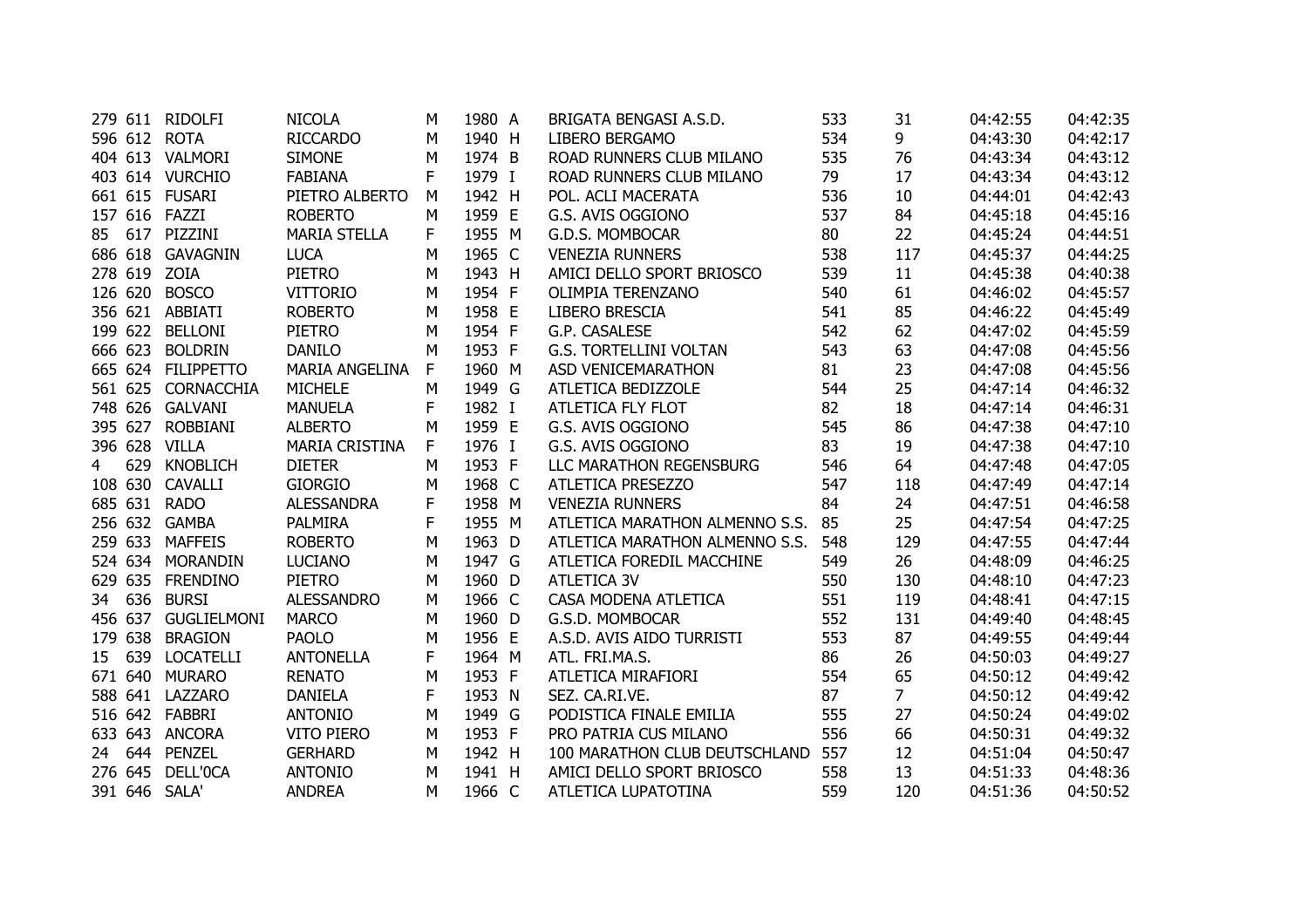| 383 647 | <b>BIANCONI</b>               | <b>PAOLO</b>         | M         | 1960 D | ATLETICA LUPATOTINA                  | 560 | 132 | 04:51:36 | 04:50:52 |
|---------|-------------------------------|----------------------|-----------|--------|--------------------------------------|-----|-----|----------|----------|
|         | 790 648 RAVAIOLI              | <b>ROBERTO</b>       | M         | 1961 D | <b>LIBERO RAVENNA</b>                | 561 | 133 | 04:51:42 | 04:50:45 |
| 773 649 | DIAZZI                        | <b>GIORGIO</b>       | M         | 1955 E | S.G. LA PATRIA CARPI                 | 562 | 88  | 04:51:58 | 04:51:14 |
|         | 658 650 CAIRONI               | <b>ANNAROSA</b>      | F         | 1958 M | ASD RUNNERS BERGAMO                  | 88  | 27  | 04:52:03 | 04:51:06 |
|         | 657 651 PIROTTA               | <b>MARIO</b>         | M         | 1957 E | ASD RUNNERS BERGAMO                  | 563 | 89  | 04:52:03 | 04:51:07 |
| 715 652 | COZZI                         | <b>GIORGIO</b>       | M         | 1943 H | <b>G.S. MONTESTELLA</b>              | 564 | 14  | 04:52:45 | 04:52:15 |
| 600 653 | <b>DECAROLI</b>               | <b>ANDREA</b>        | M         | 1971 B | <b>UISP MODENA</b>                   | 565 | 77  | 04:52:54 | 04:51:43 |
|         | 175 654 SARACINI              | <b>GIORGIO</b>       | M         | 1949 G | G.P. CITTANOVA MODENA                | 566 | 28  | 04:53:10 | 04:51:52 |
|         | 176 655 TERENZIANI            | <b>CRISTINA</b>      | F         | 1958 M | G.P. CITTANOVA MODENA                | 89  | 28  | 04:53:10 | 04:51:53 |
|         | 500 656 ROCCA                 | <b>LUIGI</b>         | M         | 1955 E | <b>BIGACC DE ELA</b>                 | 567 | 90  | 04:53:24 | 04:52:36 |
|         | 502 657 FOGLIENI              | <b>GIUSEPPE</b>      | M         | 1961 D | <b>BIGACC DE ELA</b>                 | 568 | 134 | 04:53:24 | 04:52:36 |
|         | 766 658 VINCO                 | <b>GIANANTONIO</b>   | M         | 1940 H | ASD LA RUSTICA AUTOVIMA PESCANTI 569 |     | 15  | 04:53:28 | 04:52:53 |
| 813 659 | <b>DIN</b>                    | NGUYET MUOI          | F         | 1959 M | <b>LIBERO TRENTO</b>                 | 90  | 29  | 04:55:35 | 04:54:51 |
|         | 286 660 DI SALVIO             | <b>LIONELLO</b>      | M         | 1980 A | <b>LIBERO MANTOVA</b>                | 570 | 32  | 04:55:42 | 04:55:37 |
|         | 114 661 LUCARINI              | <b>PIERO</b>         | M         | 1939 H | G.P. FATTORI QUARRATA                | 571 | 16  | 04:56:00 | 04:55:32 |
|         | 117 662 MULINACCI             | <b>DANIELE</b>       | M         | 1949 G | CAI PISTOIA                          | 572 | 29  | 04:56:01 | 04:54:56 |
|         | 204 663 SALTARELLI            | <b>ALBERTO</b>       | M         | 1961 D | G.P. CASALESE                        | 573 | 135 | 04:56:18 | 04:55:13 |
|         | 590 664 CEOLONI               | <b>MARIANO</b>       | M         | 1955 E | LIBERO VERONA                        | 574 | 91  | 04:56:20 | 04:54:35 |
|         | 777 665 MASTROLIA             | ANGELO               | M         | 1968 C | SAN DONNINO                          | 575 | 121 | 04:56:49 | 04:55:13 |
|         | 776 666 QUERCIAGROSSA SONIA   |                      | F         | 1967 L | <b>SAN DONNINO</b>                   | 91  | 31  | 04:56:49 | 04:55:13 |
|         | 357 667 CARRERA               | <b>CLAUDIO</b>       | M         | 1959 E | LIBERO BRESCIA                       | 576 | 92  | 04:57:33 | 04:57:00 |
|         | 319 668 HUYNH                 | <b>THI LANG</b>      | F         | 1959 M | LIBERO REGGIO EMILIA                 | 92  | 30  | 04:57:45 | 04:57:01 |
|         | 125 669 LUPO STENGHELI DAVIDE |                      | M         | 1969 C | <b>RUNNING CLUB CESANESE</b>         | 577 | 122 | 04:57:50 | 04:56:52 |
|         | 481 670 GRASSI                | <b>LUIGI</b>         | M         | 1952 F | ASD BIPEDI                           | 578 | 67  | 05:00:04 | 04:58:49 |
|         | 269 671 BUSATTA               | <b>MARIA ANTONIA</b> | F         | 1944 N | PRO SAN PIETRO SANREMO               | 93  | 8   | 05:00:16 | 05:00:04 |
|         | 79 672 ZANON                  | <b>GIANFRANCO</b>    | M         | 1941 H | ATL. BASSANO RUNNING STORE           | 579 | 17  | 05:00:47 | 05:00:22 |
|         | 385 673 DUSI                  | <b>GIULIANO</b>      | ${\sf M}$ | 1950 F | ATLETICA LUPATOTINA                  | 580 | 68  | 05:01:15 | 05:00:22 |
|         | 538 674 CORRADINI             | <b>CARLA</b>         | F         | 1967 L | PIER SPORT TENCAROLA                 | 94  | 32  | 05:01:37 | 05:00:11 |
|         | 476 675 BEVILACQUA            | <b>ANDREA</b>        | M         | 1967 C | ATLETICA CALDERARA TECNOPLAST        | 581 | 123 | 05:01:53 | 05:00:34 |
|         | 420 676 TAMBURINI             | <b>GIOVANNI</b>      | M         | 1943 H | <b>GOLDEN CLUB RIMINI</b>            | 582 | 18  | 05:02:50 | 05:01:53 |
|         | 491 677 TRICARICO             | <b>SABRINA</b>       | F         | 1969 L | G.P. GORGONZOLA 88                   | 95  | 33  | 05:06:59 | 05:05:16 |
|         | 376 678 TORI                  | ANGELO               | M         | 1941 H | PODISTICA MODENESE                   | 583 | 19  | 05:07:42 | 05:06:15 |
|         | 646 679 PENAZZO               | <b>GIOVANNA</b>      | F         | 1961 M | ASS. PRO SAN PIETRO SANREMO          | 96  | 31  | 05:08:08 | 05:07:15 |
|         | 645 680 LETTIERI              | LUIGI                | M         | 1955 E | ASS. PRO SAN PIETRO SANREMO          | 584 | 93  | 05:08:08 | 05:07:16 |
|         | 624 681 PELLICELLI            | <b>NUNZIO</b>        | M         | 1954 F | G.P. CITTANOVA MODENA                | 585 | 69  | 05:08:43 | 05:07:24 |
|         | 539 682 BEGGIO                | <b>MARIANO</b>       | M         | 1957 E | ATLETICA BASTIA                      | 586 | 94  | 05:09:41 | 05:08:10 |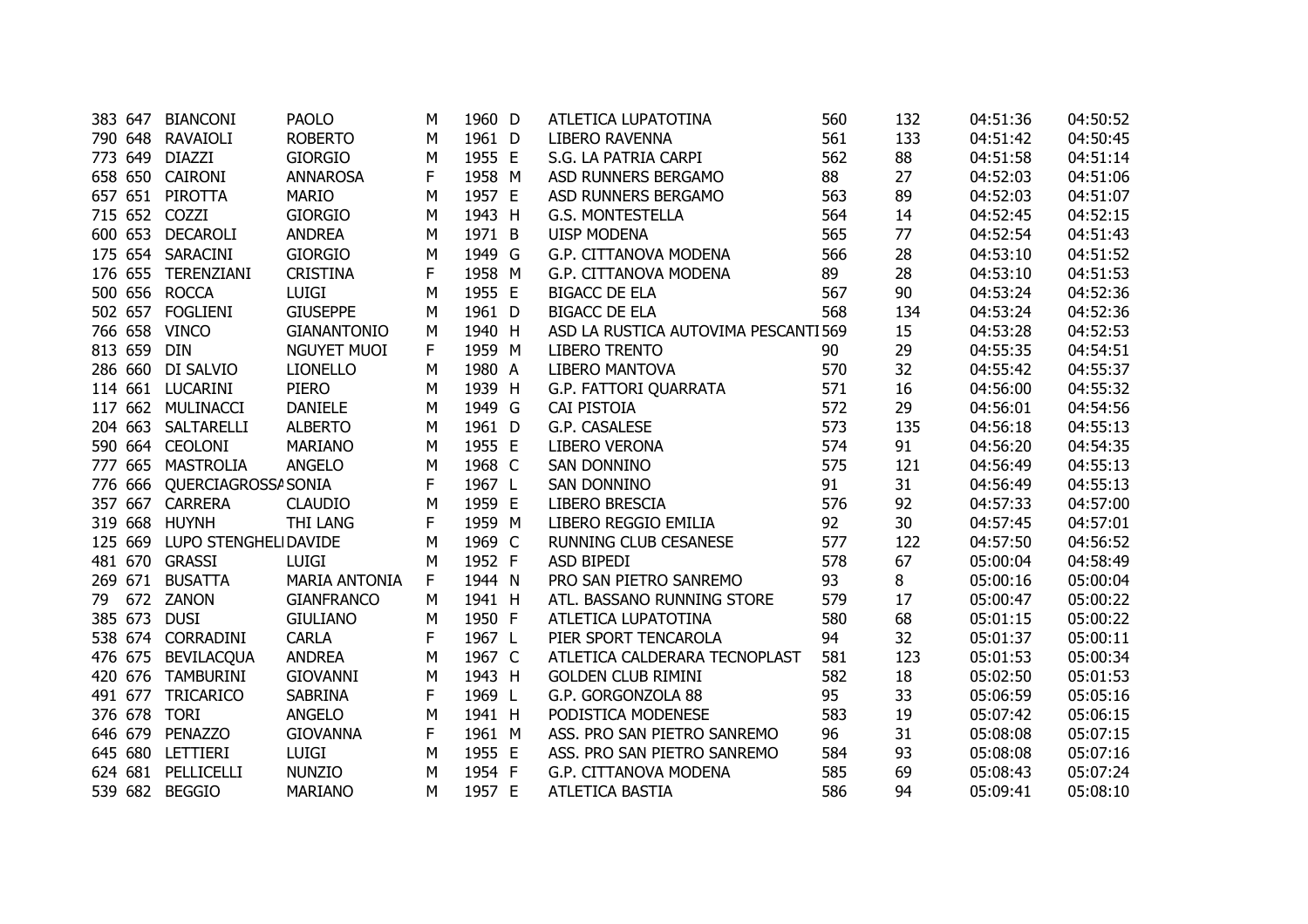|    |         | 255 683 CRIPPA                 | <b>RAFFAELLA</b>    | F | 1955 M | ATLETICA MARATHON ALMENNO S.S.   | 97  | 32  | 05:10:05 | 05:09:57 |
|----|---------|--------------------------------|---------------------|---|--------|----------------------------------|-----|-----|----------|----------|
|    |         | 280 684 MELDI                  | <b>FRANCO</b>       | M | 1951 F | CASA MODENA ATLETICA             | 587 | 70  | 05:10:35 | 05:09:11 |
|    |         | 525 685 NATALI                 | <b>FABIO</b>        | M | 1964 D | POLISPORTIVA MADONNINA           | 588 | 136 | 05:10:45 | 05:09:18 |
|    |         | 137 686 GAETARELLI             | <b>GIORGIO</b>      | M | 1968 C | <b>ATLETICA GAVARDO</b>          | 589 | 124 | 05:10:57 | 05:09:29 |
| 19 | 687     | <b>ANDREIS</b>                 | PIER ANGELO         | M | 1970 B | ATLETICA 90 VOBARNO              | 590 | 78  | 05:10:58 | 05:09:30 |
|    | 161 688 | <b>FRANCINELLI</b>             | <b>ANDREA</b>       | М | 1968 C | ATLETICA GAVARDO 90              | 591 | 125 | 05:10:59 | 05:09:31 |
|    | 270 689 | CADENELLI                      | <b>ROSSANO</b>      | М | 1971 B | ATLETICA GAVARDO 90              | 592 | 79  | 05:11:01 | 05:09:33 |
|    |         | 251 690 ALBANI ROCCHE GIUSEPPE |                     | M | 1956 E | ATLETICA MARATHON ALMENNO S.S.   | 593 | 95  | 05:11:12 | 05:10:39 |
|    |         | 675 691 MORNATA                | <b>ANGELO</b>       | M | 1953 F | G.S. AVIS OGGIONO                | 594 | 71  | 05:11:18 | 05:10:22 |
|    | 613 692 | <b>BERTOLLA</b>                | <b>CARLO</b>        | M | 1940 H | MARATONETI CARPIGIANI            | 595 | 20  | 05:11:22 | 05:10:39 |
|    | 634 693 | <b>NIKEL</b>                   | <b>MARK</b>         | M | 1960 D | RUNNING ROOM EDMONTON CANADA 596 |     | 137 | 05:11:25 | 05:10:22 |
|    |         | 322 694 GENETTI                | <b>ROBERT</b>       | M | 1957 E | POL. CHIESANUOVA                 | 597 | 96  | 05:11:36 | 05:10:48 |
|    |         | 716 695 QUADRI                 | PIERGIOVANNI        | M | 1947 G | POL. CHIESANUOVA                 | 598 | 30  | 05:11:36 | 05:10:49 |
|    |         | 379 696 CAVALLOTTI             | <b>PAOLO</b>        | M | 1972 B | LIBERO BOLOGNA                   | 599 | 80  | 05:12:36 | 05:12:18 |
|    | 640 697 | <b>BIZZARRI</b>                | <b>EUGENIO</b>      | М | 1962 D | G.P. LA GUGLIA                   | 600 | 138 | 05:12:40 | 05:11:06 |
|    |         | 166 698 ARTIOLI                | <b>CARLO</b>        | М | 1971 B | <b>LIBERO MANTOVA</b>            | 601 | 81  | 05:12:43 | 05:12:00 |
| 91 | 699     | <b>CAPECCI</b>                 | <b>FRANCESCO</b>    | М | 1946 G | A.S.D. MARATONETI RIUNITI        | 602 | 31  | 05:13:04 | 05:11:43 |
|    |         | 460 700 ZAMPA                  | <b>CLAUDIO</b>      | М | 1962 D | G.S.D. MOMBOCAR                  | 603 | 139 | 05:13:30 | 05:12:36 |
|    |         | 482 701 ROCCA                  | <b>WOLMER</b>       | M | 1951 F | ASD BIPEDI                       | 604 | 72  | 05:14:13 | 05:12:58 |
|    |         | 507 702 ZATTINI                | <b>MAURO</b>        | M | 1949 G | <b>EDERA FORLI'</b>              | 605 | 32  | 05:15:19 | 05:15:02 |
|    |         | 156 703 FALCONI                | <b>FEDORA</b>       | F | 1946 N | G.P.BUSSOLENGO                   | 98  | 9   | 05:15:45 | 05:14:51 |
|    | 121 704 | <b>ROVERSO</b>                 | <b>RITA</b>         | F | 1970 L | G.S.D. MOMBOCAR                  | 99  | 34  | 05:16:58 | 05:16:26 |
|    | 244 705 | <b>BIAGIONI</b>                | <b>DAINA</b>        | F | 1959 M | POD. MISERICORDIA AGLIANESE      | 100 | 33  | 05:19:28 | 05:18:58 |
|    |         | 243 706 NICCOLAI               | <b>RODOLFO</b>      | M | 1955 E | POD. MISERICORDIA AGLIANESE      | 606 | 97  | 05:19:29 | 05:18:58 |
| 72 | 707     | <b>ROMANO</b>                  | <b>GIUSEPPE</b>     | M | 1942 H | ARCI GOODWIN LIBIOLA             | 607 | 21  | 05:19:52 | 05:19:50 |
|    | 676 708 | <b>BELLINI</b>                 | <b>SEVERINO</b>     | M | 1953 F | G.S. AVIS OGGIONO                | 608 | 73  | 05:21:04 | 05:20:08 |
|    |         | 677 709 LETTIERI               | <b>ROSA</b>         | F | 1950 N | <b>G.S. SAN DAMIANESE</b>        | 101 | 10  | 05:21:05 | 05:20:09 |
|    | 700 710 | <b>TASSETTO</b>                | <b>SILVIA</b>       | F | 1981 I | LIBERO VICENZA                   | 102 | 20  | 05:24:50 | 05:23:15 |
|    |         | 699 711 PIVATO                 | <b>CRISTIAN</b>     | М | 1978 A | LIBERO VICENZA                   | 609 | 33  | 05:24:50 | 05:23:15 |
|    |         | 452 712 FABRIANO               | <b>GIOVANNI</b>     | М | 1953 F | G.S.D. MOMBOCAR                  | 610 | 74  | 05:26:23 | 05:25:12 |
|    |         | 458 713 ALOISI                 | <b>GIAMPAOLO</b>    | М | 1955 E | G.S.D. MOMBOCAR                  | 611 | 98  | 05:26:23 | 05:25:14 |
| 89 |         | 714 OGGIONI                    | <b>ERNESTO</b>      | М | 1950 F | ATLETICA PRESEZZO                | 612 | 75  | 05:27:24 | 05:26:50 |
|    |         | 268 715 GOVI                   | WILLIAM             | M | 1955 E | ATL. RIVIERA DEL BRENTA          | 613 | 99  | 05:29:18 | 05:29:06 |
|    |         | 559 716 SIGNORINI              | <b>MARIA GRAZIA</b> | F | 1966 L | G.S.D. MOMBOCAR                  | 103 | 35  | 05:31:37 | 05:31:05 |
| 5  | 717     | <b>BUZZO</b>                   | <b>SALVATORE</b>    | М | 1952 F | <b>LIBERO TREVISO</b>            | 614 | 76  | 05:33:18 | 05:31:40 |
| 6  |         | 718 SALVADOR                   | <b>MARIA</b>        | F | 1962 M | <b>LIBERO TREVISO</b>            | 104 | 34  | 05:33:18 | 05:31:40 |